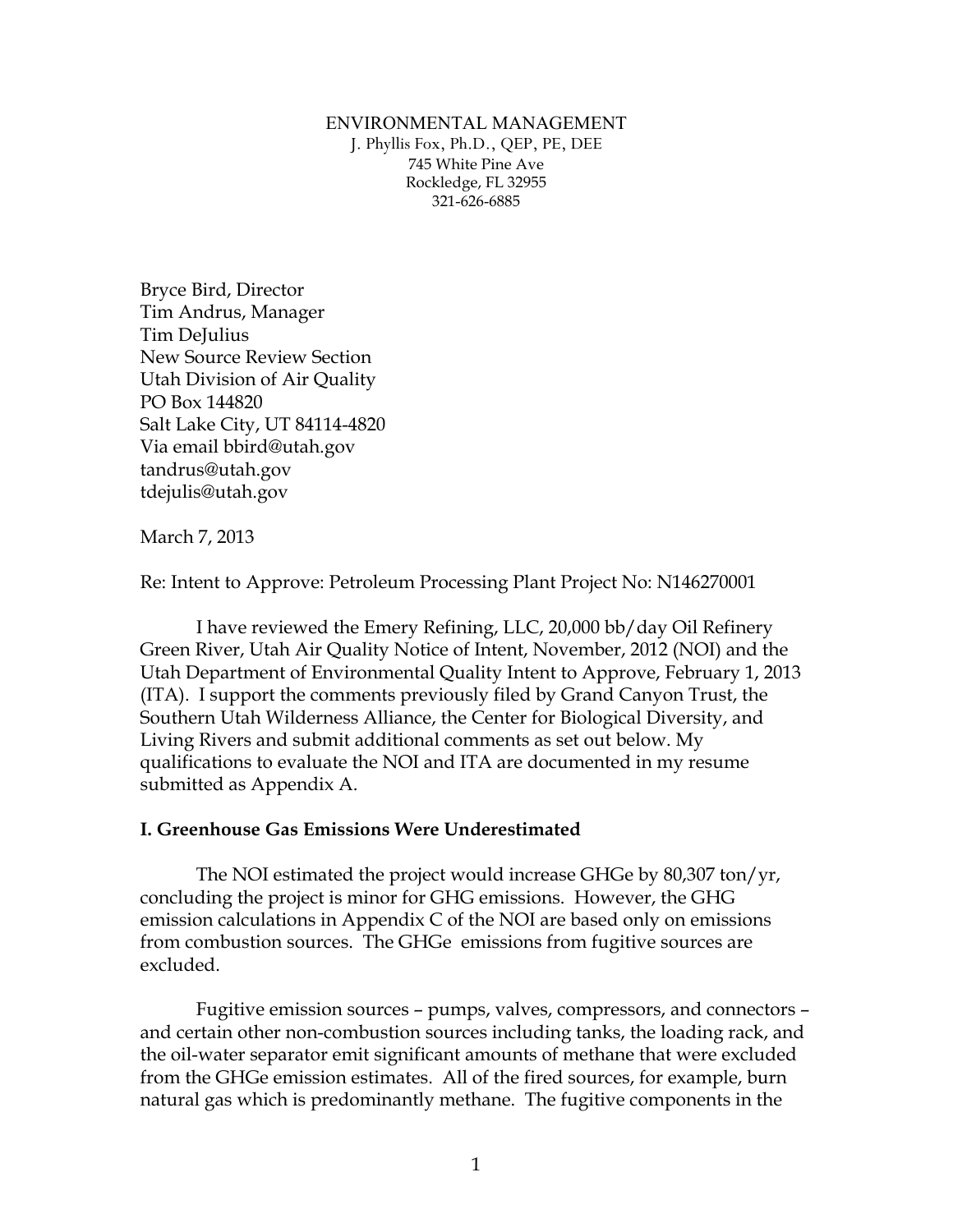gas supply lines will leak significant amounts of methane unless leakless components are used. These are not proposed

Methane is a potent greenhouse gas that is about 21 times more powerful at warming the atmosphere than carbon dioxide (CO2). The NOI estimated VOCs from these sources, but VOCs exclude methane. Thus, the GHGe emissions are significantly underestimated.

The NOI does not contain sufficient information for me to make an independent estimate of these emissions, e.g., stream composition data that includes methane is absent from the NOI. In my opinion, the methane emissions could be large enough to classify the subject source as major for GHGe emissions. The emission inventory in Appendix C of the NOI should be revised to include these emissions and recirculated for public review. Further, the proposed ITC should be revised to include enforceable limits on GHGe.

#### **II. VOC Emissions Were Underestimated**

The VOC emissions from fugitive sources were estimated using emission factors published in 1995 with very aggressive control efficiencies. NOI, Appx. C, p. 33. This approach and these factors have been widely discredited in numerous field studies in which VOC emissions were measured. These field studies show that the approach used in the Emery NOI significantly underestimate actual VOC emissions from fugitive sources.

In general, it has been estimated that VOC emissions from equipment leaks are underestimated by factors of 3 to 20 when estimated using conventional U.S. EPA emission factors.1 The U.K.'s National Physical

 <sup>1</sup> Allan K. Chambers, et al., Direct Measurement of Fugitive Hydrocarbons from a Refinery, *J. Air & Waste Mgmt. Ass'n*, 58:1047-1056 (2008), at 1054 and Table 7; Clearstone Engineering Ltd., September 6, 2006,; M. Kihlman, et al., *Monitoring of VOC Emissions from Refineries in Sweden Using the SOF Method*, http://www.fluxsense.se/reports/paper%202%20final%20lic.pdf; IMPEL, Diffuse VOC Emissions, December 2000, at p. 38; U.S. Environmental Protection Agency, Office of Inspector General, EPA Can Improve Emissions Factors Development and Management, Evaluation Report, Report No. 2006-P-00017 (March 22, 2006), pp. 11-12 (summarizing the Texas 2000 Air Quality Study… "This primarily involved under reporting of emissions from flares, process vents, and cooling towers, as well as from fugitive emissions (leaks). The under-reporting was caused largely due to the use of poor quality emissions factors.") ; U.S. Environmental Protection Agency, VOC Fugitive Losses: New Monitors, Emissions Losses, and Potential Policy Gaps, 2006 International Workshop (October 25-27, 2006), ("VOC Fugitive Losses") p. vii and p. 1 ("emissions from refinery and natural gas operations may be 10 to 20 times greater than the amount estimated using standard emission factors."); *Id*., p. 3 ("Typically, measurements did show some 10 to 20 times higher emissions than calculated at initial measurement activities…Today, after long term experience with the measurements and also after successful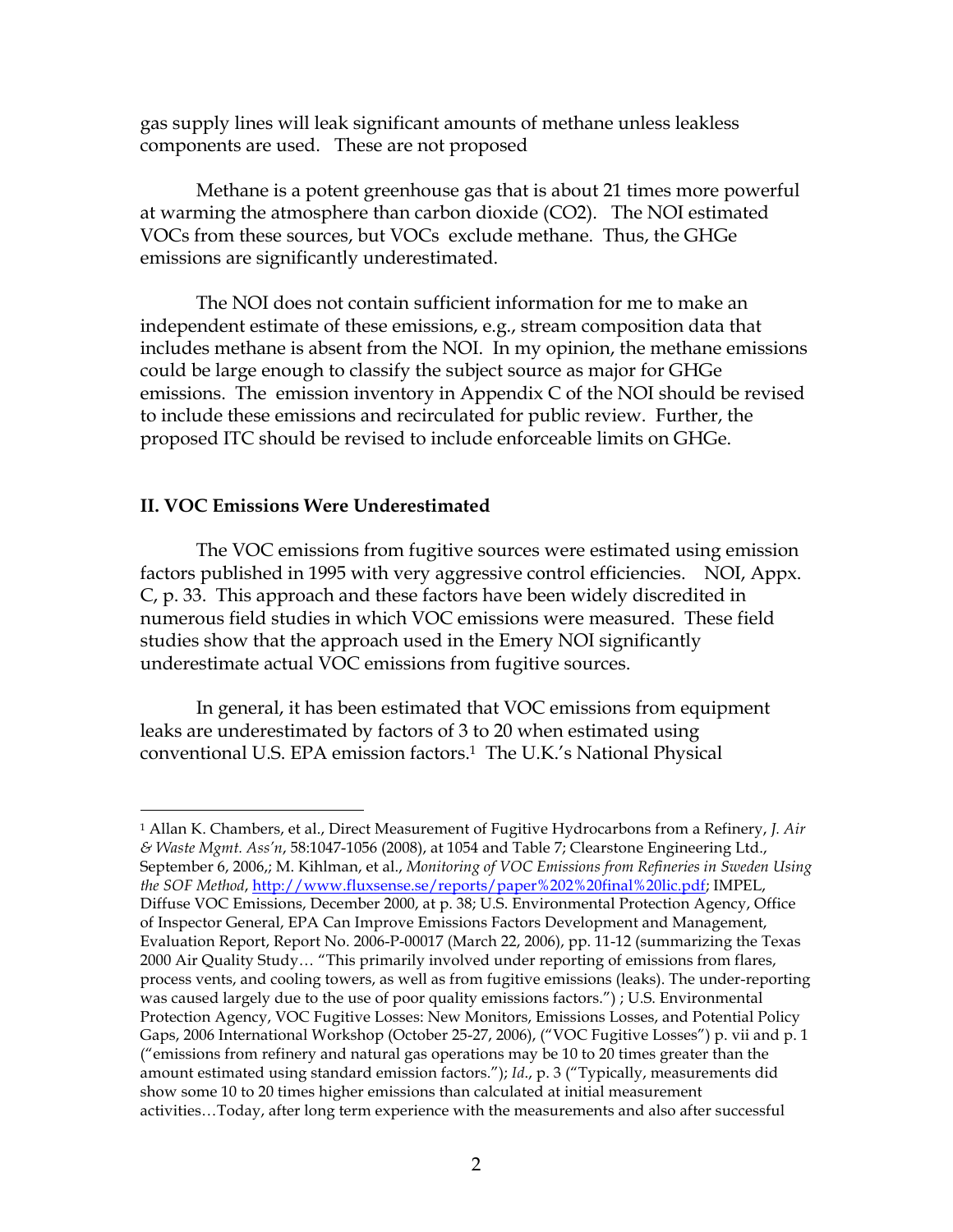Laboratory (equivalent to the U.S. National Institute of Standards and Technology) has compared direct measurements of fugitive VOCs with those estimated by emission factors for over a decade and found the direct measurements were about three times higher than the emission factor estimates on a plant-wide basis.2 Finally, U.S. EPA auditors have found far more leaks than reported by the facility's program, indicating higher routine emissions than belied by the data.3

Recent studies confirm the approach used by Emery to estimate fugitive VOC emissions result in significant underestimates in VOC emissions (and methane, a GHG). Monitoring and modeling studies in Texas have demonstrated "severe inconsistencies" between reported and measured emissions. One study concluded: "We believe that our results show that the inventory of industrial VOC emissions [prepared using the fugitive emission factor calculation method] is inaccurate in its location, composition, and emission rates of major sources… Most of the emissions are so-called fugitive emissions from leaking valves, pipes, or connectors, of which there are tens of thousands in a large facility."4

This conclusion has been confirmed in numerous studies in the past decade, *viz*., "The analysis presented here for 2000, 2002, and 2006 measurements in the Houston-Galveston-Brazoria area indicates that emission inventory inaccuracies persist."5 "We conclude that consistently large discrepancies between measurement-derived and tabulated (alkene/NOx) ratios are due to

 $\overline{a}$ 

improvements of plant operations regarding emissions, emission levels of some 3 to 10 times higher than what is theoretically calculated are typically seen.")

<sup>2</sup> VOC Fugitive Losses at. 23. *See* also results of Swedish studies in this same report at p. 213.

<sup>3</sup> *See* U.S. EPA's recent refinery settlements at http://www.epa.gov/compliance/resources/cases/civil/caa/oil/index.html.

<sup>&</sup>lt;sup>4</sup> Ronald C. Henry and others, Reported Emissions of Organic Gases are not Consistent with Observation, Proc. Natl. Acad. Sci., v. 94, June 1997, pp. 6596-6599; available at: http://www.pnas.org/content/94/13/6596.full.pdf.

 $<sup>5</sup>$  R.A. Washenfelder and others, Characterization of NOx, SO<sub>2</sub>, Ethene, and Propene from Industrial</sup> Emission Sources in Houston, Texas, J. Geophys. Res., v. 115, D16311, 2010; J.A. de Gouw and others, Airborne Measurements of Ethene from Industrial Sources using Laser Photo-Acoustic Spectroscopy, Environ. Sci. Technol., v. 43, no. 7, 2009, pp. 2437-2442; B.T. Jobson and others, Hydrocarbon Source Signatures in Houston, Texas: Influence of the Petrochemical Industry, J. Geophys. Res., v. 109, 2004; T. Karl and others, Use of Proton-transfer-reaction Mass Spectrometry to Characterize Volatile Organic Compound Sources at the La Porte Super Site during the Texas Air Quality Study 2000, J. Geophys. Res., v. 108(D16), 2003; L.I. Kleinman and others, Ozone Production Rate and Hydrocarbon Reactivity in 5 Urban Areas: A Cause of High Ozone Concentration in Houston, Geophys. Res. Lett., v. 29, no. 10, 2002; J. Mellqvist and others, Measurements of Industrial Emissions of Alkenes in Texas using the Solar Occultation Flux Method, J. Geophys. Res., v. 115, 2010; T.B. Ryerson and others, Effect of Petrochemical Industrial Emissions of Reactive Alkenes and NOx on Tropospheric Ozone Formation in Houston, Texas, J. Geophys. Res., v. 108(D8), 2003; B.P. Wert, Signatures of Terminal Alkene Oxidation in Airborne Formaldehyde Measurements during TexAQS 2000, J. Geophys. Res., v. 108(D3), 2003.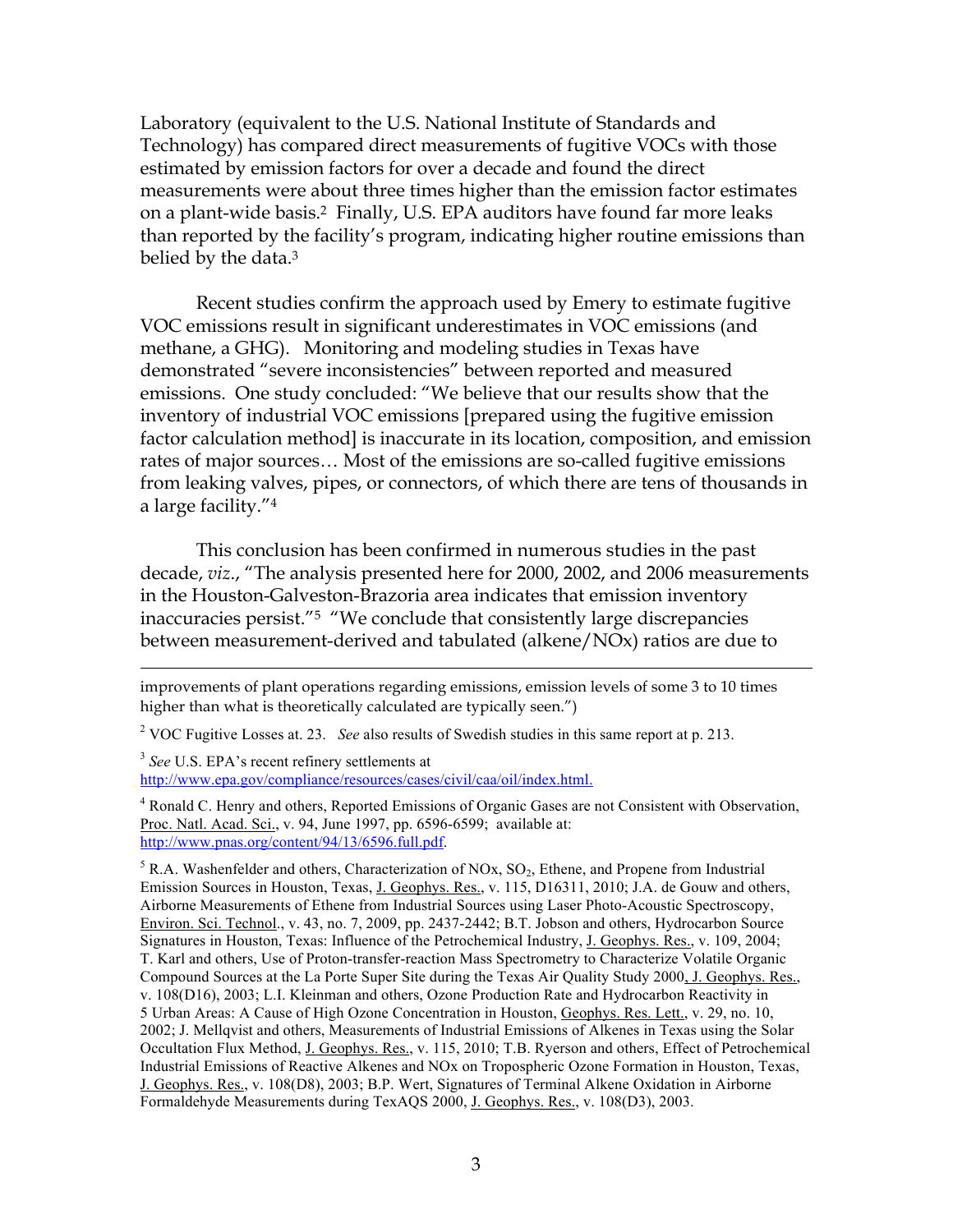consistently and substantially underestimated VOC emissions from the petrochemical facilities."6 "The results… show that the emissions of ethene and propene, obtained by SOF [solar occultation flux], are on average an order of magnitude larger than what is reported in the 2006 daily EI [Emission Inventory]."7

A 2006 study reported: "… we do not find good agreement between the measured plume composition and the VOC speciation in the emissions inventory. These observations are not surprising, as previous research has shown that emission fluxes of individual VOCs may be underestimated by as much as 1-2 orders of magnitude in inventories for the Houston area… The frequent lack of correlation between large VOC enhancements and enhancements in  $SO_2$ , NOx and CO suggests large, non-combustion sources of VOCs" 8 [*e.g.*, fugitive sources]. One study, for example, reported that measurements of ethene from petrochemical facilities were one to two orders of magnitude higher than reported in the emission inventory.9 Monitoring data collected during the 2006 Texas Air Quality Study demonstrated that "[i]ndustrial ethylene and propylene emissions in the NEI05-REF are greatly underestimated relative to the estimates using SOF measurements in the Houston Ship Channel during the study period."10

These and other studies have consistently shown based on actual monitoring that emissions estimated using the emission factors used in the NOI to estimate Emery VOC emission has underestimate VOC emissions by significant amounts. This is particularly critical here as the proposed ITC does not require any monitoring to confirm the underlying emission factors and control efficiencies.

6 <sup>6</sup> T.B. Ryerson and others.

 $<sup>7</sup>$  J. Mellqvist and others.</sup>

<sup>&</sup>lt;sup>8</sup> Daniel Bon and others, Evaluation of the Industrial Point Source Emission Inventory for the Houston Ship Channel Area Using Ship-Based, High Time Resolution Measurements of Volatile Organic Compounds, CIRES; available at: http://cires.colorado.edu/events/rendezvous/posters/detail.php?id=3866.

 $9^9$  E.B. Cowling and others, A Report to the Texas Commission on Environmental Quality by the TexAQSII Rapid Science Synthesis Team, Prepared by the Southern oxidants Study Office of the Director at North Carolina State University, August 31, 2007, available at: http://aqrp.ceer.utexas.edu/docs/RSSTFinalReportAug31.pdf.

<sup>&</sup>lt;sup>10</sup> S.-W. Kim and others, Evaluations of NOx and Highly Reactive VOC Emission Inventories in Texas and the Implications for Ozone Plume Simulations during the Texas Air Quality Study 2006, Atmos. Chem. Phys. Discuss, v. 11, 2011, pp. 21,201 - 21,265, available at: http://www.atmos-chem-physdiscuss.net/11/21201/2011/acpd-11-21201-2011.pdf..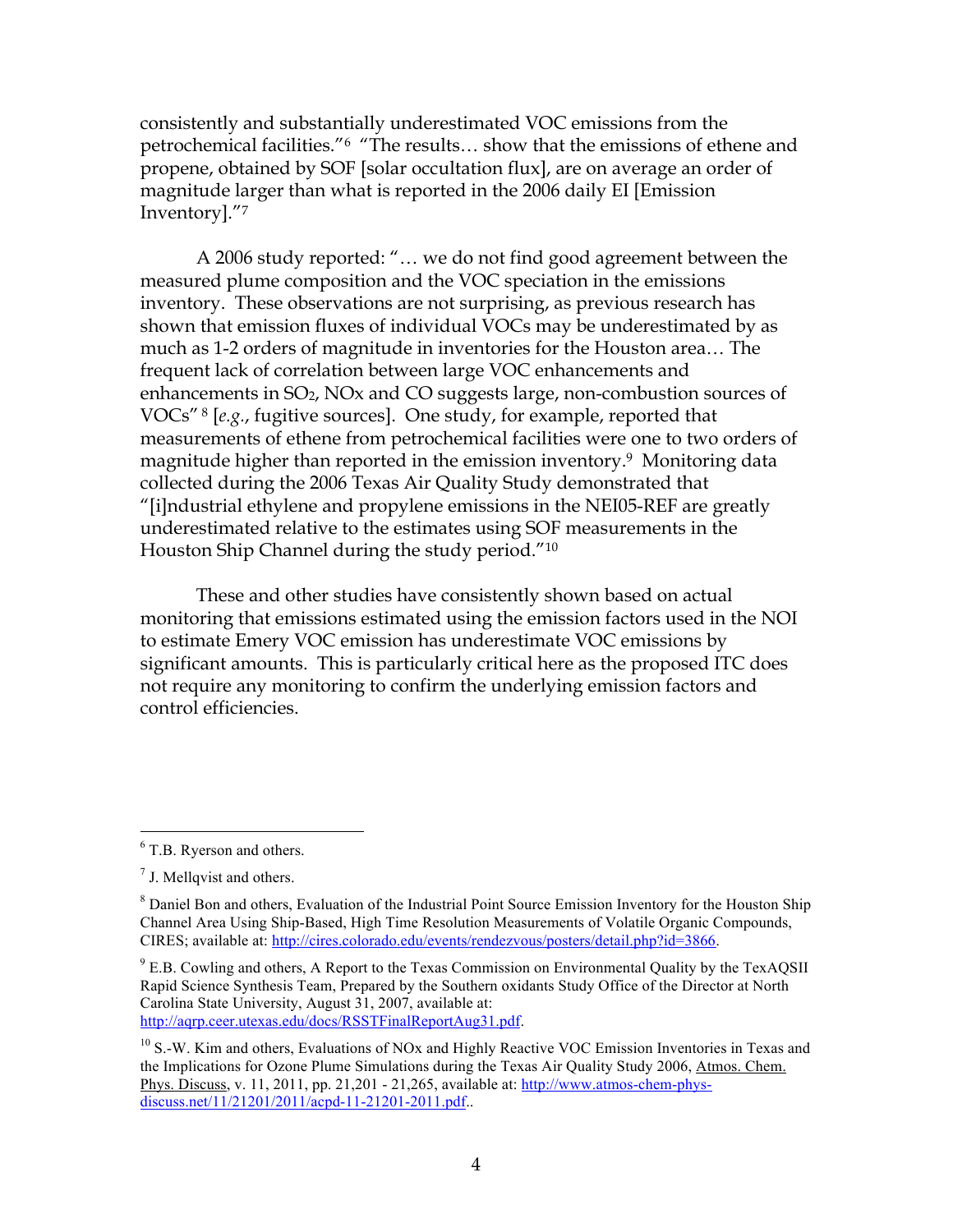#### **III. BACT Was Not Required for All Emission Units**

#### A. Equipment Leaks

Equipment leaks are emissions from piping components and associated equipment including valves, connectors, pumps, compressors, process drains, and open-ended lines, as opposed to large point sources of emissions coming from stacks. These components leak small amounts of the gases and liquids they handle through seals and screw fittings. Thus, they are commonly called fugitive emissions or fugitive leaks. The emissions include compounds found in the streams that pass through the components – CO, VOM, H2S, total reduced sulfur ("TRS"), methane ("CH<sub>4</sub>"), carbon dioxide ("CO<sub>2</sub>"), and numerous individual hazardous air pollutants ("HAPs"), such as methanol and carbonyl sulfide ("COS"). As discussed above for GHG emissions, the collective leaks from these fugitive components can add up to a large amount of emissions in the aggregate because there are thousands of them.

Emissions from equipment leaks can be controlled by eliminating them at the source with leakless or low-leak components, such as welded connectors. These components are BACT for a new facility such as Emery.

Pipes, valves, pumps and other equipment are commonly connected using flanges that are welded or screwed. Flanged joints are made by bolting together two flanges with a gasket between them to provide a seal, such as socket weld flanges and threaded flanges. These joining methods leak, no matter how carefully executed. Further, flanged pipe system need much more space, *e.g.*, pipe racks. Insulation of flanged pipe systems is more expensive due to the need for special flange caps.

In a newly built facility, it is customary to minimize flanged connections, because only one weld is needed to connect two pieces of pipe. This saves on the capital costs of two flanges, the gasket, the stud bolts, the second weld, the cost of non-destructive tests for the second weld, etc. Welded connections, which eliminate 100% of the emissions, generally cost less than other joining methods that do have emissions.11 However, here, the NOI has assumed the old, non-BACT flange joining method, which does not satisfy BACT. Similarly, the ITC has assumed conventional valves, pumps, and compressors, rather than the leakless or low-leak versions that are available and satisfy BACT. The ITC should be revised to explicitly require the use of leakless and low leak fugitive components throughout the facility.

<sup>&</sup>lt;sup>11</sup> Definitions and Details of Flanges; http://www.wermac.org/flanges/flanges\_general\_part1.html; Fundamentals of Professional Welding; http://www.waybuilder.net/freeed/BldgConst/Welding01/welding01\_v2.asp.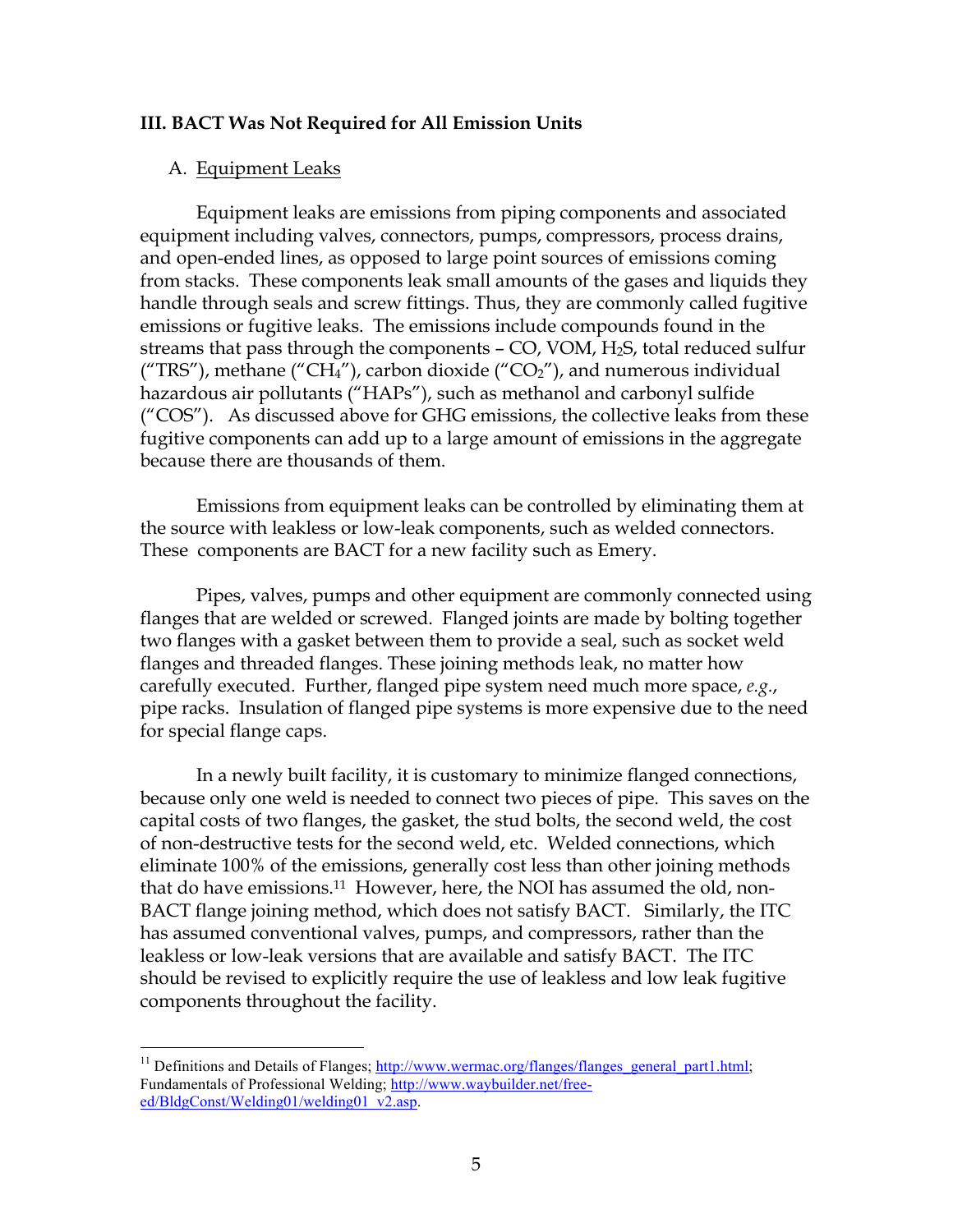B. Flare

The flare emissions are based on an elevated flare. However, flare exposure to wind significantly reduces combustion efficiencies, resulting in much higher emissions than assumed in the emission inventory. Methane emissions, for example, could be substantially higher than assumed in the GHG calculations.

The Bay Area Air Quality Management District ("BAAQMD") in California, where five large petroleum refineries are located, identifies use of an enclosed ground flare as BACT for flare emissions. The BAAQMD also assigns an assumed VOC destruction efficiency of 98.5% to an enclosed ground flare, higher than the assumed destruction efficiency of 98% assumed by the BAAQMD for all other flares. This VOC destruction efficiency is valid under all wind conditions, as the enclosed ground flare is completely protected from crosswinds. Thus, an enclosed ground flare is BACT for the Emery flare.

Very Truly Yours,

/s/

Phyllis Fox, Ph.D., PE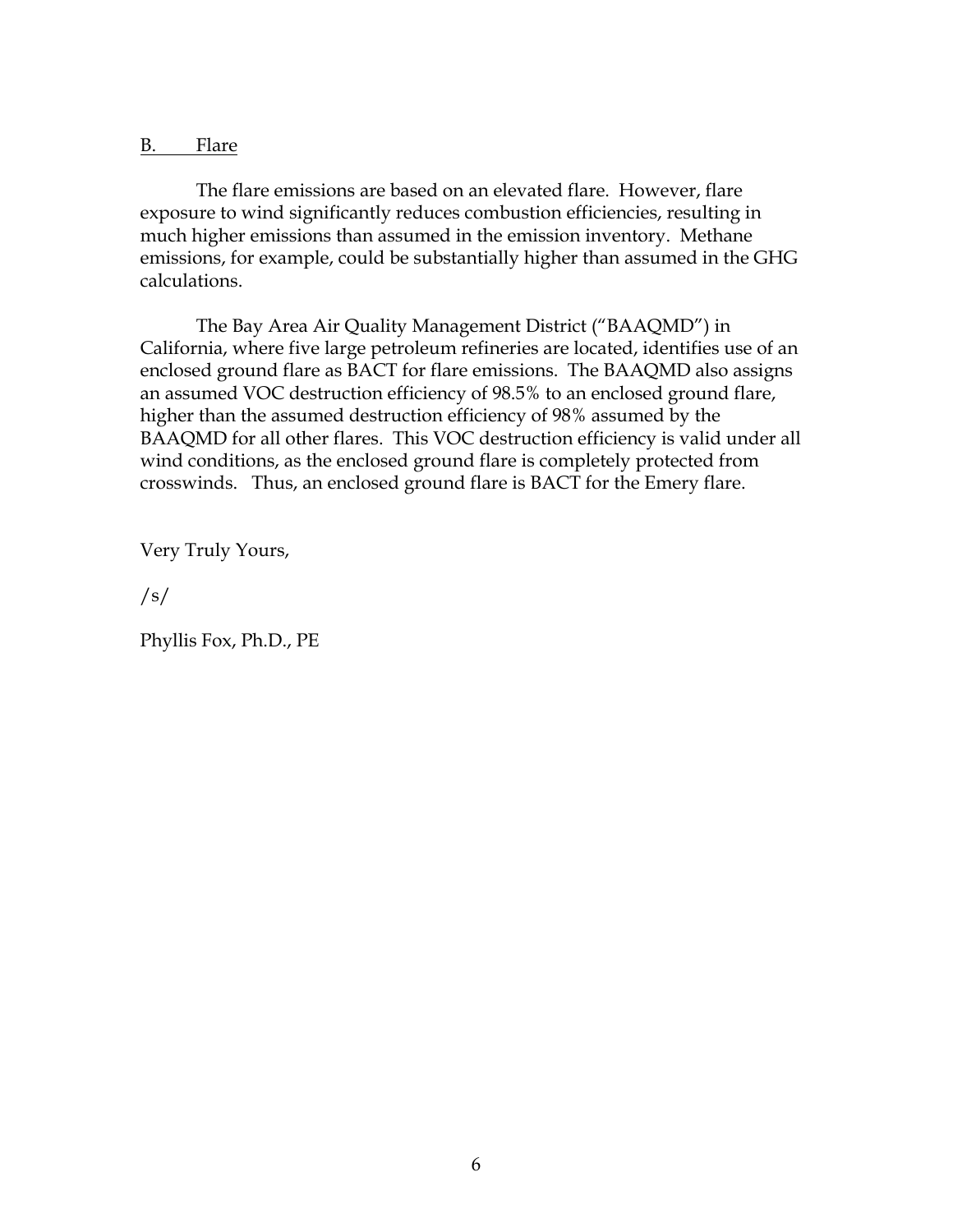### Phyllis Fox Ph.D, PE, BCEE, QEP Environmental Management 745 White Pine Ave. Rockledge, FL 32955 321-626-6885 PhyllisFox@gmail.com

Dr. Fox has 40 years of experience in the field of environmental engineering, including air pollution control (BACT, MACT, LAER, RACT), air quality management, water quality and water supply investigations, hazardous waste investigations, environmental permitting, nuisance investigations, environmental impact reports, CEQA/NEPA documentation, risk assessments, and litigation support.

### **EDUCATION**

Ph.D. Environmental/Civil Engineering, University of California, Berkeley, 1980.

M.S. Environmental/Civil Engineering, University of California, Berkeley, 1975.

B.S. Physics (with high honors), University of Florida, Gainesville, 1971.

### **REGISTRATION**

Registered Professional Engineer: Arizona (2001-present: #36701), California (2002-present; CH 6058), Florida (2001-present; #57886), Georgia (2002-present; #PE027643), Washington (2002 present; #38692), Wisconsin (2005-present; #37595-006)

Board Certified Environmental Engineer, American Academy of Environmental Engineers,

Certified in Air Pollution Control (DEE #01-20014), 2002-present Qualified Environmental Professional (QEP), Institute of Professional Environmental Practice (QEP #02-010007), 2001-present

#### **PROFESSIONAL HISTORY**

Environmental Management, Principal, 1981-present Lawrence Berkeley National Laboratory, Principal Investigator, 1977-1981 University of California, Berkeley, Program Manager, 1976-1977 Bechtel, Inc., Engineer, 1971-1976, 1964-1966

#### **PROFESSIONAL AFFILIATIONS**

American Chemical Society (1981-2010) Phi Beta Kappa (1970-present) Sigma Pi Sigma (1970-present)

*Who's Who Environmental Registry,* PH Publishing, Fort Collins, CO, 1992.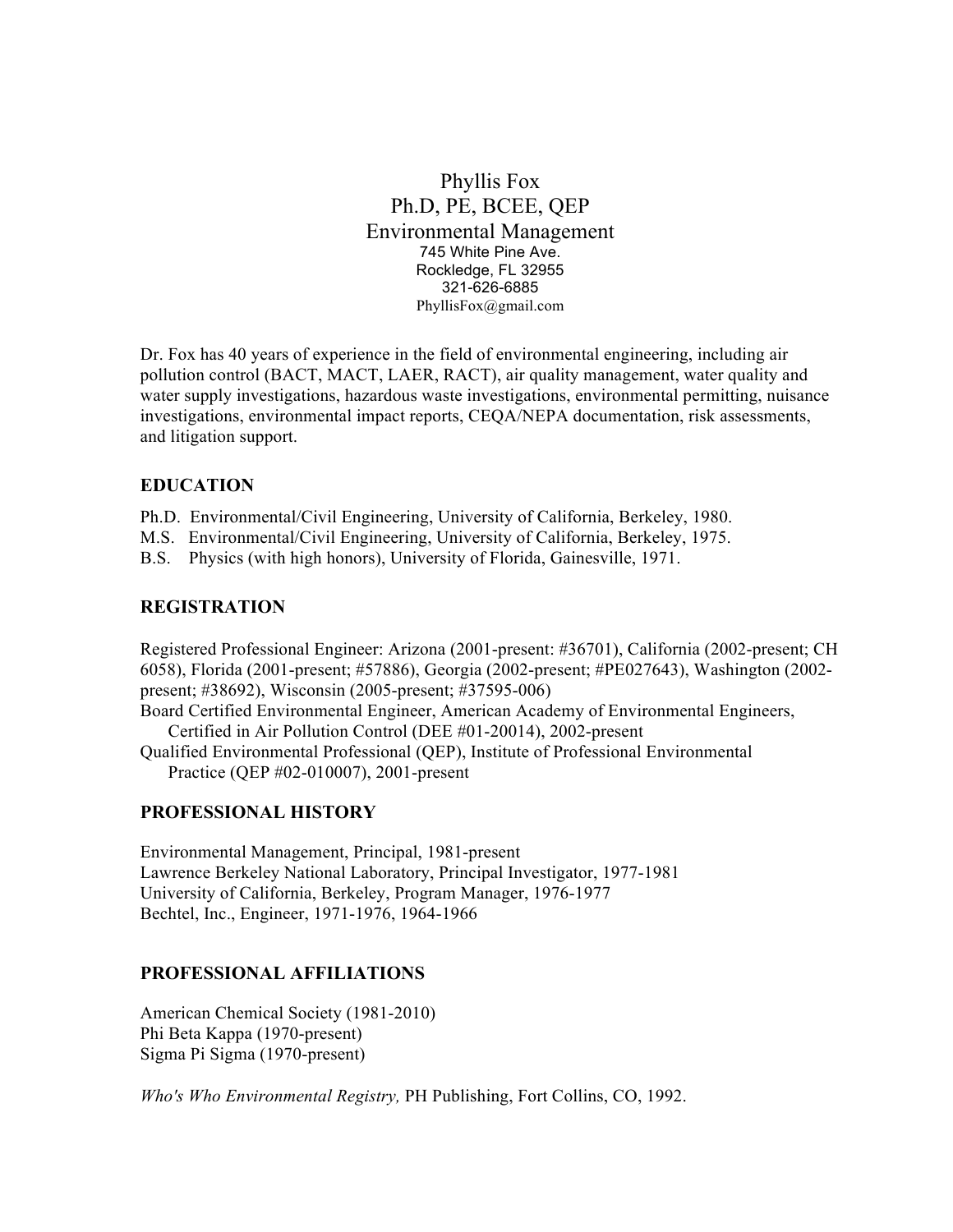*Who's Who in the World,* Marquis Who's Who, Inc., Chicago, IL, 11th Ed., p. 371, 1993-present. *Who's Who of American Women*, Marquis Who's Who, Inc., Chicago, IL, 13th Ed., p. 264, 1984 present.

*Who's Who in Science and Engineering*, Marquis Who's Who, Inc., New Providence, NJ, 5th Ed., p. 414, 1999-present.

*Who's Who in America*, Marquis Who's Who, Inc.,  $59<sup>th</sup>$  Ed., 2005.

*Guide to Specialists on Toxic Substances*, World Environment Center, New York, NY, p. 80, 1980.

National Research Council Committee on Irrigation-Induced Water Quality Problems (Selenium), Subcommittee on Quality Control/Quality Assurance (1985-1990). National Research Council Committee on Surface Mining and Reclamation, Subcommittee on Oil Shale (1978-80)

#### **REPRESENTATIVE EXPERIENCE**

Performed environmental and engineering investigations, as outlined below, for a wide range of industrial and commercial facilities including petroleum refineries and upgrades thereto; reformulated fuels projects; petroleum distribution terminals; coal export terminals; LNG terminals; shale oil plants; coal gasification & liquefaction plants; conventional and thermally enhanced oil production; underground storage tanks; pipelines; gasoline stations; landfills; railyards; hazardous waste treatment facilities; nuclear, hydroelectric, geothermal, wood, biomass, waste, tire-derived fuel, gas, oil, coke and coal-fired power plants; transmission lines; airports; hydrogen plants; petroleum coke calcining plants; coke plants; activated carbon manufacturing facilities; asphalt plants; cement plants; incinerators; flares; manufacturing facilities (e.g., semiconductors, electronic assembly, aerospace components, printed circuit boards, amusement park rides); lanthanide processing plants; ammonia plants; nitric acid plants; urea plants; food processing plants; almond hulling facilities; composting facilities; grain processing facilities; grain elevators; ethanol production facilities; soy bean oil extraction plants; biodiesel plants; paint formulation plants; wastewater treatment plants; marine terminals and ports; gas processing plants; steel mills; iron nugget production facilities; pig iron plant, based on blast furnace technology; direct reduced iron plant; acid regeneration facilities; railcar refinishing facility; battery manufacturing plants; pesticide manufacturing and repackaging facilities; pulp and paper mills; selective catalytic reduction (SCR) systems; halogen acid furnaces; contaminated property redevelopment projects (e.g., Mission Bay, Southern Pacific Railyards, Moscone Center expansion, San Diego Padres Ballpark); residential developments; commercial office parks, campuses, and shopping centers; server farms; transportation plans; and a wide range of mines including sand and gravel, hard rock, limestone, nacholite, coal, molybdenum, gold, zinc, and oil shale.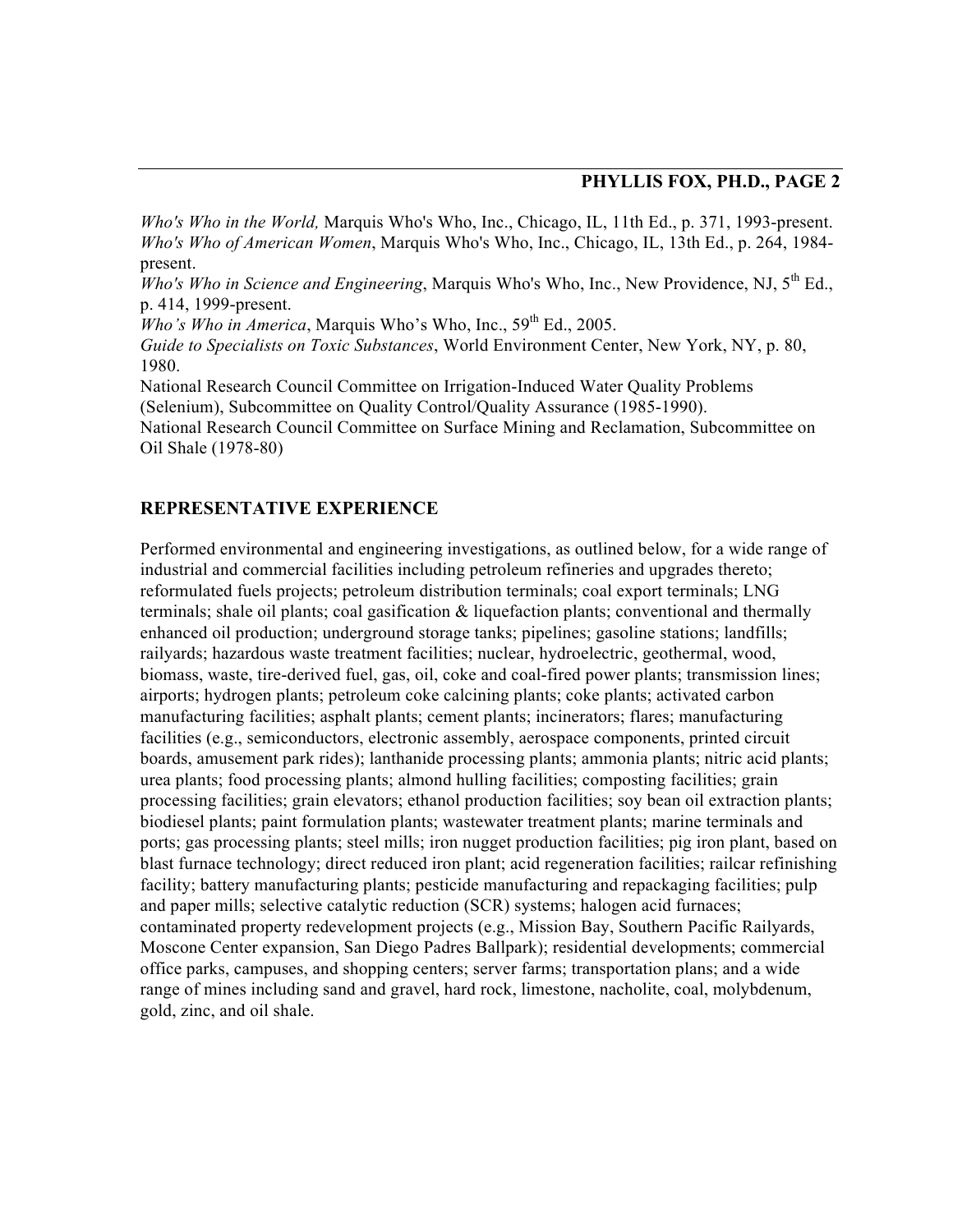### *EXPERT WITNESS/LITIGATION SUPPORT*

- For plaintiffs, expert witness in civil action relating to alleged violations of the Clean Air Act, Prevention of Significant Deterioration, for historic modifications (1997-2000) at the Cemex cement plant in Lyons, Colorado. Reviewed produced documents, prepared expert and rebuttal reports on PSD applicability based on NOx emission calculations for a collection of changes considered both individually and collectively. Deposed August 2011. *United States v. Cemex, Inc.*, In U.S. District Court for the District of Colorado (Civil Action No. 09-cv-00019-MSK-MEH).
- For plaintiffs, in civil action relating to alleged violations of the Clean Air Act, Prevention of Significant Deterioration, for historic modifications (1988 – 2000) at James De Young Units 3, 4, and 5. Reviewed produced documents, analyzed CEMS and EIA data, and prepared netting and BACT analyses for NOx, SO2, and PM10. Expert report February 24, 2010 and affidavit February 20, 2010. *Sierra Club v. City of Holland, et al.*, U.S. District Court, Western District of Michigan.
- For plaintiffs, in civil action alleging failure to obtain MACT permit, expert on potential to emit hydrogen chloride (HCl) from a new coal-fired boiler. Reviewed record, estimated HCl emissions, wrote expert report June 2010 and deposed August 2010. *Wildearth Guardian et al. v. Lamar Utilities Board*, Civil Action No. 09-cv-02974, U.S. District Court, District of Colorado.
- For plaintiffs, expert witness on permitting, emission calculations, and wastewater treatment for coal to gasoline plant. Reviewed produced documents. Assisted in preparation of comments on draft minor source permit. Wrote two affidavits on key issues in case. Presented direct and rebuttal testimony 10/27 - 10/28/10 on permit enforceability and failure to properly calculate potential to emit, including underestimate of flaring emissions and omission of VOC and CO emissions from wastewater treatment, cooling tower, tank roof landings, and malfunctions. *Sierra Club, Ohio Valley Environmental Coalition, Coal River Mountain Watch, West Virginia Highlands Conservancy v. John Benedict, Director, Division of Air Quality, West Virginia Department of Environmental Protection and TransGas Development System, LLC*, Appeal No. 10-01-AQB.
- For plaintiffs, expert on BACT emission limits for gas-fired combined cycle power plant. Prepared declaration in support of CBE's Opposition to the United States' Motion for Entry of Proposed Amended Consent Decree. Assisted in settlement discussions. *U.S. EPA, Plaintiff, Communities for a Better Environment, Intervenor Plaintiff, v. Pacific Gas & Electric Company, et al.*, U.S. District Court, Northern District of California, San Francisco Division, Case No. C-09-4503 SI.
- Technical expert in confidential settlement discussions with large coal-fired utility on BACT control technology and emission limits for NOx, SO2, PM, PM2.5, and CO for new natural gas fired combined cycle and simple cycle turbines with oil backup. (July 2010). Case settled.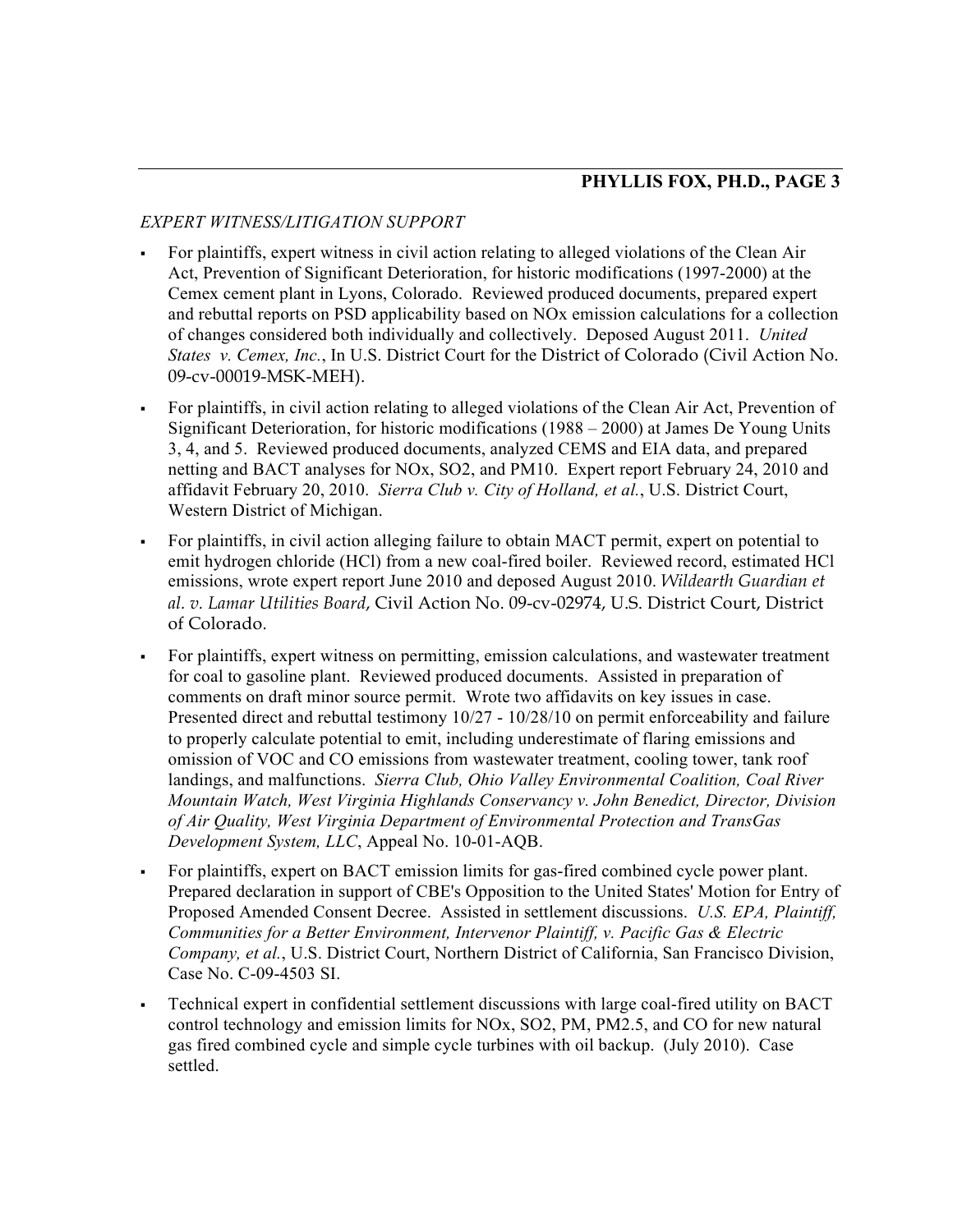- For plaintiffs, expert witness in remedy phase of civil action relating to alleged violations of the Clean Air Act, Prevention of Significant Deterioration, for historic modifications (1998- 99) at Gallagher Units 1 and 3. Reviewed produced documents, prepared expert and rebuttal reports on historic and current-day BACT for SO2, control costs, and excess emissions of SO2. Deposed 11/18/09. *United States et al. v. Cinergy, et al.*, In U.S. District Court for the Southern District of Indiana, Indianapolis Division, Civil Action No. IP99-1693 C-M/S. Settled 12/22/09.
- For plaintiffs, expert witness on MACT, BACT for NOx, and enforceability in an administrative appeal of draft state air permit issued for four 300-MW pet-coke-fired CFBs. Reviewed produced documents and prepared prefiled testimony. Deposed 10/8/09 and 11/9/09. Testified 11/10/09. *Application of Las Brisas Energy Center, LLC for State Air Quality Permit*; before the State Office of Administrative Hearings, Texas. Permit remanded 3/29/10 as LBEC failed to meet burden of proof on a number of issues including MACT.
- For defense, expert witness in unlawful detainer case involving a gasoline station, minimart, and residential property with contamination from leaking underground storage tanks. Reviewed agency files and inspected site. Presented expert testimony on July 6, 2009, on causes of, nature and extent of subsurface contamination. *A. Singh v. S. Assaedi,* in Contra Costa County Superior Court, CA. Settled August 2009.
- For plaintiffs, expert witness on netting and enforceability for refinery being upgraded to process tar sands crude. Reviewed produced documents. Prepared expert and rebuttal reports addressing use of emission factors for baseline, omitted sources including coker, flares, tank landings and cleaning, and enforceability. Deposed. *In the Matter of Objection to the Issuance of Significant Source Modification Permit No. 089-25484-00453 to BP Products North America Inc., Whiting Business Unit, Save the Dunes Council, Inc., Sierra Club., Inc., Hoosier Environmental Council et al., Petitioners, B. P. Products North American, Respondents/Permittee,* before the Indiana Office of Environmental Adjudication.
- For plaintiffs, expert witness on BACT, MACT, and enforceability in appeal of Title V permit issued to 600 MW coal-fired power plant burning Powder River Basin coal. Prepared technical comments on draft air permit. Reviewed record on appeal, drafted BACT, MACT, and enforceability pre-filed testimony. Drafted MACT and enforceability pre-filed rebuttal testimony. Deposed March 24, 2009. Testified June 10, 2009. *In Re: Southwestern Electric Power Company*, Arkansas Pollution Control and Ecology Commission, Consolidated Docket No. 08-006-P. Recommended Decision issued December 9, 2009 upholding issued permit. Commission adopted Recommended Decision January 22, 2010.
- For plaintiffs, expert witness in remedy phase of civil action relating to alleged violations of the Clean Air Act, Prevention of Significant Deterioration, for historic modifications (1989- 1992) at Wabash Units 2, 3 and 5. Reviewed produced documents, prepared expert and rebuttal report on historic and current-day BACT for NOx and SO2, control costs, and excess emissions of NOx, SO2, and mercury. Deposed 10/21/08. *United States et al. v. Cinergy, et al.*, In U.S. District Court for the Southern District of Indiana, Indianapolis Division, Civil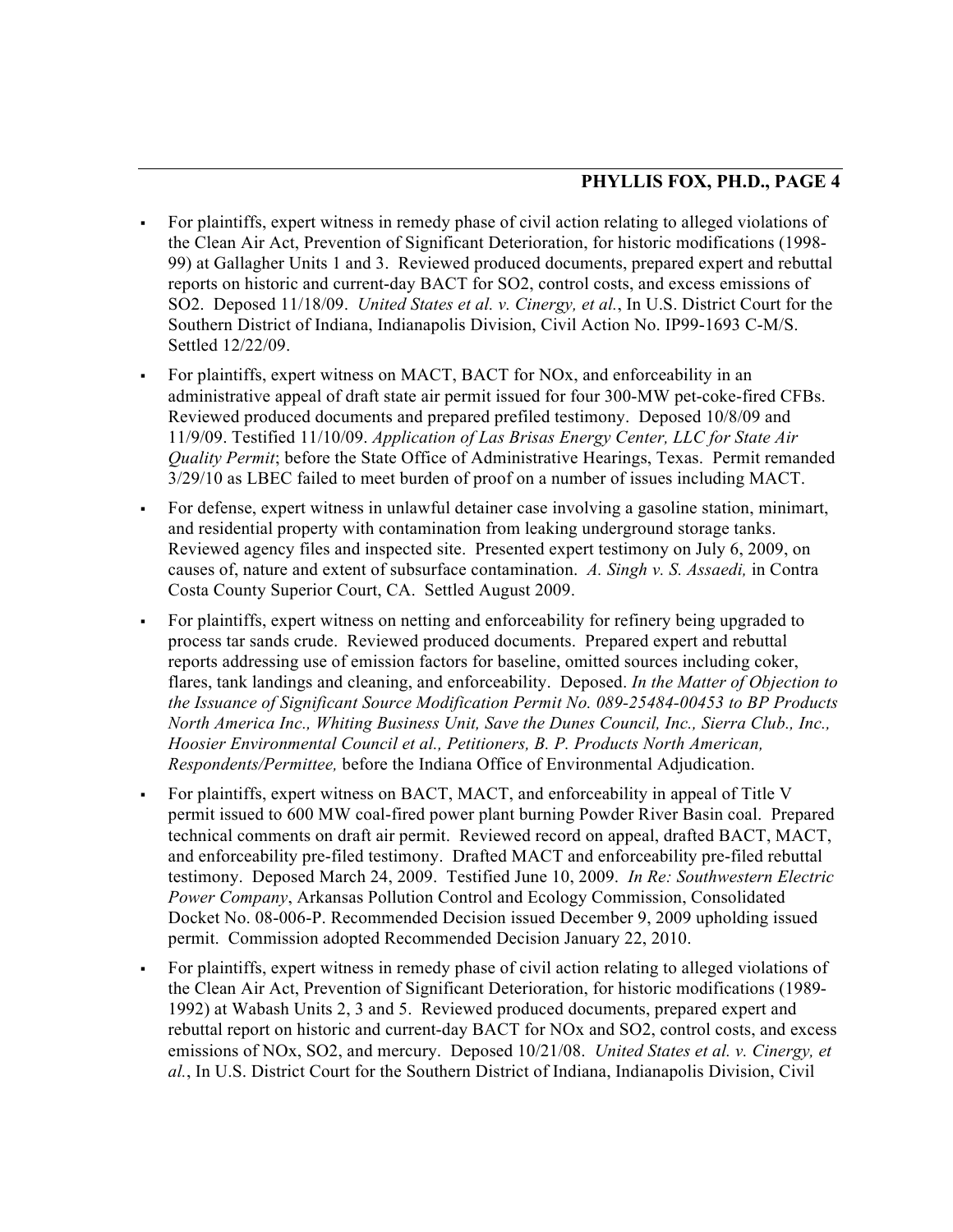Action No. IP99-1693 C-M/S. Testified 2/3/09. Memorandum Opinion & Order 5-29-09 requiring shutdown of Wabash River Units 2, 3, 5 by September 30, 2009, run at baseline until shutdown, and permanently surrender SO2 emission allowances.

- For plaintiffs, expert witness in liability phase of civil action relating to alleged violations of the Clean Air Act, Prevention of Significant Deterioration, for three historic modifications (1997-2001) at two portland cement plants involving three cement kilns. Reviewed produced documents, analyzed CEMS data covering subject period, prepared netting analysis for NOx, SO2 and CO, and prepared expert and rebuttal reports. *United States v. Cemex California Cement,* In U.S. District Court for the Central District of California, Eastern Division, Case No. ED CV 07-00223-GW (JCRx), Settled 1/15/09.
- For intervenors Clean Wisconsin and Citizens Utility Board, prepared data requests, reviewed discovery and expert report. Prepared prefiled direct, rebuttal and surrebuttal testimony on cost to extend life of existing Oak Creek Units 5-8 and cost to address future regulatory requirements to determine whether to control or shutdown one or more of the units. Oral testimony 2/5/08. Application for a Certificate of Authority to Install Wet Flue Gas Desulfurization and Selective Catalytic Reduction Facilities and Associated Equipment for Control of Sulfur Dioxide and Nitrogen Oxide Emissions at Oak Creek Power Plant Units 5, 6, 7 and 8, WPSC Docket No. 6630-CE-299.
- For plaintiffs, expert witness on alternatives analysis and BACT for NOx, SO2, total PM10, and sulfuric acid mist in appeal of PSD permit issued to 1200 MW coal fired power plant burning Powder River Basin and/or Central Appalachian coal (Longleaf). Assisted in drafting technical comments on NOx on draft permit. Prepared expert disclosure. Presented 8+ days of direct and rebuttal expert testimony. Attended all 21 days of evidentiary hearing from 9/5/07 – 10/30/07 assisting in all aspects of hearing. *Friends of the Chatahooche and Sierra Club v. Dr. Carol Couch, Director, Environmental Protection Division of Natural Resources Department, Respondent, and Longleaf Energy Associates, Intervener*. ALJ Final Decision 1/11/08 denying petition. ALJ Order vacated & remanded for further proceedings, Fulton County Superior Court, 6/30/08. Court of Appeals of GA remanded the case with directions that the ALJ's final decision be vacated to consider the evidence under the correct standard of review, July 9, 2009. The ALJ issued an opinion April 2, 2010 in favor of the applicant. Final permit issued April 2010.
- For plaintiffs, expert witness on diesel exhaust in inverse condemnation case in which Port expanded maritime operations into residential neighborhoods, subjecting plaintiffs to noise, light, and diesel fumes. Measured real-time diesel particulate concentrations from marine vessels and tug boats on plaintiffs' property. Reviewed documents, depositions, DVDs, and photographs provided by counsel. Deposed. Testified October 24, 2006. *Ann Chargin, Richard Hackett, Carolyn Hackett, et al. v. Stockton Port District*, Superior Court of California, County of San Joaquin, Stockton Branch, No. CV021015. Judge ruled for plaintiffs.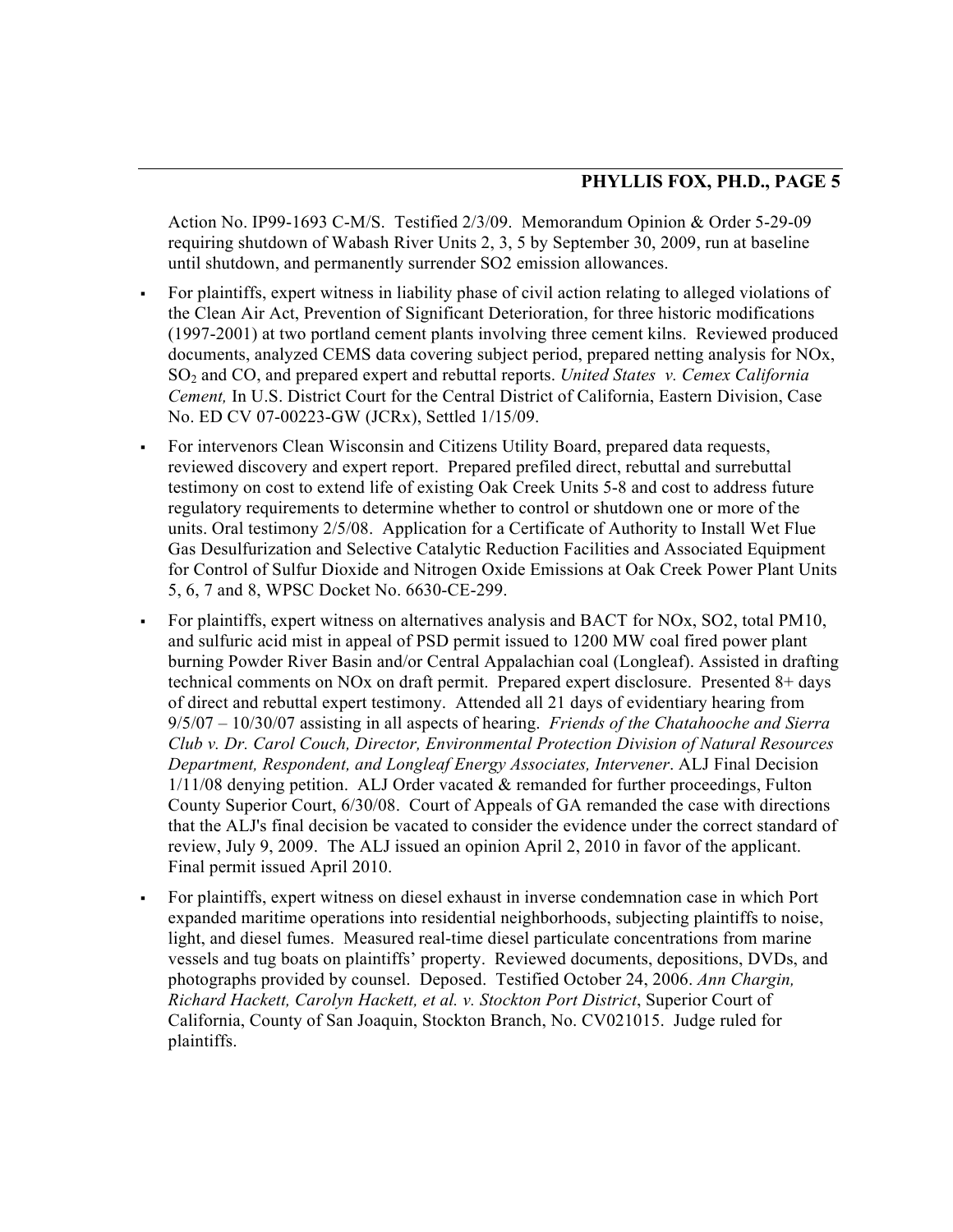- For plaintiffs, expert witness on NOx emissions and BACT in case alleging failure to obtain necessary permits and install controls on gas-fired combined-cycle turbines. Prepared and reviewed (applicant analyses) of NOx emissions, BACT analyses (water injection, SCR, ultra low NOx burners), and cost-effectiveness analyses based on site visit, plant operating records, stack tests, CEMS data, and turbine and catalyst vendor design information. Participated in negotiations to scope out consent order. *United States v. Nevada Power.* Case settled June 2007, resulting in installation of dry low NOx burners (5 ppm NOx averaged over 1 hr) on four units and a separate solar array at a local business.
- For plaintiffs, expert witness in appeal of PSD permit issued to 850 MW coal fired boiler burning Powder River Basin coal (Iatan Unit 2) on BACT for particulate matter, sulfuric acid mist and opacity and emission calculations for alleged historic violations of PSD. Assisted in drafting technical comments, petition for review, discovery requests, and responses to discovery requests. Reviewed produced documents. Prepared expert report on BACT for particulate matter. Assisted with expert depositions. Deposed February 7, 8, 27, 28, 2007. *In Re PSD Construction Permit Issued to Great Plains Energy, Kansas City Power & Light – Iatan Generating Station, Sierra Club v. Missouri Department of Natural Resources, Great Plains Energy, and Kansas City Power & Light.* Case settled March 27, 2007, providing offsets for over 6 million ton/yr of CO2 and lower NOx and  $SO_2$  emission limits.
- For plaintiffs, expert witness in remedy phase of civil action relating to alleged violations of the Clean Air Act, Prevention of Significant Deterioration, for historic modifications of coalfired boilers and associated equipment. Reviewed produced documents, prepared expert report on cost to retrofit 24 coal-fired power plants with scrubbers designed to remove 99% of the sulfur dioxide from flue gases. Prepared supplemental and expert report on cost estimates and BACT for SO2 for these 24 complaint units. Deposed 1/30/07 and 3/14/07. *United States and State of New York et al. v. American Electric Power*, In U.S. District Court for the Southern District of Ohio, Eastern Division, Consolidated Civil Action Nos. C2-99- 1182 and C2-99-1250. Settlement announced 10/9/07.
- For plaintiffs, expert witness on BACT, enforceability, and alternatives analysis in appeal of PSD permit issued for a 270-MW pulverized coal fired boiler burning Powder River Basin coal (City Utilities Springfield Unit 2). Reviewed permitting file and assisted counsel draft petition and prepare and respond to interrogatories and document requests. Reviewed interrogatory responses and produced documents. Assisted with expert depositions. Deposed August 2005. Evidentiary hearings October 2005. *In the Matter of Linda Chipperfield and Sierra Club v. Missouri Department of Natural Resources.* Missouri Supreme Court denied review of adverse lower court rulings August 2007.
- For plaintiffs, expert witness in civil action relating to plume touchdowns at AEP's Gavin coal-fired power plant. Assisted counsel draft interrogatories and document requests. Reviewed responses to interrogatories and produced documents. Prepared expert report "Releases of Sulfuric Acid Mist from the Gavin Power Station." The report evaluates sulfuric acid mist releases to determine if AEP complied with the requirements of CERCLA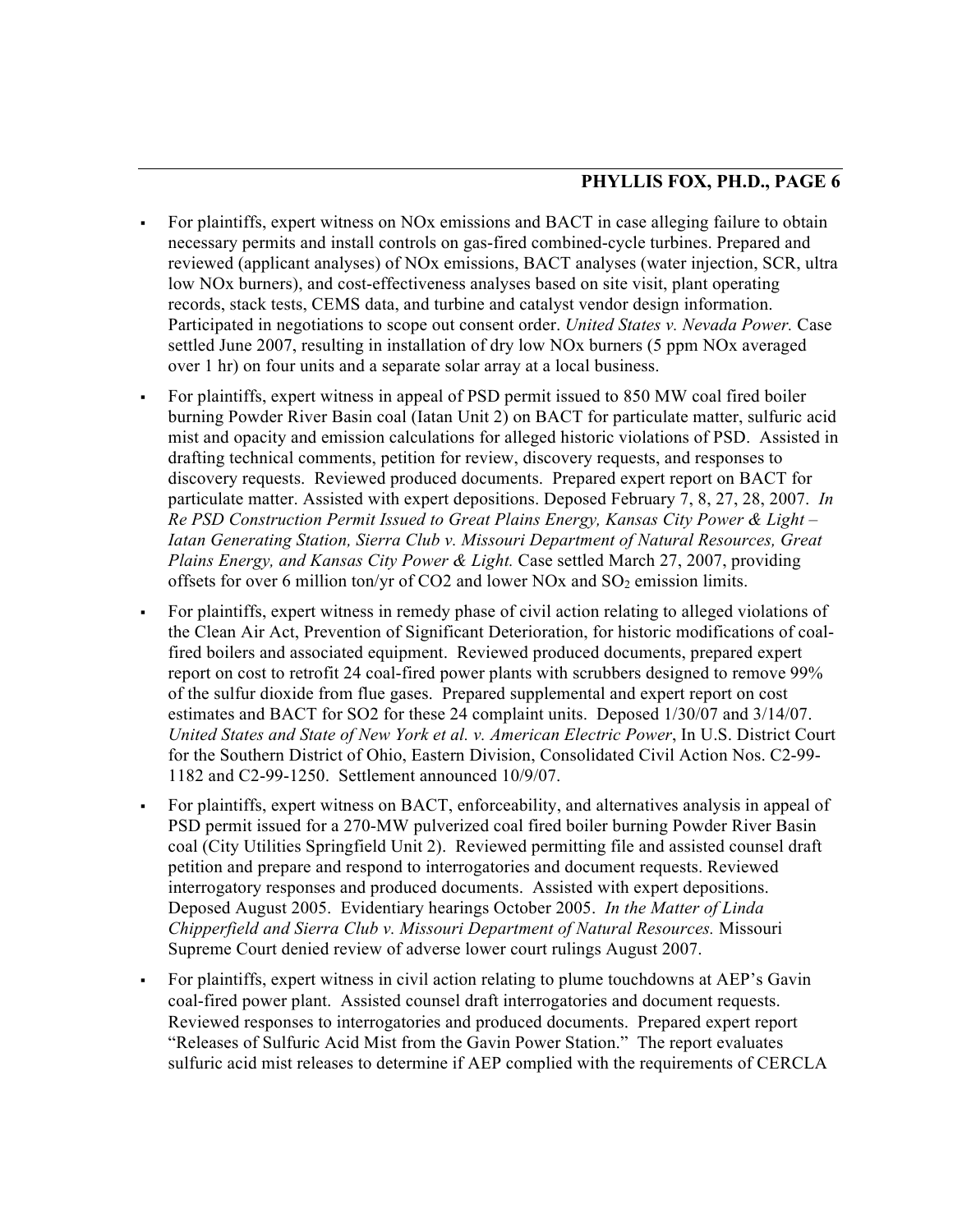Section 103(a) and EPCRA Section 304. This report also discusses the formation, chemistry, release characteristics, and abatement of sulfuric acid mist in support of the claim that these releases present an imminent and substantial endangerment to public health under Section 7002(a)(1)(B) of the Resource Conservation and Recovery Act ("RCRA"). *Citizens Against Pollution v. Ohio Power Company*, In the U.S. District Court for the Southern District of Ohio, Eastern Division, Civil Action No. 2-04-cv-371. Case settled 12-8-06.

- For petitioners, expert witness in contested case hearing on BACT, enforceability, and emission estimates for an air permit issued to a 500-MW supercritical Power River Basin coal-fired boiler (Weston Unit 4). Assisted counsel prepare comments on draft air permit and respond to and draft discovery. Reviewed produced file, deposed (7/05), and prepared expert report on BACT and enforceability. Evidentiary hearings September 2005. *In the Matter of an Air Pollution Control Construction Permit Issued to Wisconsin Public Service Corporation for the Construction and Operation of a 500 MW Pulverized Coal-fired Power Plant Known as Weston Unit 4 in Marathon County, Wisconsin*, Case No. IH-04-21. The Final Order, issued 2/10/06, lowered the NOx BACT limit from 0.07 lb/MMBtu to 0.06 lb/MMBtu based on a 30-day average, added a BACT SO2 control efficiency, and required a 0.0005% high efficiency drift eliminator as BACT for the cooling tower. The modified permit, including these provisions, was issued 3/28/07. Additional appeals in progress.
- For plaintiffs, adviser on technical issues related to Citizen Suit against U.S. EPA regarding failure to update New Source Performance Standards for petroleum refineries, 40 CFR 60, Subparts J, VV, and GGG. *Our Children's Earth Foundation and Sierra Club v. U.S. EPA et al.* Case settled July 2005. CD No. C 05-00094 CW, U.S. District Court, Northern District of California – Oakland Division. Proposed revisions to standards of performance for petroleum refineries published 72 FR 27178 (5/14/07).
- For interveners, reviewed proposed Consent Decree settling Clean Air Act violations due to historic modifications of boilers and associated equipment at two coal-fired power plants. In response to stay order, reviewed the record, selected one representative activity at each of seven generating units, and analyzed to identify CAA violations. Identified NSPS and NSR violations for  $NOx$ ,  $SO_2$ ,  $PM/PM10$ , and sulfuric acid mist. Summarized results in an expert report. *United States of America, and Michael A. Cox, Attorney General of the State of Michigan, ex rel. Michigan Department of Environmental Quality, Plaintiffs, and Clean Wisconsin, Sierra Club, and Citizens' Utility Board, Intervenors, v. Wisconsin Electric Power Company, Defendant*, U.S. District Court for the Eastern District of Wisconsin, Civil Action No. 2:03-CV-00371-CNC. Order issued 10-1-07 denying petition.
- For a coalition of Nevada labor organizations (ACE), reviewed preliminary determination to issue a Class I Air Quality Operating Permit to Construct and supporting files for a 250-MW pulverized coal-fired boiler (Newmont). Prepared about 100 pages of technical analyses and comments on BACT, MACT, emission calculations, and enforceability. Assisted counsel draft petition and reply brief appealing PSD permit to U.S. EPA Environmental Appeals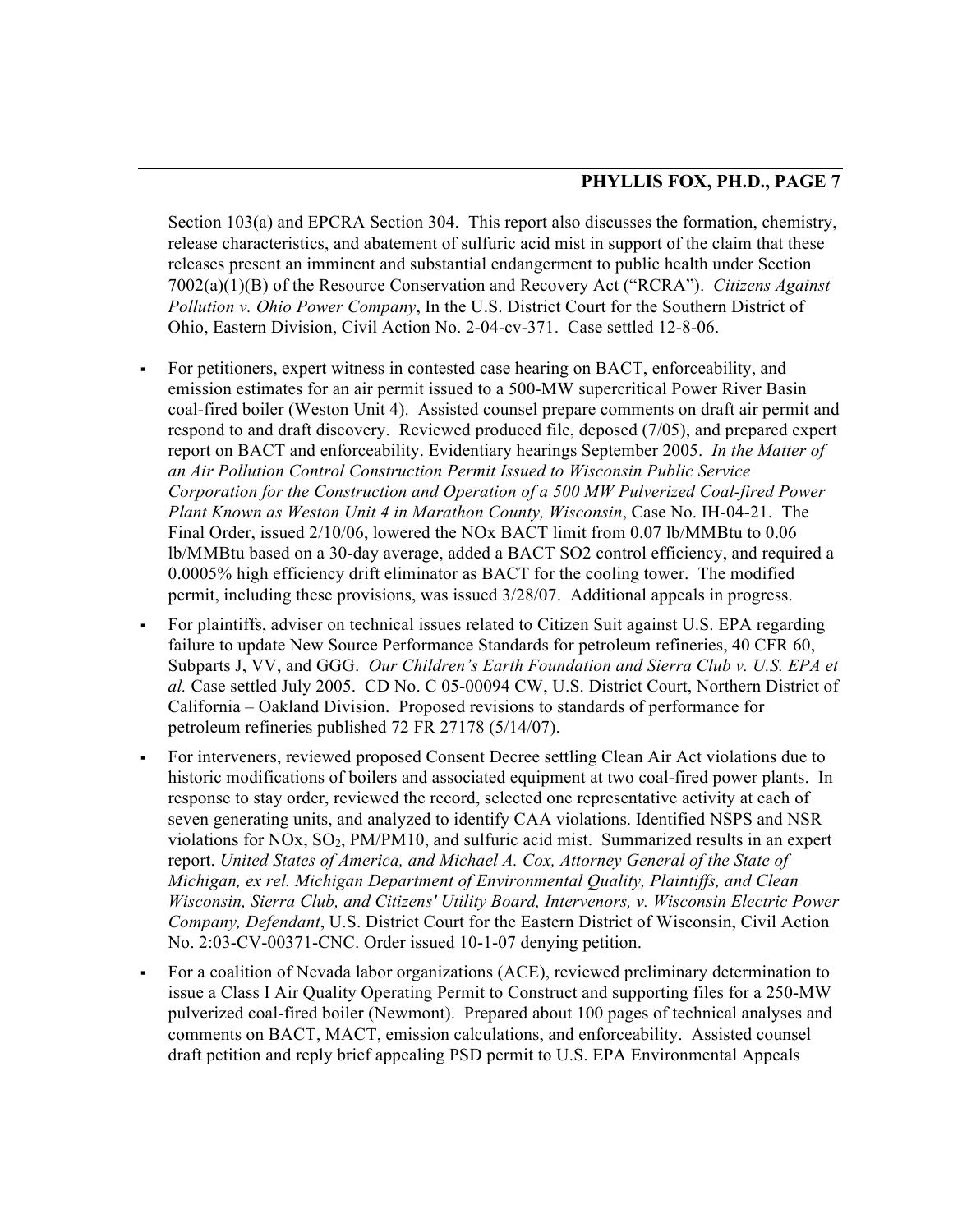Board (EAB). Order denying review issued 12/21/05. *In re Newmont Nevada Energy Investment, LLC, TS Power Plant*, PSD Appeal No. 05-04 (EAB 2005).

- For petitioners and plaintiffs, reviewed and prepared comments on air quality and hazardous waste based on negative declaration for refinery ultra low sulfur diesel project located in SCAQMD. Reviewed responses to comments and prepared responses. Prepared declaration and presented oral testimony before SCAQMD Hearing Board on exempt sources (cooling towers) and calculation of potential to emit under NSR. Petition for writ of mandate filed March 2005. Case remanded by Court of Appeals to trial court to direct SCAQMD to reevaluate the potential environmental significance of NOx emissions resulting from the project in accordance with court's opinion. California Court of Appeals, Second Appellate Division, on December 18, 2007, affirmed in part (as to baseline) and denied in part. *Communities for a Better Environment v. South Coast Air Quality Management District and ConocoPhillips and Carlos Valdez et al v. South Coast Air Quality Management District and ConocoPhillips.* Certified for partial publication 1/16/08. Appellate Court opinion upheld by CA Supreme Court 3/15/10.
- For amici seeking to amend a proposed Consent Decree to settle alleged NSR violations at Chevron refineries, reviewed proposed settlement, related files, subject modifications, and emission calculations. Prepared declaration on emission reductions, identification of NSR and NSPS violations, and BACT/LAER for FCCUs, heaters and boilers, flares, and sulfur recovery plants. *U.S. et al. v. Chevron U.S.A.*, Northern District of California, Case No. C 03-04650. Memorandum and Order Entering Consent Decree issued June 2005. Case No. C 03-4650 CRB.
- For petitioners, prepared declaration on enforceability of periodic monitoring requirements, in response to EPA's revised interpretation of 40 CFR 70.6(c)(1). This revision limited additional monitoring required in Title V permits. 69 FR 3203 (Jan. 22, 2004). *Environmental Integrity Project et al. v. EPA* (U.S. Court of Appeals for the District of Columbia). Court ruled the Act requires all Title V permits to contain monitoring requirements to assure compliance. *Sierra Club v. EPA*, 536 F.3d 673 (D.C. Cir. 2008).
- For interveners in application for authority to construct a 500 MW supercritical coal-fired generating unit before the Wisconsin Public Service Commission, prepared pre-filed written direct and rebuttal testimony with oral cross examination and rebuttal on BACT and MACT (Weston 4). Prepared written comments on BACT, MACT, and enforceability on draft air permit for same facility.
- For property owners in Nevada, evaluated the environmental impacts of a 1,450-MW coalfired power plant proposed in a rural area adjacent to the Black Rock Desert and Granite Range, including emission calculations, air quality modeling, comments on proposed use permit to collect preconstruction monitoring data, and coordination with agencies and other interested parties. Project cancelled.
- For environmental organizations, reviewed draft PSD permit for a 600-MW coal-fired power plant in West Virginia (Longview). Prepared comments on permit enforceability; coal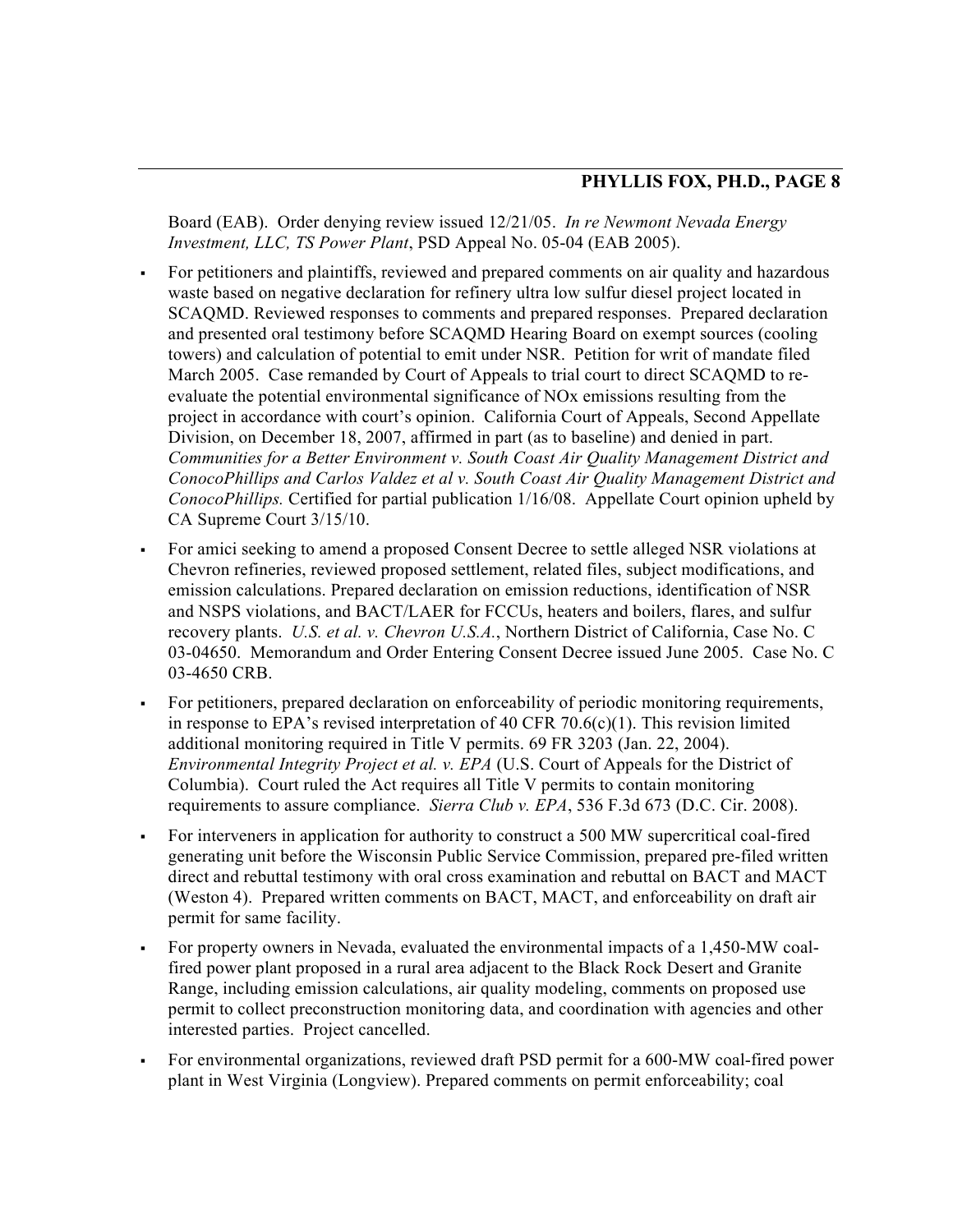washing; BACT for  $SO_2$  and PM10; Hg MACT; and MACT for HCl, HF, non-Hg metallic HAPs, and enforceability. Assist plaintiffs draft petition appealing air permit. Retained as expert to develop testimony on MACT, BACT, offsets, enforceability. Participate in settlement discussions. Case settled July 2004.

- For petitioners, reviewed record produced in discovery and prepared affidavit on emissions of carbon monoxide and volatile organic compounds during startup of GE 7FA combustion turbines to successfully establish plaintiff standing. *Sierra Club et al. v. Georgia Power Company* (Northern District of Georgia).
- For building trades, reviewed air quality permitting action for 1500-MW coal-fired power plant before the Kentucky Department for Environmental Protection (Thoroughbred).
- For petitioners, expert witness in administrative appeal of the PSD/Title V permit issued to a 1500-MW coal-fired power plant. Reviewed over 60,000 pages of produced documents, prepared discovery index, identified and assembled plaintiff exhibits. Deposed. Assisted counsel in drafting discovery requests, with over 30 depositions, witness cross examination, and brief drafting. Presented over 20 days of direct testimony, rebuttal and sur-rebuttal, with cross examination on BACT for NOx,  $SO_2$ , and PM/PM10; MACT for Hg and non-Hg metallic HAPs; emission estimates for purposes of Class I and II air modeling; risk assessment; and enforceability of permit limits. Evidentiary hearings from November 2003 to June 2004. *Sierra Club et al. v. Natural Resources & Environmental Protection Cabinet, Division of Air Quality and Thoroughbred Generating Company et al.* Hearing Officer Decision issued August 9, 2005 finding in favor of plaintiffs on counts as to risk, BACT  $(IGC/CFB, NOX, SO<sub>2</sub>, Hg, Be)$ , single source, enforceability, and errors and omissions. Assist counsel draft exceptions. Cabinet Secretary issued Order April 11, 2006 denying Hearing Offer's report, except as to NOx BACT, Hg, 99% SO2 control and certain errors and omissions.
- For citizens group in Massachusetts, reviewed, commented on, and participated in permitting of pollution control retrofits of coal-fired power plant (Salem Harbor).
- Assisted citizens group and labor union challenge issuance of conditional use permit for a  $317,000$  ft<sup>2</sup> discount store in Honolulu without any environmental review. In support of a motion for preliminary injunction, prepared 7-page declaration addressing public health impacts of diesel exhaust from vehicles serving the Project. In preparation for trial, prepared 20-page preliminary expert report summarizing results of diesel exhaust and noise measurements at two big box retail stores in Honolulu, estimated diesel PM10 concentrations for Project using ISCST, prepared a cancer health risk assessment based on these analyses, and evaluated noise impacts.
- Assisted environmental organizations to challenge the DOE Finding of No Significant Impact (FONSI) for the Baja California Power and Sempra Energy Resources Cross-Border Transmissions Lines in the U.S. and four associated power plants located in Mexico (DOE EA-1391). Prepared 20-page declaration in support of motion for summary judgment addressing emissions, including  $CO<sub>2</sub>$  and NH<sub>3</sub>, offsets, BACT, cumulative air quality impacts, alternative cooling systems, and water use and water quality impacts. Plaintiff's motion for summary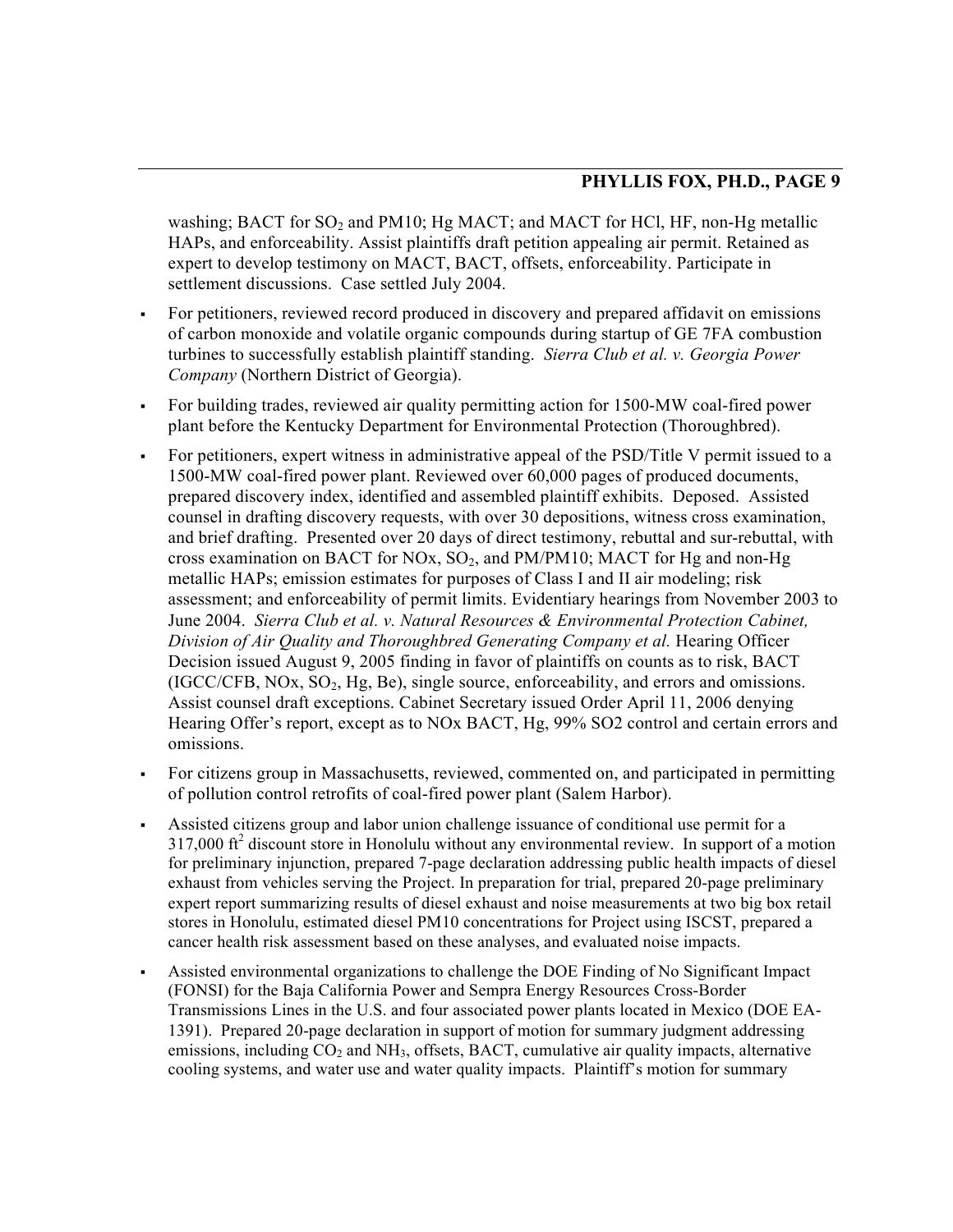judgment granted in part. U.S. District Court, Southern District decision concluded that the Environmental Assessment and FONSI violated NEPA and the APA due to their inadequate analysis of the potential controversy surrounding the project, water impacts, impacts from  $NH<sub>3</sub>$ and CO<sub>2</sub>, alternatives, and cumulative impacts. *Border Power Plant Working Group v. Department of Energy and Bureau of Land Management*, Case No. 02-CV-513-IEG (POR) (May 2, 2003).

- For Sacramento school, reviewed draft air permit issued for diesel generator located across from playfield. Prepared comments on emission estimates, enforceability, BACT, and health impacts of diesel exhaust. Case settled. BUG trap installed on the diesel generator.
- Assisted unions in appeal of Title V permit issued by BAAQMD to carbon plant that manufactured coke. Reviewed District files, identified historic modifications that should have triggered PSD review, and prepared technical comments on Title V permit. Reviewed responses to comments and assisted counsel draft appeal to BAAQMD hearing board, opening brief, motion to strike, and rebuttal brief. Case settled.
- Assisted California Central Coast city obtain controls on a proposed new city that would straddle the Ventura-Los Angeles County boundary. Reviewed several environmental impact reports, prepared an air quality analysis, a diesel exhaust health risk assessment, and detailed review comments. Governor intervened and State dedicated the land for conservation purposes April 2004.
- Assisted Central California city to obtain controls on large alluvial sand quarry and asphalt plant proposing a modernization. Prepared comments on Negative Declaration on air quality, public health, noise, and traffic. Evaluated process flow diagrams and engineering reports to determine whether proposed changes increased plant capacity or substantially modified plant operations. Prepared comments on application for categorical exemption from CEQA. Presented testimony to County Board of Supervisors. Developed controls to mitigate impacts. Assisted counsel draft Petition for Writ. Case settled June 2002. Substantial improvements in plant operations were obtained including cap on throughput, dust control measures, asphalt plant loadout enclosure, and restrictions on truck routes.
- Assisted oil companies on the California Central Coast in defending class action citizen's lawsuit alleging health effects due to emissions from gas processing plant and leaking underground storage tanks. Reviewed regulatory and other files and advised counsel on merits of case. Case settled November 2001.
- Assisted oil company on the California Central Coast in defending property damage claims arising out of a historic oil spill. Reviewed site investigation reports, pump tests, leachability studies, and health risk assessments, participated in design of additional site characterization studies to assess health impacts, and advised counsel on merits of case. Prepare health risk assessment.
- Assisted unions in appeal of Initial Study/Negative Declaration ("IS/ND") for an MTBE phaseout project at a Bay Area refinery. Reviewed IS/ND and supporting agency permitting files and prepared technical comments on air quality, groundwater, and public health impacts.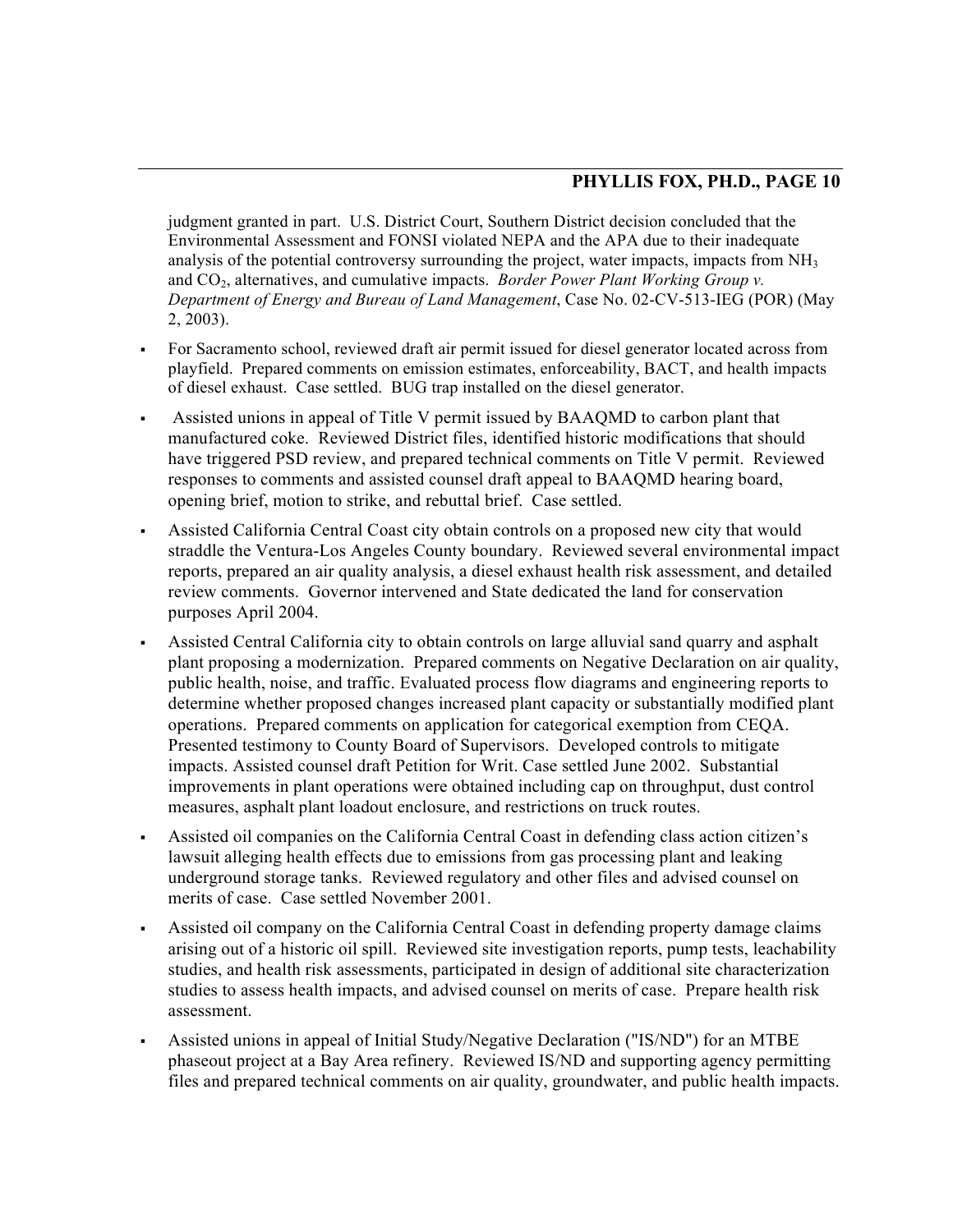Reviewed responses to comments and final IS/ND and ATC permits and assisted counsel to draft petitions and briefs appealing decision to Air District Hearing Board. Presented sworn direct and rebuttal testimony with cross examination on groundwater impacts of ethanol spills on hydrocarbon contamination at refinery. Hearing Board ruled 5 to 0 in favor of appellants, remanding ATC to district to prepare an EIR.

- Assisted Florida cities in challenging the use of diesel and proposed BACT determinations in prevention of significant deterioration (PSD) permits issued to two 510-MW simple cycle peaking electric generating facilities and one 1,080-MW simple cycle/combined cycle facility. Reviewed permit applications, draft permits, and FDEP engineering evaluations, assisted counsel in drafting petitions and responding to discovery. Participated in settlement discussions. Cases settled or applications withdrawn.
- Assisted large California city in federal lawsuit alleging peaker power plant was violating its federal permit. Reviewed permit file and applicant's engineering and cost feasibility study to reduce emissions through retrofit controls. Advised counsel on feasible and cost-effective NOx, SOx, and PM10 controls for several 1960s diesel-fired Pratt and Whitney peaker turbines. Case settled.
- Assisted coalition of Georgia environmental groups in evaluating BACT determinations and permit conditions in PSD permits issued to several large natural gas-fired simple cycle and combined-cycle power plants. Prepared technical comments on draft PSD permits on BACT, enforceability of limits, and toxic emissions. Reviewed responses to comments, advised counsel on merits of cases, participated in settlement discussions, presented oral and written testimony in adjudicatory hearings, and provided technical assistance as required. Cases settled or won at trial.
- Assisted construction unions in review of air quality permitting actions before the Indiana Department of Environmental Management ("IDEM") for several natural gas-fired simple cycle peaker and combined cycle power plants.
- Assisted coalition of towns and environmental groups in challenging air permits issued to 523 MW dual fuel (natural gas and distillate) combined-cycle power plant in Connecticut. Prepared technical comments on draft permits and 60 pages of written testimony addressing emission estimates, startup/shutdown issues, BACT/LAER analyses, and toxic air emissions. Presented testimony in adjudicatory administrative hearings before the Connecticut Department of Environmental Protection in June 2001 and December 2001.
- Assisted various coalitions of unions, citizens groups, cities, public agencies, and developers in licensing and permitting of over 110 coal, gas, oil, biomass, and pet coke-fired power plants generating over 75,000 MW of electricity. These included base-load, combined cycle, simple cycle, and peaker power plants in Alaska, Arizona, Arkansas, California, Colorado, Georgia, Florida, Illinois, Indiana, Kentucky, Michigan, Missouri, Ohio, Oklahoma, Oregon, Texas, West Virginia, Wisconsin, and elsewhere. Prepared analyses of and comments on applications for certification, preliminary and final staff assessments, and various air, water, wastewater, and solid waste permits issued by local agencies. Presented written and oral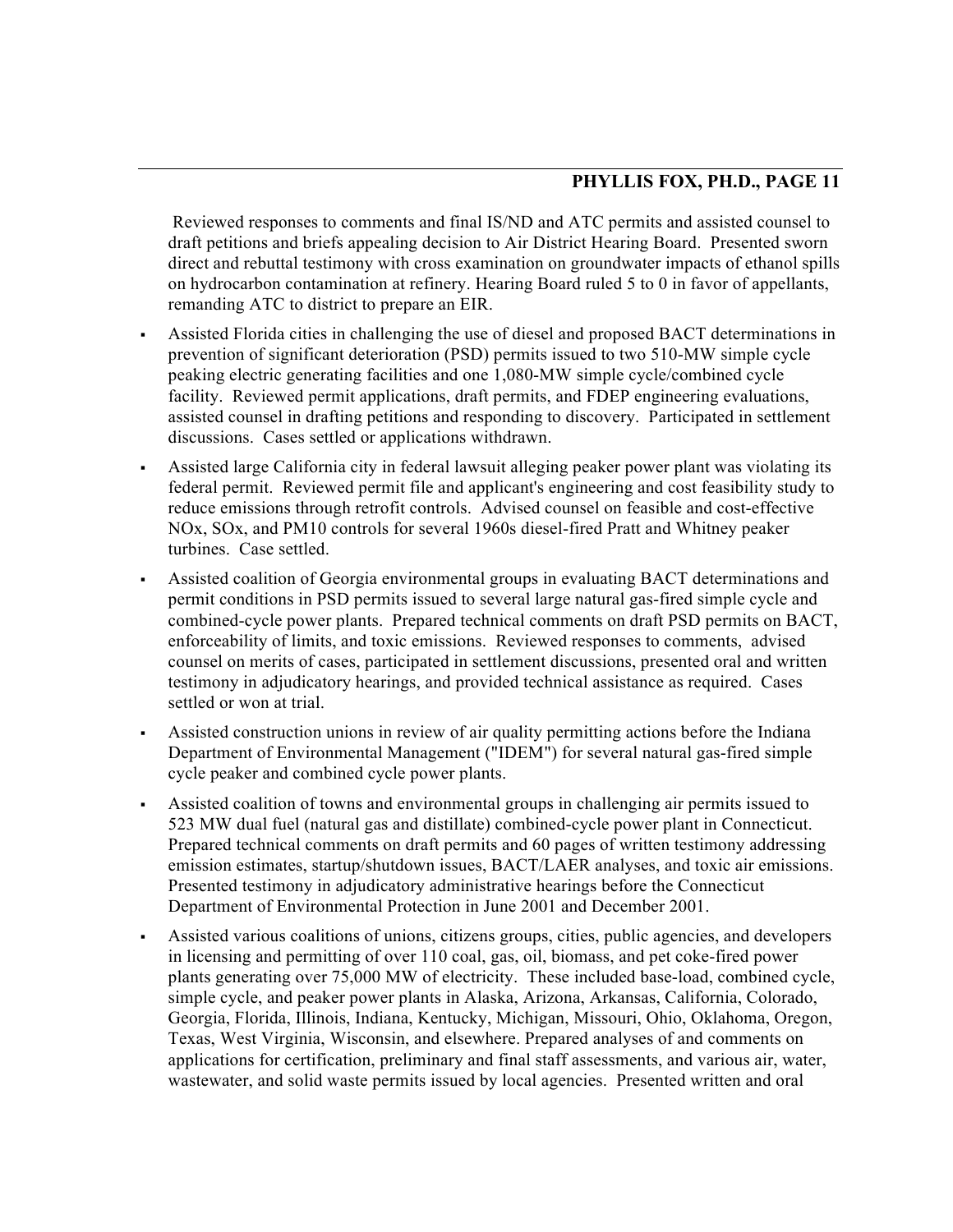testimony before various administrative bodies on hazards of ammonia use and transportation, health effects of air emissions, contaminated property issues, BACT/LAER issues related to SCR and SCONOx, criteria and toxic pollutant emission estimates, MACT analyses, air quality modeling, water supply and water quality issues, and methods to reduce water use, including dry cooling, parallel dry-wet cooling, hybrid cooling, and zero liquid discharge systems.

- Assisted unions, cities, and neighborhood associations in challenging an EIR issued for the proposed expansion of the Oakland Airport. Reviewed two draft EIRs and prepared a health risk assessment and extensive technical comments on air quality and public health impacts. The California Court of Appeals, First Appellate District, ruled in favor of appellants and plaintiffs, concluding that the EIR "2) erred in using outdated information in assessing the emission of toxic air contaminants (TACs) from jet aircraft; 3) failed to support its decision not to evaluate the health risks associated with the emission of TACs with meaningful analysis," thus accepting my technical arguments and requiring the Port to prepare a new EIR. See *Berkeley Keep Jets Over the Bay Committee, City of San Leandro, and City of Alameda et al. v. Board of Port Commissioners* (August 30, 2001) 111 Cal.Rptr.2d 598.
- Assisted lessor of former gas station with leaking underground storage tanks and TCE contamination from adjacent property. Lessor held option to purchase, which was forfeited based on misrepresentation by remediation contractor as to nature and extent of contamination. Remediation contractor purchased property. Reviewed regulatory agency files and advised counsel on merits of case. Case not filed.
- Advised counsel on merits of several pending actions, including a Proposition 65 case involving groundwater contamination at an explosives manufacturing firm and two former gas stations with leaking underground storage tanks.
- Assisted defendant foundry in Oakland in a lawsuit brought by neighbors alleging property contamination, nuisance, trespass, smoke, and health effects from foundry operation. Inspected and sampled plaintiff's property. Advised counsel on merits of case. Case settled.
- Assisted business owner facing eminent domain eviction. Prepared technical comments on a negative declaration for soil contamination and public health risks from air emissions from a proposed redevelopment project in San Francisco in support of a CEQA lawsuit. Case settled.
- Assisted neighborhood association representing residents living downwind of a Berkeley asphalt plant in separate nuisance and CEQA lawsuits. Prepared technical comments on air quality, odor, and noise impacts, presented testimony at commission and council meetings, participated in community workshops, and participated in settlement discussions. Cases settled. Asphalt plant was upgraded to include air emission and noise controls, including vapor collection system at truck loading station, enclosures for noisy equipment, and improved housekeeping.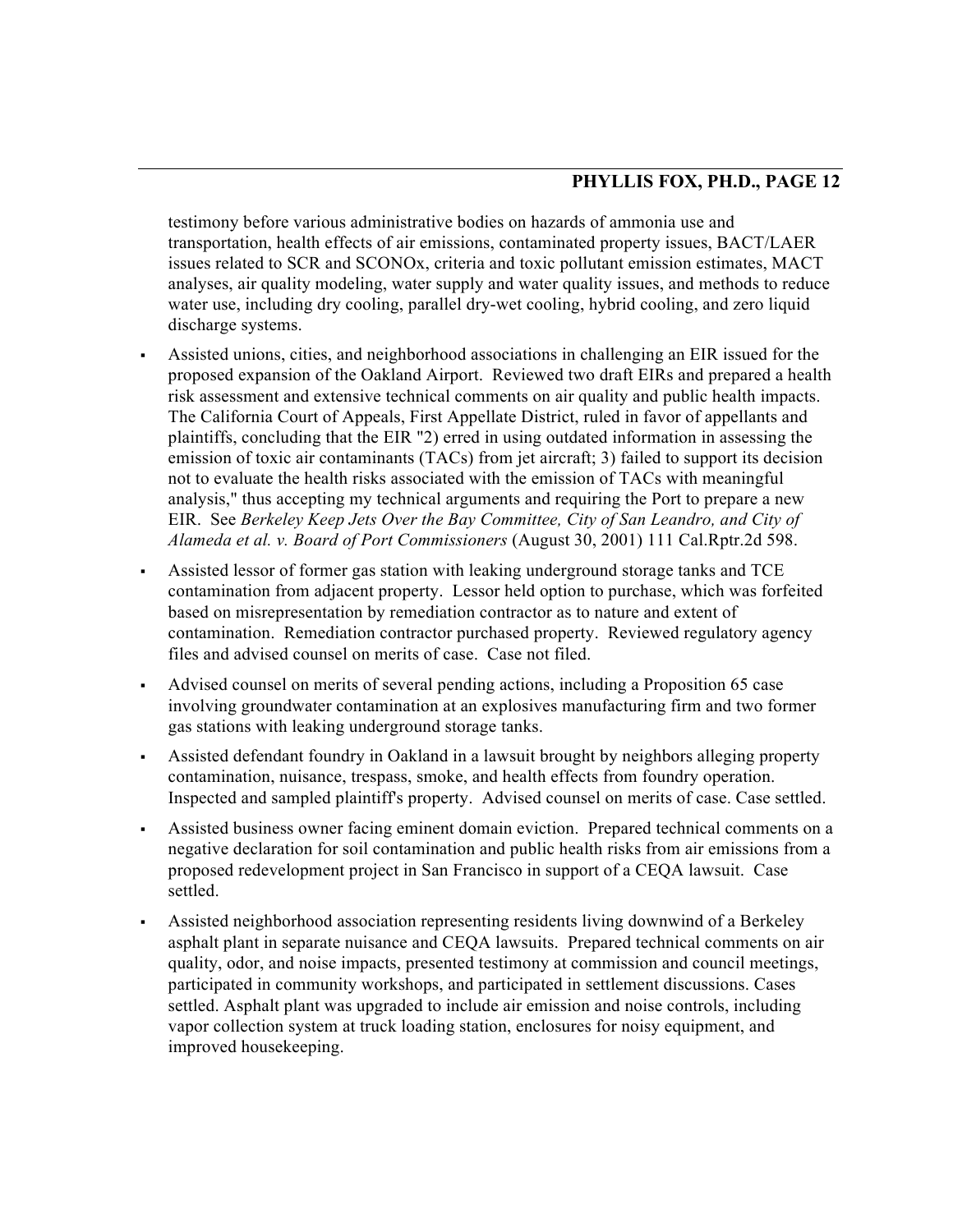- Assisted a Fortune 500 residential home builder in claims alleging health effects from faulty installation of gas appliances. Conducted indoor air quality study, advised counsel on merits of case, and participated in discussions with plaintiffs. Case settled.
- Assisted property owners in Silicon Valley in lawsuit to recover remediation costs from insurer for large TCE plume originating from a manufacturing facility. Conducted investigations to demonstrate sudden and accidental release of TCE, including groundwater modeling, development of method to date spill, preparation of chemical inventory, investigation of historical waste disposal practices and standards, and on-site sewer and storm drainage inspections and sampling. Prepared declaration in opposition to motion for summary judgment. Case settled.
- Assisted residents in east Oakland downwind of a former battery plant in class action lawsuit alleging property contamination from lead emissions. Conducted historical research and dry deposition modeling that substantiated claim. Participated in mediation at JAMS. Case settled.
- Assisted property owners in West Oakland who purchased a former gas station that had leaking underground storage tanks and groundwater contamination. Reviewed agency files and advised counsel on merits of case. Prepared declaration in opposition to summary judgment. Prepared cost estimate to remediate site. Participated in settlement discussions. Case settled.
- Consultant to counsel representing plaintiffs in two Clean Water Act lawsuits involving selenium discharges into San Francisco Bay from refineries. Reviewed files and advised counsel on merits of case. Prepared interrogatory and discovery questions, assisted in deposing opposing experts, and reviewed and interpreted treatability and other technical studies. Judge ruled in favor of plaintiffs.
- Assisted oil company in a complaint filed by a resident of a small California beach community alleging that discharges of tank farm rinse water into the sanitary sewer system caused hydrogen sulfide gas to infiltrate residence, sending occupants to hospital. Inspected accident site, interviewed parties to the event, and reviewed extensive agency files related to incident. Used chemical analysis, field simulations, mass balance calculations, sewer hydraulic simulations with SWMM44, atmospheric dispersion modeling with SCREEN3, odor analyses, and risk assessment calculations to demonstrate that the incident was caused by a faulty drain trap and inadequate slope of sewer lateral on resident's property. Prepared a detailed technical report summarizing these studies. Case settled.
- Assisted large West Coast city in suit alleging that leaking underground storage tanks on city property had damaged the waterproofing on downgradient building, causing leaks in an underground parking structure. Reviewed subsurface hydrogeologic investigations and evaluated studies conducted by others documenting leakage from underground diesel and gasoline tanks. Inspected, tested, and evaluated waterproofing on subsurface parking structure. Waterproofing was substandard. Case settled.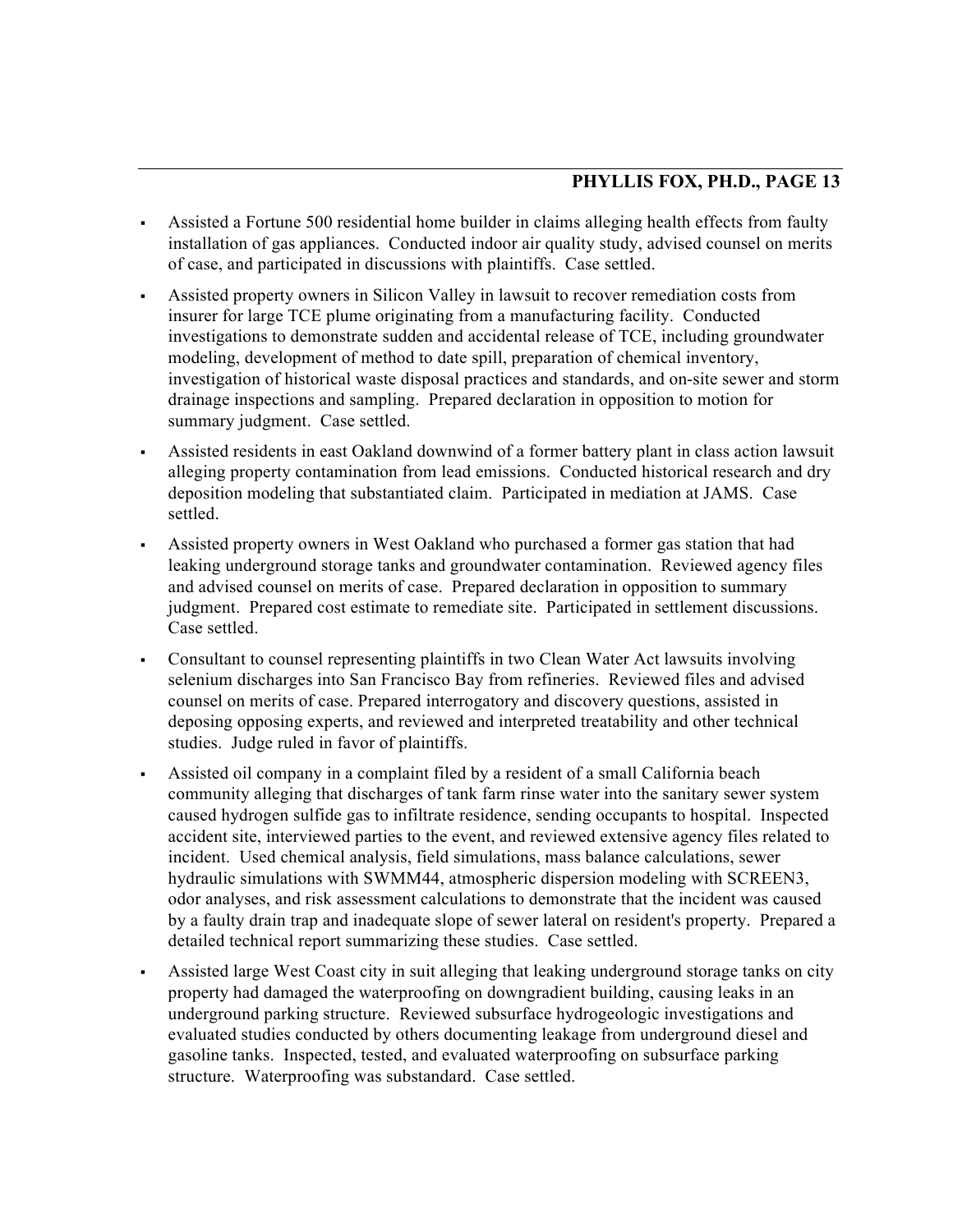- Assisted residents downwind of gravel mine and asphalt plant in Siskiyou County, California, in suit to obtain CEQA review of air permitting action. Prepared two declarations analyzing air quality and public health impacts. Judge ruled in favor of plaintiffs, closing mine and asphalt plant.
- Assisted defendant oil company on the California Central Coast in class action lawsuit alleging property damage and health effects from subsurface petroleum contamination. Reviewed documents, prepared risk calculations, and advised counsel on merits of case. Participated in settlement discussions. Case settled.
- Assisted defendant oil company in class action lawsuit alleging health impacts from remediation of petroleum contaminated site on California Central Coast. Reviewed documents, designed and conducted monitoring program, and participated in settlement discussions. Case settled.
- Consultant to attorneys representing irrigation districts and municipal water districts to evaluate a potential challenge of USFWS actions under CVPIA section 3406(b)(2). Reviewed agency files and collected and analyzed hydrology, water quality, and fishery data. Advised counsel on merits of case. Case not filed.
- Assisted residents downwind of a Carson refinery in class action lawsuit involving soil and groundwater contamination, nuisance, property damage, and health effects from air emissions. Reviewed files and provided advise on contaminated soil and groundwater, toxic emissions, and health risks. Prepared declaration on refinery fugitive emissions. Prepared deposition questions and reviewed deposition transcripts on air quality, soil contamination, odors, and health impacts. Case settled.
- Assisted residents downwind of a Contra Costa refinery who were affected by an accidental release of naphtha. Characterized spilled naphtha, estimated emissions, and modeled ambient concentrations of hydrocarbons and sulfur compounds. Deposed. Presented testimony in binding arbitration at JAMS. Judge found in favor of plaintiffs.
- Assisted residents downwind of Contra Costa County refinery in class action lawsuit alleging property damage, nuisance, and health effects from several large accidents as well as routine operations. Reviewed files and prepared analyses of environmental impacts. Prepared declarations, deposed, and presented testimony before jury in one trial and judge in second. Case settled.
- Assisted business owner claiming damages from dust, noise, and vibration during a sewer construction project in San Francisco. Reviewed agency files and PM10 monitoring data and advised counsel on merits of case. Case settled.
- Assisted residents downwind of Contra Costa County refinery in class action lawsuit alleging property damage, nuisance, and health effects. Prepared declaration in opposition to summary judgment, deposed, and presented expert testimony on accidental releases, odor, and nuisance before jury. Case thrown out by judge, but reversed on appeal and not retried.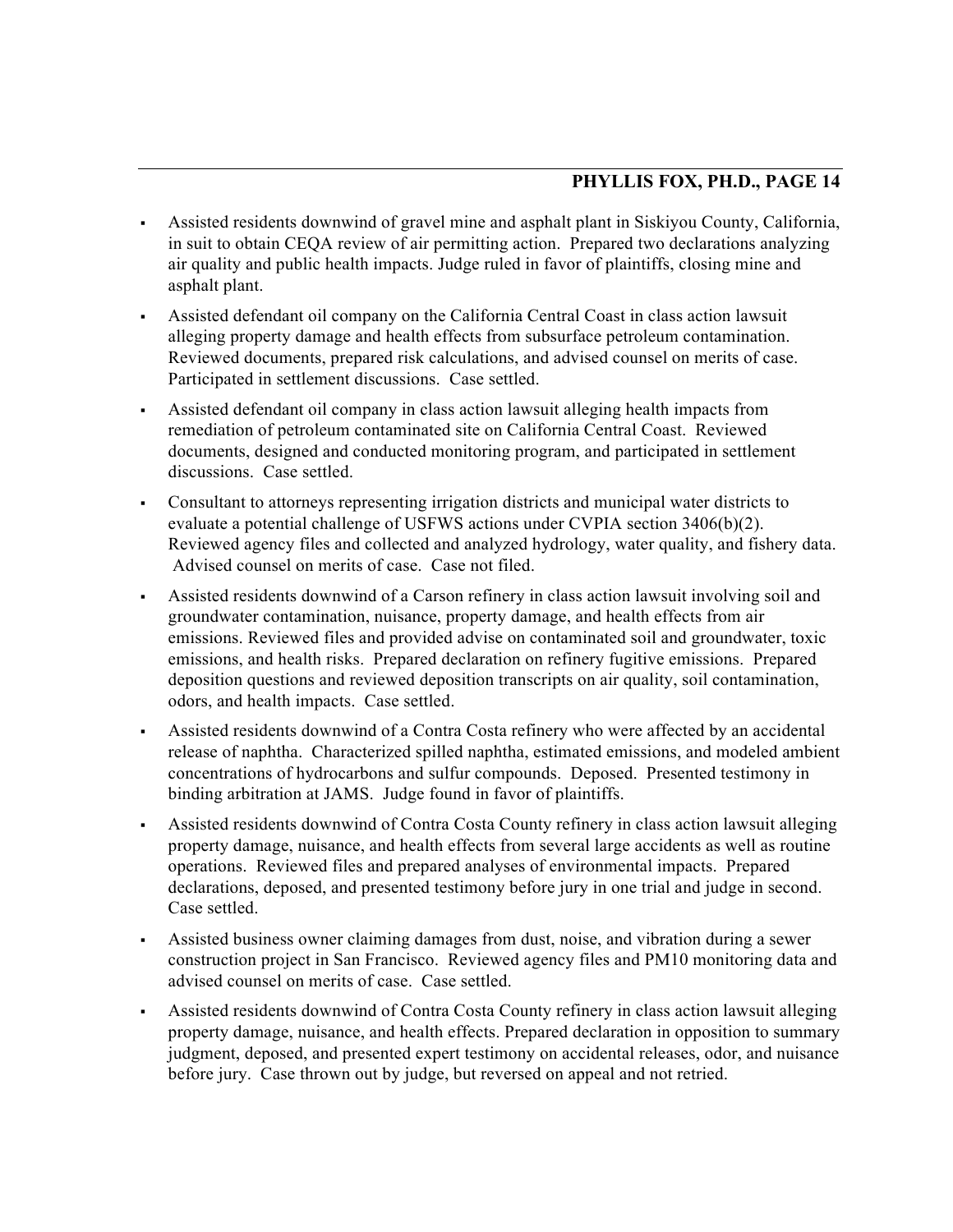- Presented testimony in small claims court on behalf of residents claiming health effects from hydrogen sulfide from flaring emissions triggered by a power outage at a Contra Costa County refinery. Analyzed meteorological and air quality data and evaluated potential health risks of exposure to low concentrations of hydrogen sulfide. Judge awarded damages to plaintiffs.
- Assisted construction unions in challenging PSD permit for an Indiana steel mill. Prepared technical comments on draft PSD permit, drafted 70-page appeal of agency permit action to the Environmental Appeals Board challenging permit based on faulty BACT analysis for electric arc furnace and reheat furnace and faulty permit conditions, among others, and drafted briefs responding to four parties. EPA Region V and the EPA General Counsel intervened as amici, supporting petitioners. EAB ruled in favor of petitioners, remanding permit to IDEM on three key issues, including BACT for the reheat furnace and lead emissions from the EAF. Drafted motion to reconsider three issues. Prepared 69 pages of technical comments on revised draft PSD permit. Drafted second EAB appeal addressing lead emissions from the EAF and BACT for reheat furnace based on European experience with SCR/SNCR. Case settled. Permit was substantially improved. See *In re: Steel Dynamics, Inc.*, PSD Appeal Nos. 99-4 & 99-5 (EAB June 22, 2000).
- Assisted defendant urea manufacturer in Alaska in negotiations with USEPA to seek relief from penalties for alleged violations of the Clean Air Act. Reviewed and evaluated regulatory files and monitoring data, prepared technical analysis demonstrating that permit limits were not violated, and participated in negotiations with EPA to dismiss action. Fines were substantially reduced and case closed.
- Assisted construction unions in challenging PSD permitting action for an Indiana grain mill. Prepared technical comments on draft PSD permit and assisted counsel draft appeal of agency permit action to the Environmental Appeals Board challenging permit based on faulty BACT analyses for heaters and boilers and faulty permit conditions, among others. Case settled.
- As part of a consent decree settling a CEQA lawsuit, assisted neighbors of a large west coast port in negotiations with port authority to secure mitigation for air quality impacts. Prepared technical comments on mobile source air quality impacts and mitigation and negotiated a \$9 million CEQA mitigation package. Represented neighbors on technical advisory committee established by port to implement the air quality mitigation program. Program successfully implemented.
- Assisted construction unions in challenging permitting action for a California hazardous waste incinerator. Prepared technical comments on draft permit, assisted counsel prepare appeal of EPA permit to the Environmental Appeals Board. Participated in settlement discussions on technical issues with applicant and EPA Region 9. Case settled.
- Assisted environmental group in challenging DTSC Negative Declaration on a hazardous waste treatment facility. Prepared technical comments on risk of upset, water, and health risks. Writ of mandamus issued.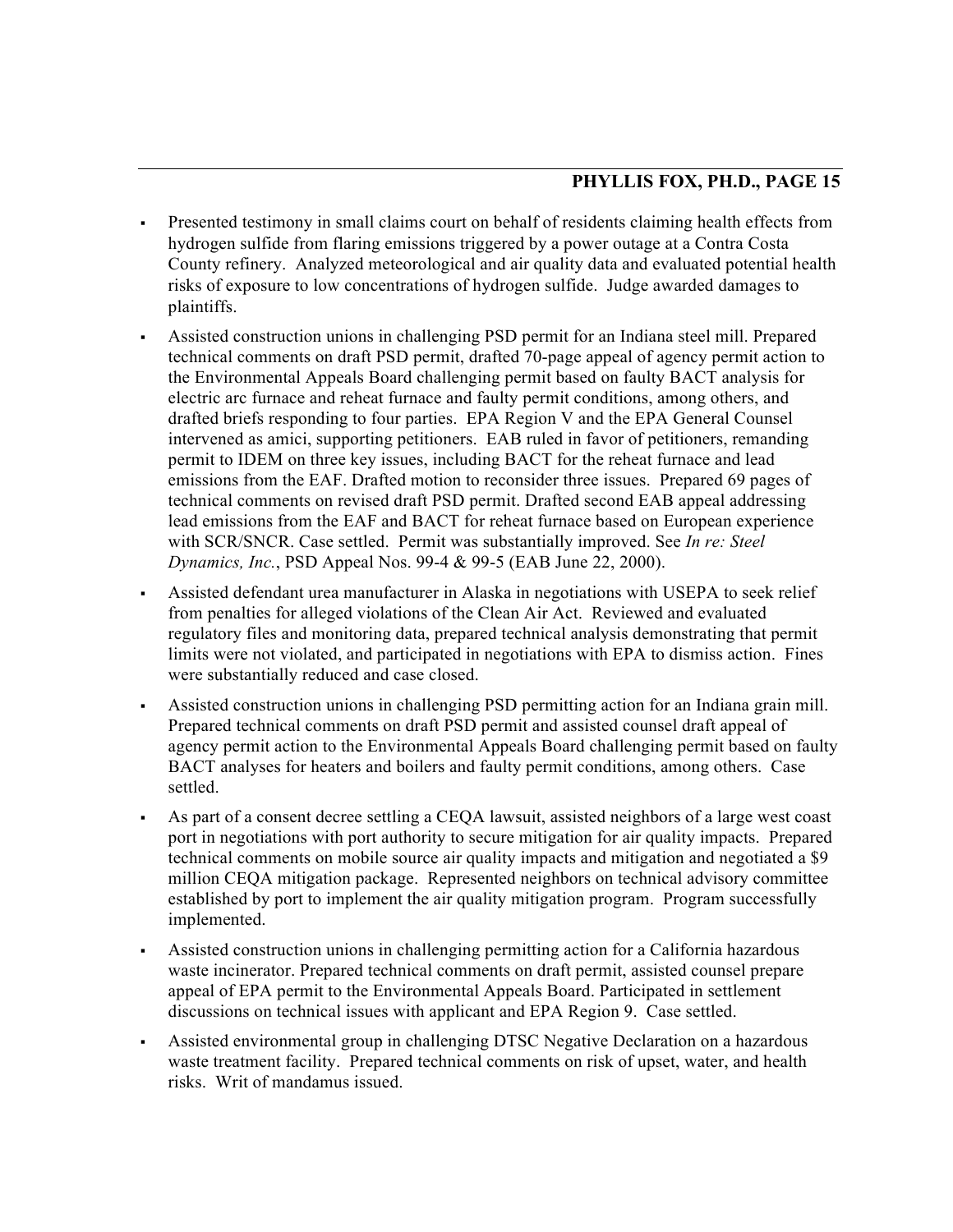- Assisted several neighborhood associations and cities impacted by quarries, asphalt plants, and cement plants in Alameda, Shasta, Sonoma, and Mendocino counties in obtaining mitigations for dust, air quality, public health, traffic, and noise impacts from facility operations and proposed expansions.
- For over 100 industrial facilities, commercial/campus, and redevelopment projects, developed the record in preparation for CEQA and NEPA lawsuits. Prepared technical comments on hazardous materials, solid wastes, public utilities, noise, worker safety, air quality, public health, water resources, water quality, traffic, and risk of upset sections of EIRs, EISs, FONSIs, initial studies, and negative declarations. Assisted counsel in drafting petitions and briefs and prepared declarations.
- For several large commercial development projects and airports, assisted applicant and counsel prepare defensible CEQA documents, respond to comments, and identify and evaluate "all feasible" mitigation to avoid CEQA challenges. This work included developing mitigation programs to reduce traffic-related air quality impacts based on energy conservation programs, solar, low-emission vehicles, alternative fuels, exhaust treatments, and transportation management associations.

# *SITE INVESTIGATION/REMEDIATION/CLOSURE*

- Technical manager and principal engineer for characterization, remediation, and closure of waste management units at former Colorado oil shale plant. Constituents of concern included BTEX, As, 1,1,1-TCA, and TPH. Completed groundwater monitoring programs, site assessments, work plans, and closure plans for seven process water holding ponds, a refinery sewer system, and processed shale disposal area. Managed design and construction of groundwater treatment system and removal actions and obtained clean closure.
- Principal engineer for characterization, remediation, and closure of process water ponds at a former lanthanide processing plant in Colorado. Designed and implemented groundwater monitoring program and site assessments and prepared closure plan.
- Advised the city of Sacramento on redevelopment of two former railyards. Reviewed work plans, site investigations, risk assessment, RAPS, RI/FSs, and CEQA documents. Participated in the development of mitigation strategies to protect construction and utility workers and the public during remediation, redevelopment, and use of the site, including buffer zones, subslab venting, rail berm containment structure, and an environmental oversight plan.
- Provided technical support for the investigation of a former sanitary landfill that was redeveloped as single family homes. Reviewed and/or prepared portions of numerous documents, including health risk assessments, preliminary endangerment assessments, site investigation reports, work plans, and RI/FSs. Historical research to identify historic waste disposal practices to prepare a preliminary endangerment assessment. Acquired, reviewed,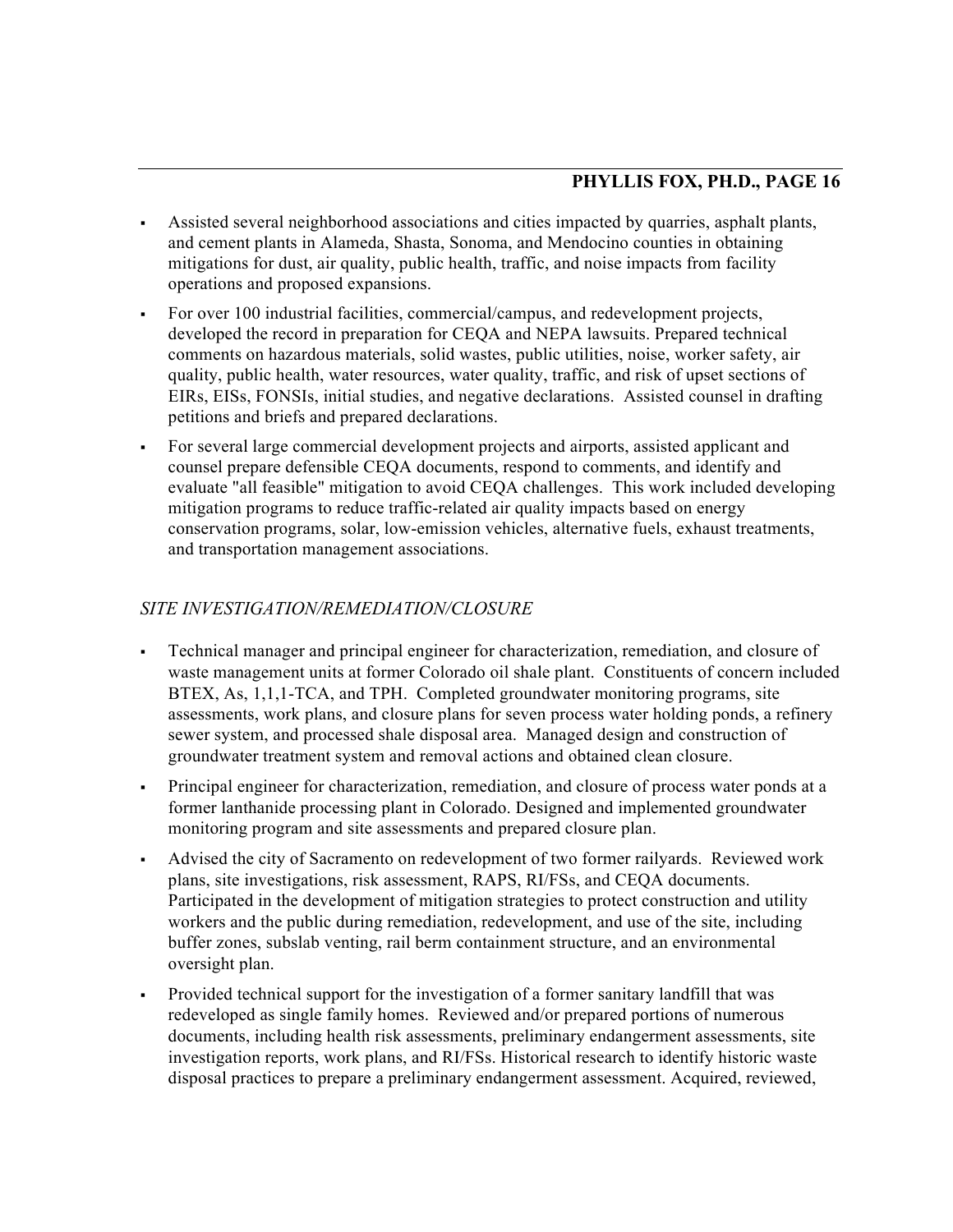and analyzed the files of 18 federal, state, and local agencies, three sets of construction field notes, analyzed 21 aerial photographs and interviewed 14 individuals associated with operation of former landfill. Assisted counsel in defending lawsuit brought by residents alleging health impacts and diminution of property value due to residual contamination. Prepared summary reports.

- Technical oversight of characterization and remediation of a nitrate plume at an explosives manufacturing facility in Lincoln, CA. Provided interface between owners and consultants. Reviewed site assessments, work plans, closure plans, and RI/FSs.
- Consultant to owner of large western molybdenum mine proposed for NPL listing. Participated in negotiations to scope out consent order and develop scope of work. Participated in studies to determine premining groundwater background to evaluate applicability of water quality standards. Served on technical committees to develop alternatives to mitigate impacts and close the facility, including resloping and grading, various thickness and types of covers, and reclamation. This work included developing and evaluating methods to control surface runoff and erosion, mitigate impacts of acid rock drainage on surface and ground waters, and stabilize nine waste rock piles containing 328 million tons of pyrite-rich, mixed volcanic waste rock (andesites, rhyolite, tuff). Evaluated stability of waste rock piles. Represented client in hearings and meetings with state and federal oversight agencies.

# *REGULATORY (PARTIAL LIST)*

- Prepared cost analyses and comments on New York's proposed BART determinations for NOx, SO2, and PM and EPA's proposed approval of BART determinations for Danskammer Generating Station under New York Regional Haze State Implementation Plan and Federal Implementation Plan, 77 FR 51915 (August 28, 21012).
- Prepared cost analyses and comments on NOx BART determinations for Regional Haze State Implementation Plan for State of Nevada, 77 FR 23191 (April 18, 2012) and 77 FR 25660 (May 1, 2012).
- Prepared analyses of and comments on New Source Performance Standards for Greenhouse Gas Emissions for New Stationary Sources: Electric Utility Generating Units, 77 FR 22392 (April 13, 2012).
- Prepared comments on CASPR-BART emission equivalency and NOx and PM BART determinations in EPA proposed approval of State Implementation Plan for Pennsylvania Regional Haze Implementation Plan, 77 FR 3984 (January 26, 2012).
- Prepared comments and statistical analyses on hazardous air pollutants (HAPs) emission controls, monitoring, compliance methods, and the use of surrogates for acid gases, organic HAPs, and metallic HAPs for proposed National Emission Standards for Hazardous Air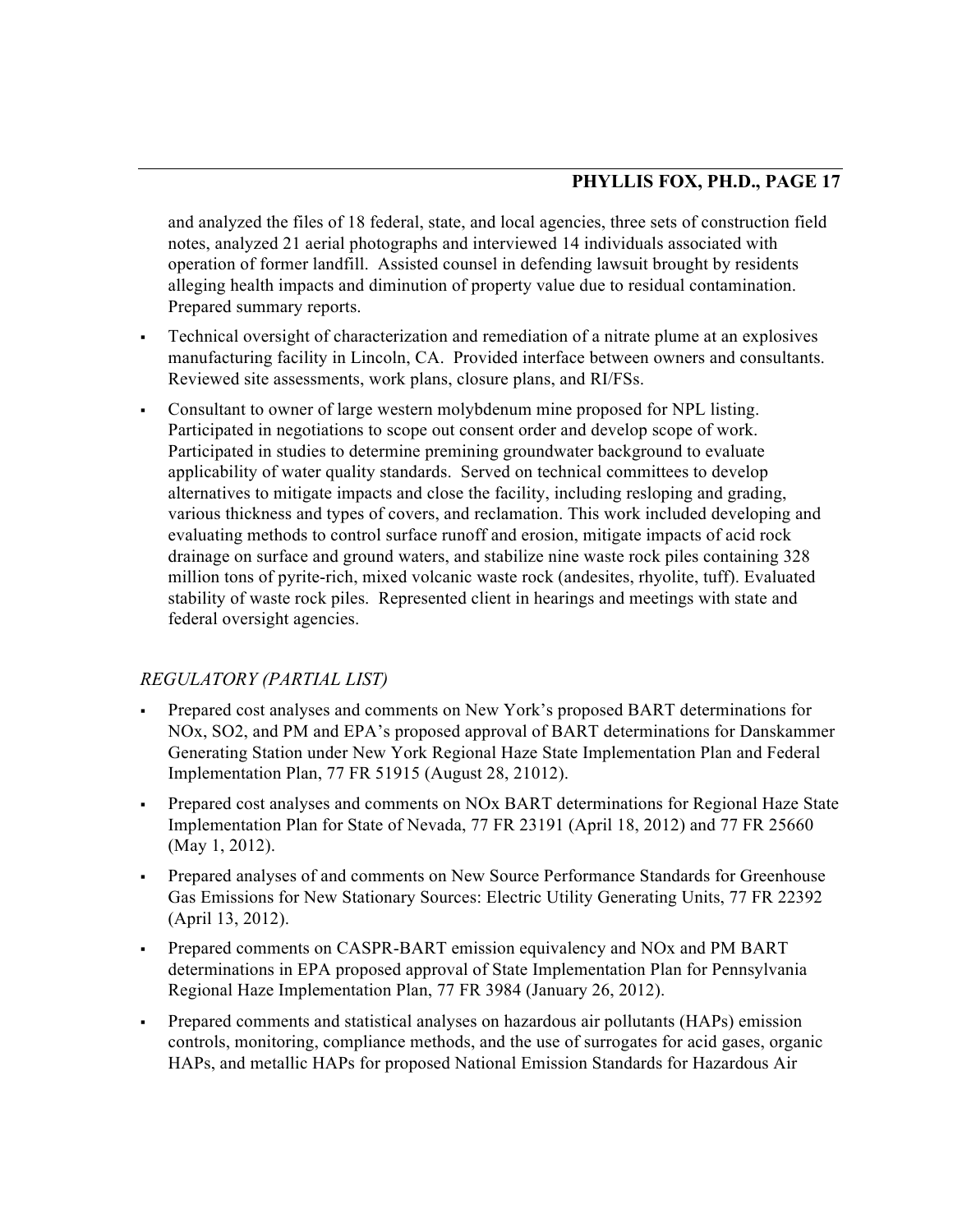Pollutants from Coal- and Oil-Fired Electric Utility Steam Generating Units, 76 FR 24976 (May 3, 2011).

- Prepared cost analyses and comments on NOx BART determinations and emission reductions for proposed Federal Implementation Plan for Four Corners Power Plant, 75 FR 64221 (October 19, 2010).
- Prepared cost analyses and comments on NOx BART determinations for Colstrip Units 1- 4 for Montana State Implementation Plan and Regional Haze Federal Implementation Plan, 77 FR 23988 (April 20, 2010).
- For EPA Region 8, prepared report: Revised BART Cost Effectiveness Analysis for Tail-End Selective Catalytic Reduction at the Basin Electric Power Cooperative Leland Olds Station Unit 2 Final Report, March 2011, in support of 76 FR 58570 (Sept. 21, 2011).
- For EPA Region 6, prepared report: Revised BART Cost-Effectiveness Analysis for Selective Catalytic Reduction at the Public Service Company of New Mexico San Juan Generating Station, November 2010, in support of 76 FR 52388 (Aug. 22, 2011).
- For EPA Region 6, prepared report: Revised BART Cost-Effectiveness Analysis for Flue Gas Desulfurization at Coal-Fired Electric Generating Units in Oklahoma: Sooner Units 1 & 2, Muskogee Units 4 & 5, Northeastern Units 3 & 4, October 2010, in support of 76 FR 16168 (March 26, 2011).
- Identified errors in  $N_2O$  emission factors in the Mandatory Greenhouse Gas Reporting Rule, 40 CFR 98, and prepared technical analysis to support Petition for Rulemaking to Correct Emissions Factors in the Mandatory Greenhouse Gas Reporting Rule, filed with EPA on 10/28/10.
- Assist interested parties develop input for and prepare comments on the Information Collection Request for Petroleum Refinery Sector NSPS and NESHAP Residual Risk and Technology Review, 75 FR 60107 (9/29/10).
- Technical reviewer of EPA's "Emission Estimation Protocol for Petroleum Refineries," posted for public comments on CHIEF on 12/23/09, prepared in response to the City of Houston's petition under the Data Quality Act (March 2010).
- Prepared comments on SCR cost effectiveness for EPA's Advanced Notice of Proposed Rulemaking, Assessment of Anticipated Visibility Improvements at Surrounding Class I Areas and Cost Effectiveness of Best Available Retrofit Technology for Four Corners Power Plant and Navajo Generating Station, 74 FR 44313 (August 28, 2009).
- Prepared comments on Proposed Rule for Standards of Performance for Coal Preparation and Processing Plants, 74 FR 25304 (May 27, 2009).
- Reviewed and assisted interested parties prepare comments on proposed Kentucky air toxic regulations at 401 KAR 64:005, 64:010, 64:020, and 64:030 (June 2007).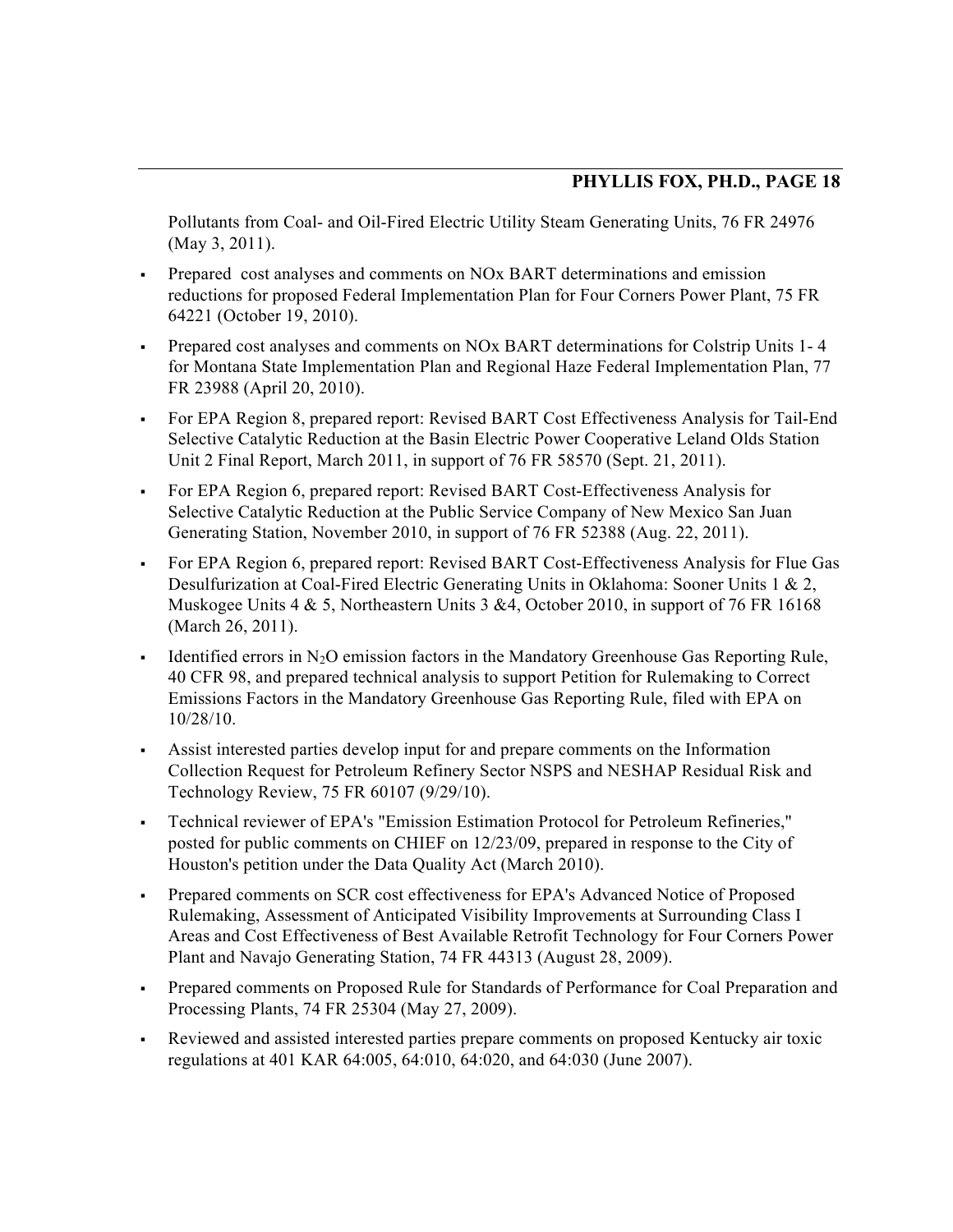- Prepared comments on proposed Standards of Performance for Electric Utility Steam Generating Units and Small Industrial-Commercial-Industrial Steam Generating Units, 70 FR 9706 (February 28, 2005).
- Prepared comments on Louisville Air Pollution Control District proposed Strategic Toxic Air Reduction regulations.
- Prepared comments and analysis of BAAQMD Regulation, Rule 11, Flare Monitoring at Petroleum Refineries.
- Prepared comments on Proposed National Emission Standards for Hazardous Air Pollutants; and, in the Alternative, Proposed Standards of Performance for New and Existing Stationary Sources: Electricity Utility Steam Generating Units (MACT standards for coal-fired power plants).
- Prepared Authority to Construct Permit for remediation of a large petroleum-contaminated site on the California Central Coast. Negotiated conditions with agencies and secured permits.
- Prepared Authority to Construct Permit for remediation of a former oil field on the California Central Coast. Participated in negotiations with agencies and secured permits.
- Prepared and/or reviewed hundreds of environmental permits, including NPDES, UIC, Stormwater, Authority to Construct, Prevention of Significant Deterioration, Nonattainment New Source Review, Title V, and RCRA, among others.
- Participated in the development of the CARB document, *Guidance for Power Plant Siting and Best Available Control Technology*, including attending public workshops and filing technical comments.
- Performed data analyses in support of adoption of emergency power restoration standards by the California Public Utilities Commission for "major" power outages, where major is an outage that simultaneously affects 10% of the customer base.
- Drafted portions of the Good Neighbor Ordinance to grant Contra Costa County greater authority over safety of local industry, particularly chemical plants and refineries.
- Participated in drafting BAAQMD Regulation 8, Rule 28, Pressure Relief Devices, including participation in public workshops, review of staff reports, draft rules and other technical materials, preparation of technical comments on staff proposals, research on availability and costs of methods to control PRV releases, and negotiations with staff.
- Participated in amending BAAQMD Regulation 8, Rule 18, Valves and Connectors, including participation in public workshops, review of staff reports, proposed rules and other supporting technical material, preparation of technical comments on staff proposals, research on availability and cost of low-leak technology, and negotiations with staff.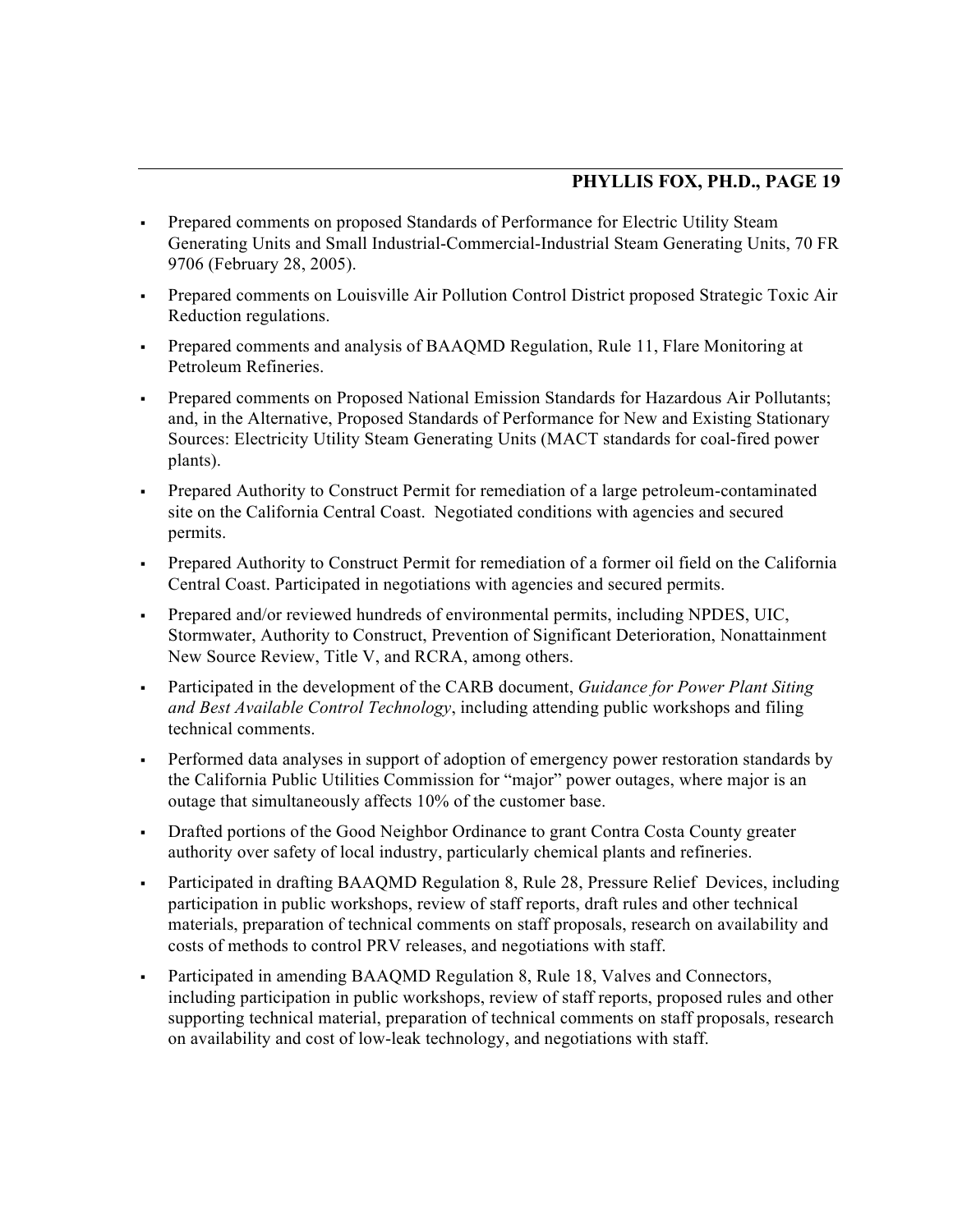- Participated in amending BAAQMD Regulation 8, Rule 25, Pumps and Compressors, including participation in public workshops, review of staff reports, proposed rules, and other supporting technical material, preparation of technical comments on staff proposals, research on availability and costs of low-leak and seal-less technology, and negotiations with staff.
- Participated in amending BAAQMD Regulation 8, Rule 5, Storage of Organic Liquids, including participation in public workshops, review of staff reports, proposed rules, and other supporting technical material, preparation of technical comments on staff proposals, research on availability and costs of controlling tank emissions, and presentation of testimony before the Board.
- Participated in amending BAAQMD Regulation 8, Rule 18, Valves and Connectors at Petroleum Refinery Complexes, including participation in public workshops, review of staff reports, proposed rules and other supporting technical material, preparation of technical comments on staff proposals, research on availability and costs of low-leak technology, and presentation of testimony before the Board.
- Participated in amending BAAQMD Regulation 8, Rule 22, Valves and Flanges at Chemical Plants, etc, including participation in public workshops, review of staff reports, proposed rules, and other supporting technical material, preparation of technical comments on staff proposals, research on availability and costs of low-leak technology, and presentation of testimony before the Board.
- Participated in amending BAAQMD Regulation 8, Rule 25, Pump and Compressor Seals, including participation in public workshops, review of staff reports, proposed rules, and other supporting technical material, preparation of technical comments on staff proposals, research on availability of low-leak technology, and presentation of testimony before the Board.
- Participated in the development of the BAAQMD Regulation 2, Rule 5, Toxics, including participation in public workshops, review of staff proposals, and preparation of technical comments.
- Participated in the development of SCAQMD Rule 1402, Control of Toxic Air Contaminants from Existing Sources, and proposed amendments to Rule 1401, New Source Review of Toxic Air Contaminants, in 1993, including review of staff proposals and preparation of technical comments on same.
- Participated in the development of the Sunnyvale Ordinance to Regulate the Storage, Use and Handling of Toxic Gas, which was designed to provide engineering controls for gases that are not otherwise regulated by the Uniform Fire Code.
- Participated in the drafting of the Statewide Water Quality Control Plans for Inland Surface Waters and Enclosed Bays and Estuaries, including participation in workshops, review of draft plans, preparation of technical comments on draft plans, and presentation of testimony before the SWRCB.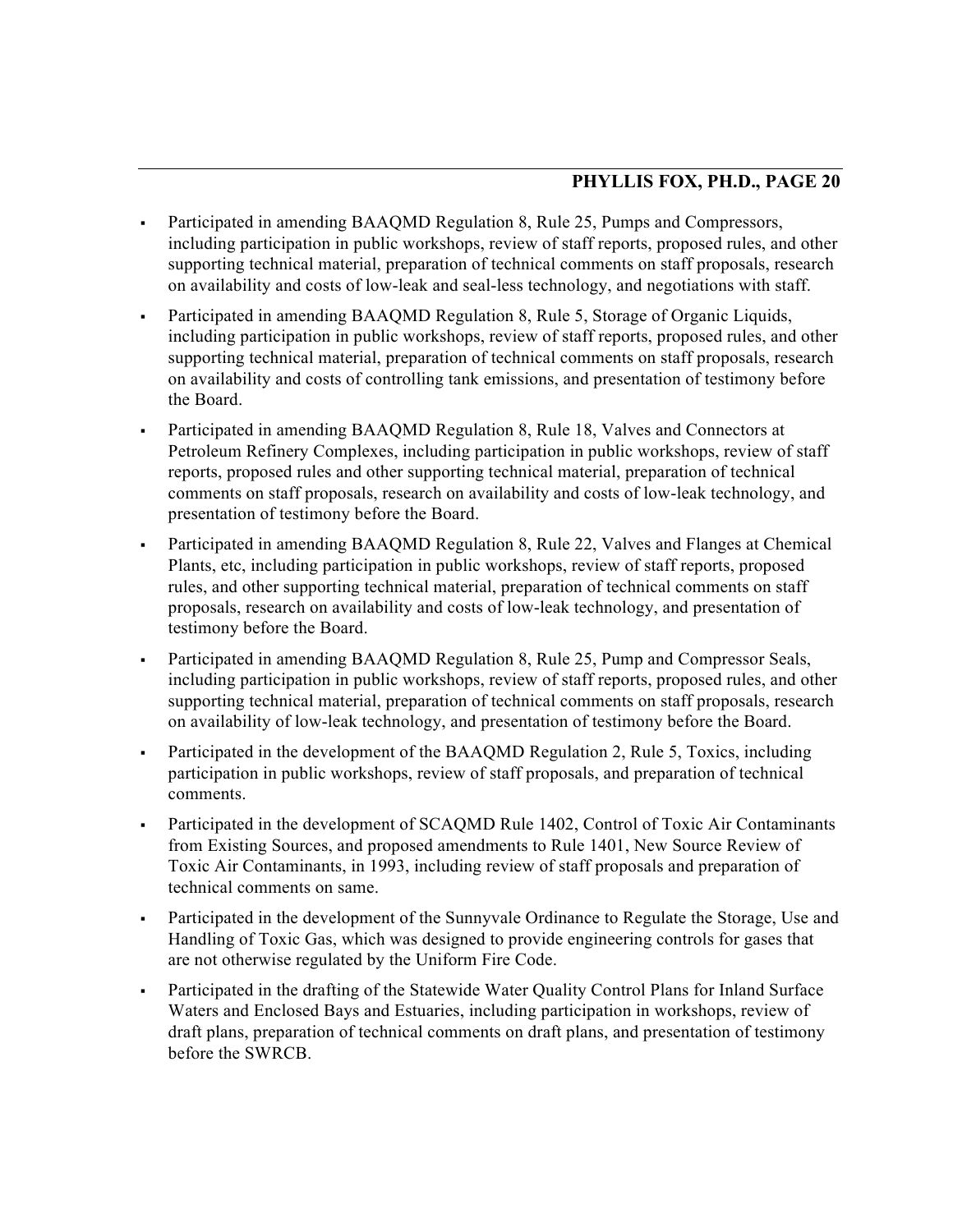- Participated in developing Se permit effluent limitations for the five Bay Area refineries, including review of staff proposals, statistical analyses of Se effluent data, review of literature on aquatic toxicity of Se, preparation of technical comments on several staff proposals, and presentation of testimony before the Bay Area RWQCB.
- Represented the California Department of Water Resources in the 1991 Bay-Delta Hearings before the State Water Resources Control Board, presenting sworn expert testimony with cross examination and rebuttal on a striped bass model developed by the California Department of Fish and Game.
- Represented the State Water Contractors in the 1987 Bay-Delta Hearings before the State Water Resources Control Board, presenting sworn expert testimony with cross examination and rebuttal on natural flows, historical salinity trends in San Francisco Bay, Delta outflow, and hydrodynamics of the South Bay.
- Represented interveners in the licensing of over 20 natural-gas-fired power plants and one coal gasification plant at the California Energy Commission and elsewhere. Reviewed and prepared technical comments on applications for certification, preliminary staff assessments, final staff assessments, preliminary determinations of compliance, final determinations of compliance, and prevention of significant deterioration permits in the areas of air quality, water supply, water quality, biology, public health, worker safety, transportation, site contamination, cooling systems, and hazardous materials. Presented written and oral testimony in evidentiary hearings with cross examination and rebuttal. Participated in technical workshops.
- Represented several parties in the proposed merger of San Diego Gas & Electric and Southern California Edison. Prepared independent technical analyses on health risks, air quality, and water quality. Presented written and oral testimony before the Public Utilities Commission administrative law judge with cross examination and rebuttal.
- Represented a PRP in negotiations with local health and other agencies to establish impact of subsurface contamination on overlying residential properties. Reviewed health studies prepared by agency consultants and worked with agencies and their consultants to evaluate health risks.

# *WATER QUALITY/RESOURCES*

- Directed and participated in research on environmental impacts of energy development in the Colorado River Basin, including contamination of surface and subsurface waters and modeling of flow and chemical transport through fractured aquifers.
- Played a major role in Northern California water resource planning studies since the early 1970s. Prepared portions of the Basin Plans for the Sacramento, San Joaquin, and Delta basins including sections on water supply, water quality, beneficial uses, waste load allocation, and agricultural drainage. Developed water quality models for the Sacramento and San Joaquin Rivers.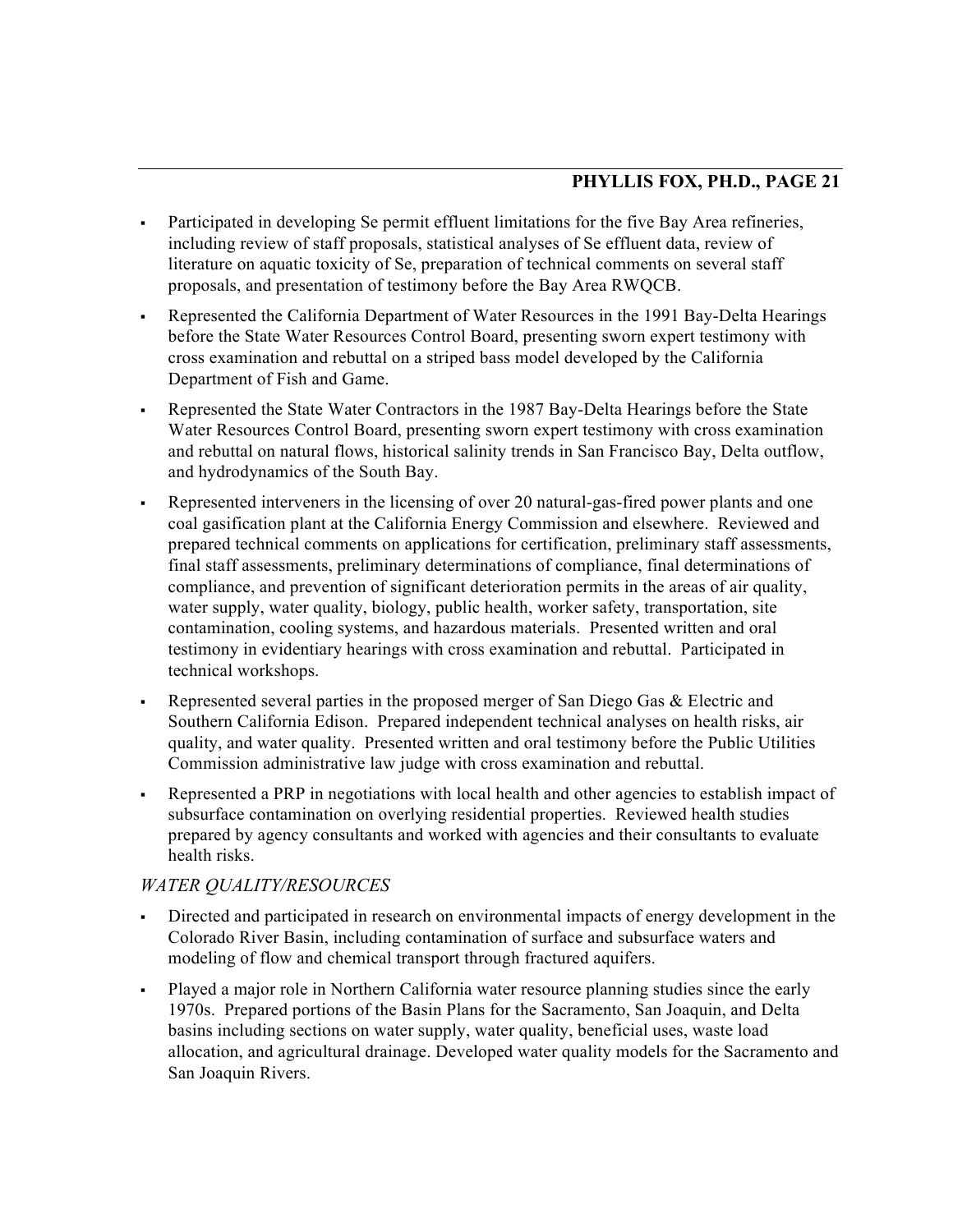- Conducted hundreds of studies over the past 40 years on Delta water supplies and the impacts of exports from the Delta on water quality and biological resources of the Central Valley, Sacramento-San Joaquin Delta, and San Francisco Bay. Typical examples include:
	- 1. Evaluate historical trends in salinity, temperature, and flow in San Francisco Bay and upstream rivers to determine impacts of water exports on the estuary;
	- 2. Evaluate the role of exports and natural factors on the food web by exploring the relationship between salinity and primary productivity in San Francisco Bay, upstream rivers, and ocean;
	- 3. Evaluate the effects of exports, other in-Delta, and upstream factors on the abundance of salmon and striped bass;
	- 4. Review and critique agency fishery models that link water exports with the abundance of striped bass and salmon;
	- 5. Develop a model based on GLMs to estimate the relative impact of exports, water facility operating variables, tidal phase, salinity, temperature, and other variables on the survival of salmon smolts as they migrate through the Delta;
	- 6. Reconstruct the natural hydrology of the Central Valley using water balances, vegetation mapping, reservoir operation models to simulate flood basins, precipitation records, tree ring research, and historical research;
	- 7. Evaluate the relationship between biological indicators of estuary health and down-estuary position of a salinity surrogate  $(X2)$ ;
	- 8. Use real-time fisheries monitoring data to quantify impact of exports on fish migration;
	- 9. Refine/develop statistical theory of autocorrelation and use to assess strength of relationships between biological and flow variables;
	- 10. Collect, compile, and analyze water quality and toxicity data for surface waters in the Central Valley to assess the role of water quality in fishery declines;
	- 11. Assess mitigation measures, including habitat restoration and changes in water project operation, to minimize fishery impacts;
	- 12. Evaluate the impact of unscreened agricultural water diversions on abundance of larval fish;
	- 13. Prepare and present testimony on the impacts of water resources development on Bay hydrodynamics, salinity, and temperature in water rights hearings;
	- 14. Evaluate the impact of boat wakes on shallow water habitat, including interpretation of historical aerial photographs;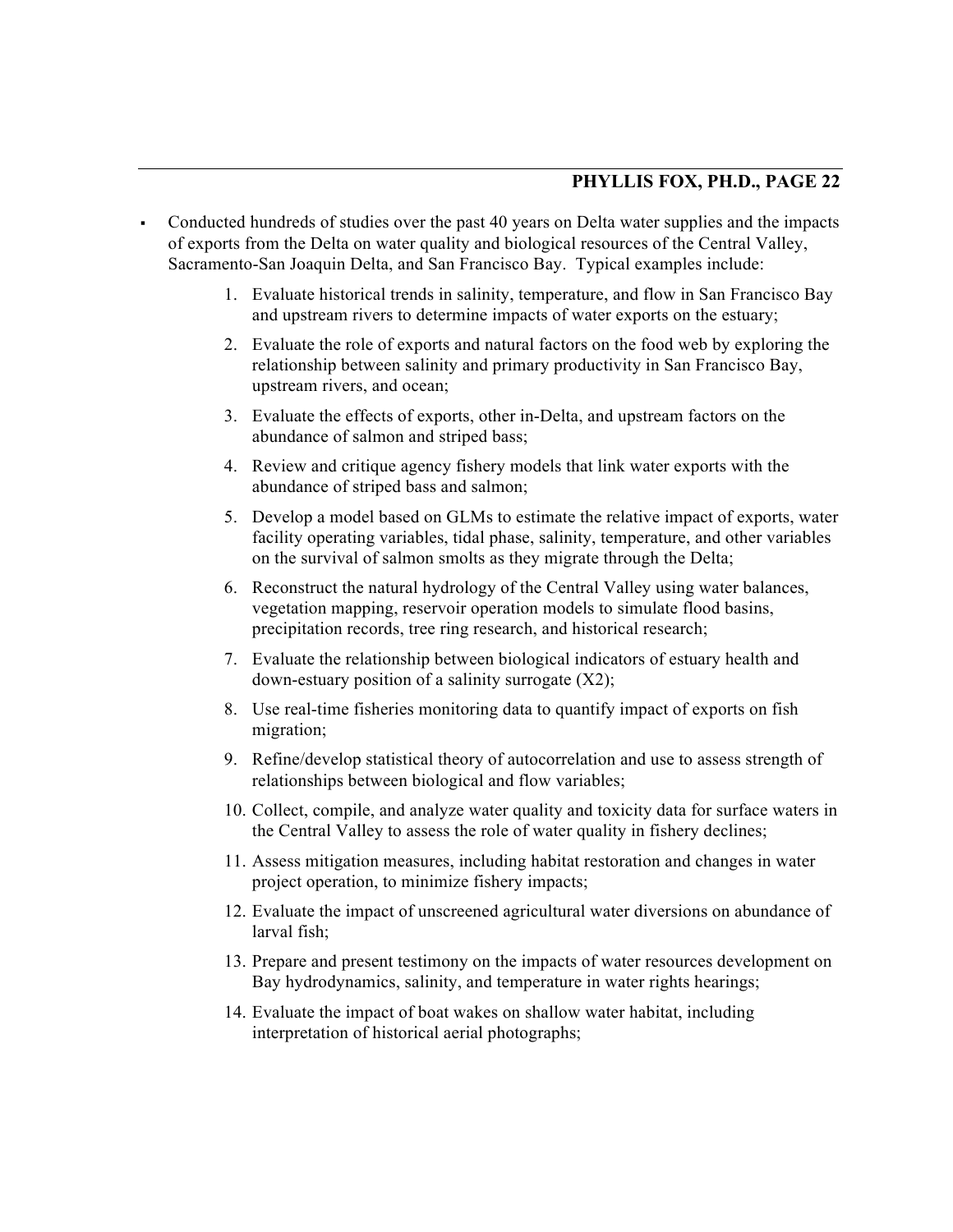- 15. Evaluate the hydrodynamic and water quality impacts of converting Delta islands into reservoirs;
- 16. Use a hydrodynamic model to simulate the distribution of larval fish in a tidally influenced estuary;
- 17. Identify and evaluate non-export factors that may have contributed to fishery declines, including predation, shifts in oceanic conditions, aquatic toxicity from pesticides and mining wastes, salinity intrusion from channel dredging, loss of riparian and marsh habitat, sedimentation from upstream land alternations, and changes in dissolved oxygen, flow, and temperature below dams.
- Developed, directed, and participated in a broad-based research program on environmental issues and control technology for energy industries including petroleum, oil shale, coal mining, and coal slurry transport. Research included evaluation of air and water pollution, development of novel, low-cost technology to treat and dispose of wastes, and development and application of geohydrologic models to evaluate subsurface contamination from in-situ retorting. The program consisted of government and industry contracts and employed 45 technical and administrative personnel.
- Coordinated an industry task force established to investigate the occurrence, causes, and solutions for corrosion/erosion and mechanical/engineering failures in the waterside systems (e.g., condensers, steam generation equipment) of power plants. Corrosion/erosion failures caused by water and steam contamination that were investigated included waterside corrosion caused by poor microbiological treatment of cooling water, steam-side corrosion caused by ammonia-oxygen attack of copper alloys, stress-corrosion cracking of copper alloys in the air cooling sections of condensers, tube sheet leaks, oxygen in-leakage through condensers, volatilization of silica in boilers and carry over and deposition on turbine blades, and iron corrosion on boiler tube walls. Mechanical/engineering failures investigated included: steam impingement attack on the steam side of condenser tubes, tube-to-tube-sheet joint leakage, flow-induced vibration, structural design problems, and mechanical failures due to stresses induced by shutdown, startup and cycling duty, among others. Worked with electric utility plant owners/operators, condenser and boiler vendors, and architect/engineers to collect data to document the occurrence of and causes for these problems, prepared reports summarizing the investigations, and presented the results and participated on a committee of industry experts tasked with identifying solutions to prevent condenser failures.
- Evaluated the cost effectiveness and technical feasibility of using dry cooling and parallel dry-wet cooling to reduce water demands of several large natural-gas fired power plants in California and Arizona.
- Designed and prepared cost estimates for several dry cooling systems (e.g., fin fan heat exchangers) used in chemical plants and refineries.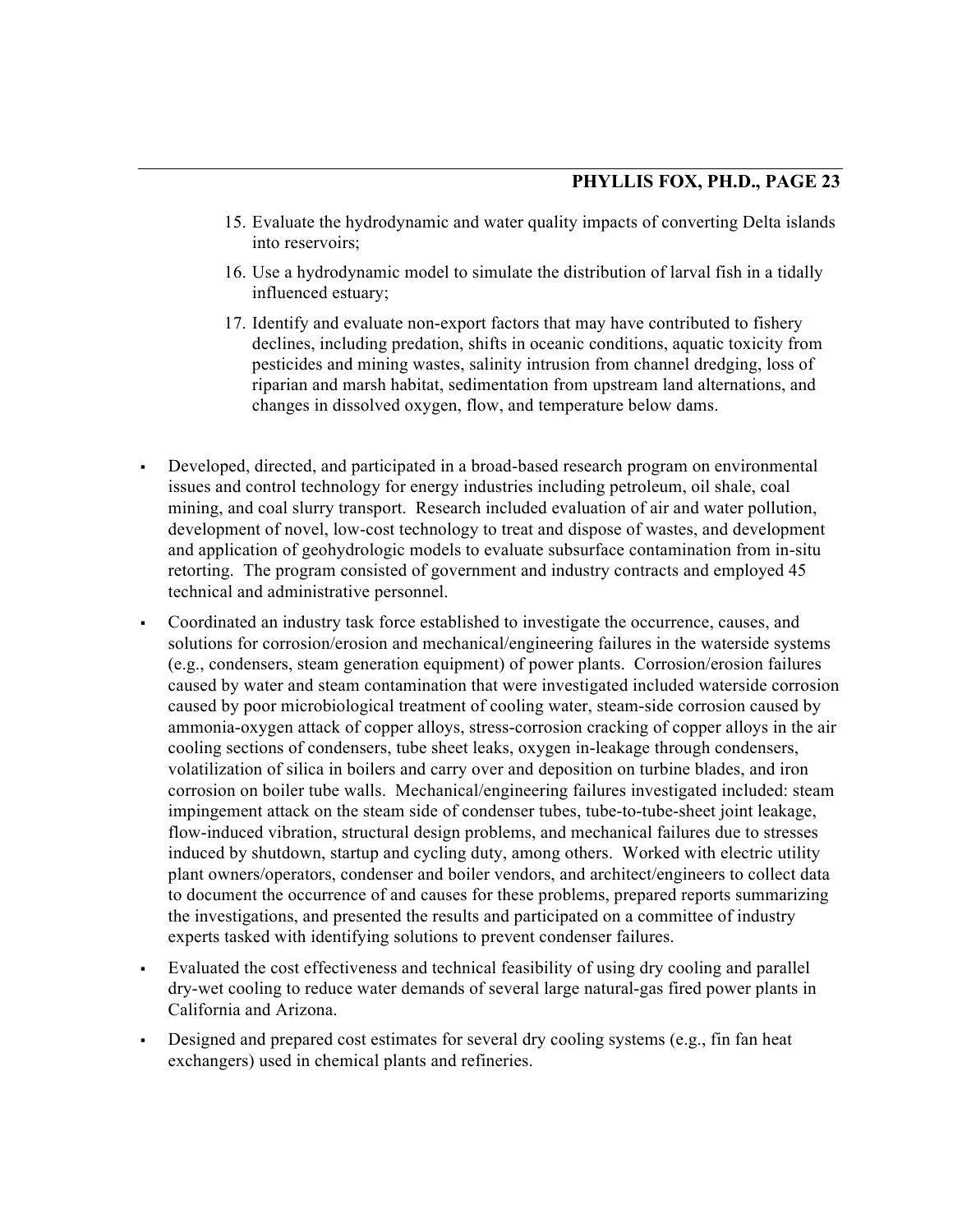- Designed, evaluated, and costed several zero liquid discharge systems for power plants.
- Evaluated the impact of agricultural and mining practices on surface water quality of Central Valley steams. Represented municipal water agencies on several federal and state advisory committees tasked with gathering and assessing relevant technical information, developing work plans, and providing oversight of technical work to investigate toxicity issues in the watershed.

### *AIR QUALITY/PUBLIC HEALTH*

- Prepared or reviewed the air quality and public health sections of hundreds of EIRs and EISs on a wide range of industrial, commercial and residential projects.
- Prepared or reviewed hundreds of NSR and PSD permits for a wide range of industrial facilities.
- Designed, implemented, and directed a 2-year-long community air quality monitoring program to assure that residents downwind of a petroleum-contaminated site were not impacted during remediation of petroleum-contaminated soils. The program included realtime monitoring of particulates, diesel exhaust, and BTEX and time integrated monitoring for over 100 chemicals.
- Designed, implemented, and directed a 5-year long source, industrial hygiene, and ambient monitoring program to characterize air emissions, employee exposure, and downwind environmental impacts of a first-generation shale oil plant. The program included stack monitoring of heaters, boilers, incinerators, sulfur recovery units, rock crushers, API separator vents, and wastewater pond fugitives for arsenic, cadmium, chlorine, chromium, mercury, 15 organic indicators (e.g., quinoline, pyrrole, benzo(a)pyrene, thiophene, benzene), sulfur gases, hydrogen cyanide, and ammonia. In many cases, new methods had to be developed or existing methods modified to accommodate the complex matrices of shale plant gases.
- Conducted investigations on the impact of diesel exhaust from truck traffic from a wide range of facilities including mines, large retail centers, light industrial uses, and sports facilities. Conducted traffic surveys, continuously monitored diesel exhaust using an aethalometer, and prepared health risk assessments using resulting data.
- Conducted indoor air quality investigations to assess exposure to natural gas leaks, pesticides, molds and fungi, soil gas from subsurface contamination, and outgasing of carpets, drapes, furniture and construction materials. Prepared health risk assessments using collected data.
- Prepared health risk assessments, emission inventories, air quality analyses, and assisted in the permitting of over 70 1 to 2 MW emergency diesel generators.
- Prepare over 100 health risk assessments, endangerment assessments, and other health-based studies for a wide range of industrial facilities.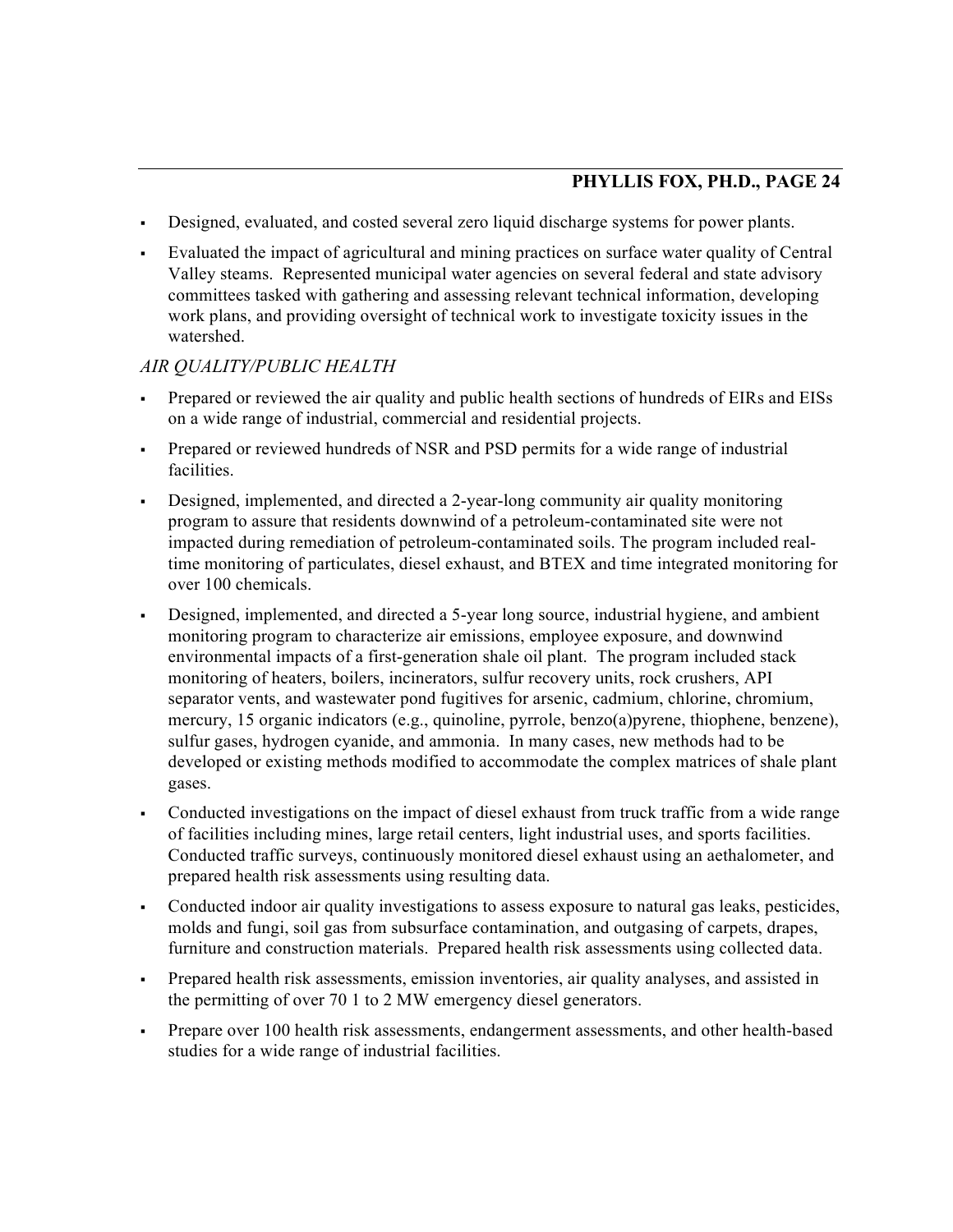- Developed methods to monitor trace elements in gas streams, including a continuous realtime monitor based on the Zeeman atomic absorption spectrometer, to continuously measure mercury and other elements.
- Performed nuisance investigations (odor, noise, dust, smoke, indoor air quality, soil contamination) for businesses, industrial facilities, and residences located proximate to and downwind of pollution sources.

### **PUBLICATIONS AND PRESENTATIONS (Partial List - Representative Publications)**

J.P. Fox, T.P. Rose, and T.L. Sawyer, Isotope Hydrology of a Spring-fed Waterfall in Fractured Volcanic Rock, 2007.

C.E. Lambert, E.D. Winegar, and Phyllis Fox, Ambient and Human Sources of Hydrogen Sulfide: An Explosive Topic, Air & Waste Management Association, June 2000, Salt Lake City, UT.

San Luis Obispo County Air Pollution Control District and San Luis Obispo County Public Health Department, *Community Monitoring Program,* February 8, 1999.

The Bay Institute, *From the Sierra to the Sea. The Ecological History of the San Francisco Bay-Delta Watershed*, 1998.

J. Phyllis Fox, *Well Interference Effects of HDPP's Proposed Wellfield in the Victor Valley Water District*, Prepared for the California Unions for Reliable Energy (CURE), October 12, 1998.

J. Phyllis Fox, *Air Quality Impacts of Using CPVC Pipe in Indoor Residential Potable Water Systems*, Report Prepared for California Pipe Trades Council, California Firefighters Association, and other trade associations, August 29, 1998.

J. Phyllis Fox and others, *Authority to Construct Avila Beach Remediation Project*, Prepared for Unocal Corporation and submitted to San Luis Obispo Air Pollution Control District, June 1998.

J. Phyllis Fox and others, *Authority to Construct Former Guadalupe Oil Field Remediation Project*, Prepared for Unocal Corporation and submitted to San Luis Obispo Air Pollution Control District, May 1998.

J. Phyllis Fox and Robert Sears, *Health Risk Assessment for the Metropolitan Oakland International Airport Proposed Airport Development Program*, Prepared for Plumbers & Steamfitters U.A. Local 342, December 15, 1997.

Levine-Fricke-Recon (Phyllis Fox and others), *Preliminary Endangerment Assessment Work Plan for the Study Area Operable Unit, Former Solano County Sanitary Landfill, Benicia, California*, Prepared for Granite Management Co. for submittal to DTSC, September 26, 1997.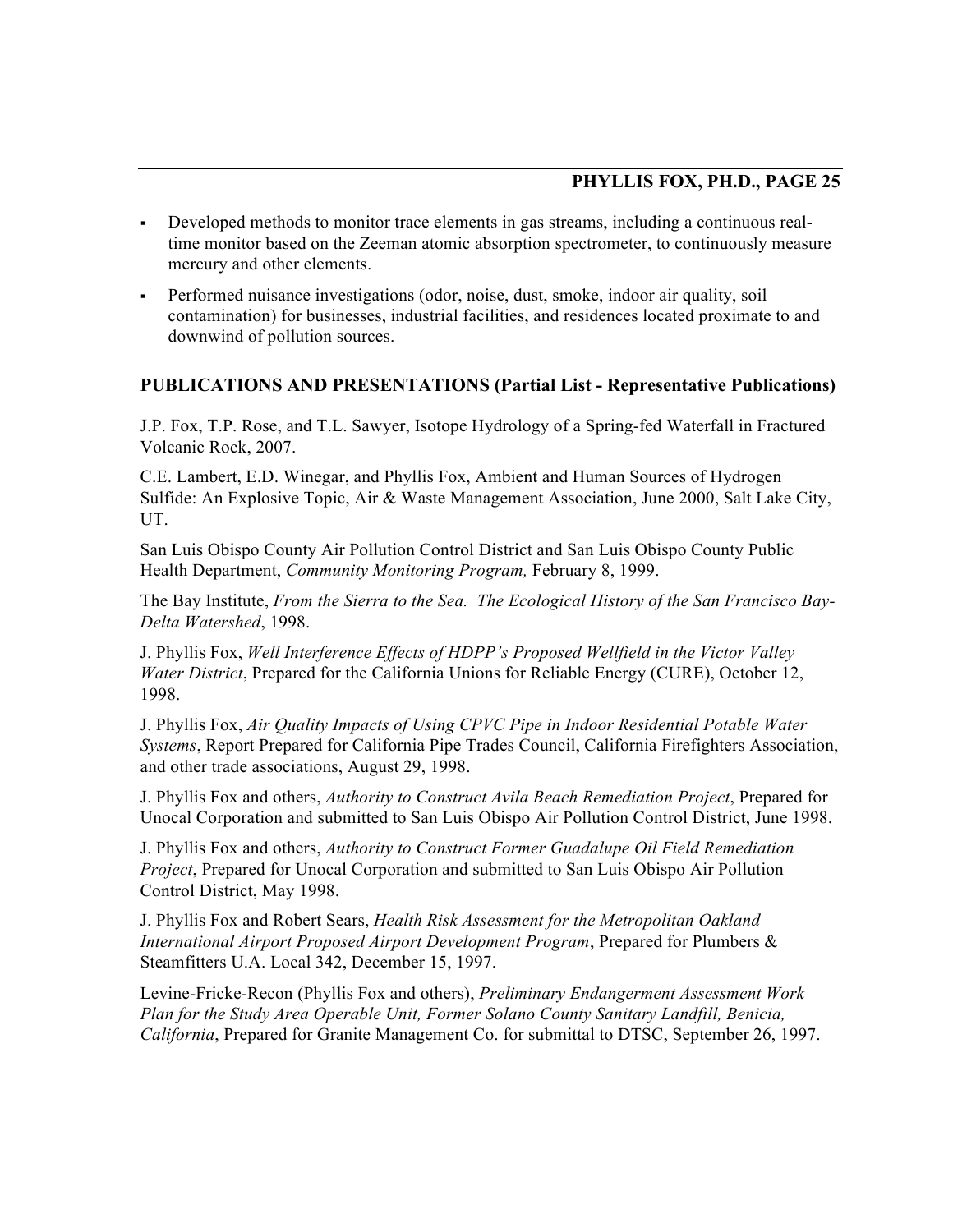Phyllis Fox and Jeff Miller, "Fathead Minnow Mortality in the Sacramento River," *IEP Newsletter*, v. 9, n. 3, 1996.

Jud Monroe, Phyllis Fox, Karen Levy, Robert Nuzum, Randy Bailey, Rod Fujita, and Charles Hanson, *Habitat Restoration in Aquatic Ecosystems. A Review of the Scientific Literature Related to the Principles of Habitat Restoration*, Part Two, Metropolitan Water District of Southern California (MWD) Report, 1996.

Phyllis Fox and Elaine Archibald, *Aquatic Toxicity and Pesticides in Surface Waters of the Central Valley*, California Urban Water Agencies (CUWA) Report, September 1997.

Phyllis Fox and Alison Britton, *Evaluation of the Relationship Between Biological Indicators and the Position of X2*, CUWA Report, 1994.

Phyllis Fox and Alison Britton, *Predictive Ability of the Striped Bass Model*, WRINT DWR-206, 1992.

J. Phyllis Fox, *An Historical Overview of Environmental Conditions at the North Canyon Area of the Former Solano County Sanitary Landfill*, Report Prepared for Solano County Department of Environmental Management, 1991.

J. Phyllis Fox, *An Historical Overview of Environmental Conditions at the East Canyon Area of the Former Solano County Sanitary Landfill*, Report Prepared for Solano County Department of Environmental Management, 1991.

Phyllis Fox, *Trip 2 Report, Environmental Monitoring Plan, Parachute Creek Shale Oil Program*, Unocal Report, 1991.

J. P. Fox and others, "Long-Term Annual and Seasonal Trends in Surface Salinity of San Francisco Bay," *Journal of Hydrology*, v. 122, p. 93-117, 1991.

J. P. Fox and others, "Reply to Discussion by D.R. Helsel and E.D. Andrews on Trends in Freshwater Inflow to San Francisco Bay from the Sacramento-San Joaquin Delta," *Water Resources Bulletin*, v. 27, no. 2, 1991.

J. P. Fox and others, "Reply to Discussion by Philip B. Williams on Trends in Freshwater Inflow to San Francisco Bay from the Sacramento-San Joaquin Delta," *Water Resources Bulletin*, v. 27, no. 2, 1991.

J. P. Fox and others, "Trends in Freshwater Inflow to San Francisco Bay from the Sacramento-San Joaquin Delta," *Water Resources Bulletin*, v. 26, no. 1, 1990.

J. P. Fox, "Water Development Increases Freshwater Flow to San Francisco Bay," *SCWC Update*, v. 4, no. 2, 1988.

J. P. Fox, *Freshwater Inflow to San Francisco Bay Under Natural Conditions*, State Water Contracts, Exhibit 262, 58 pp., 1987.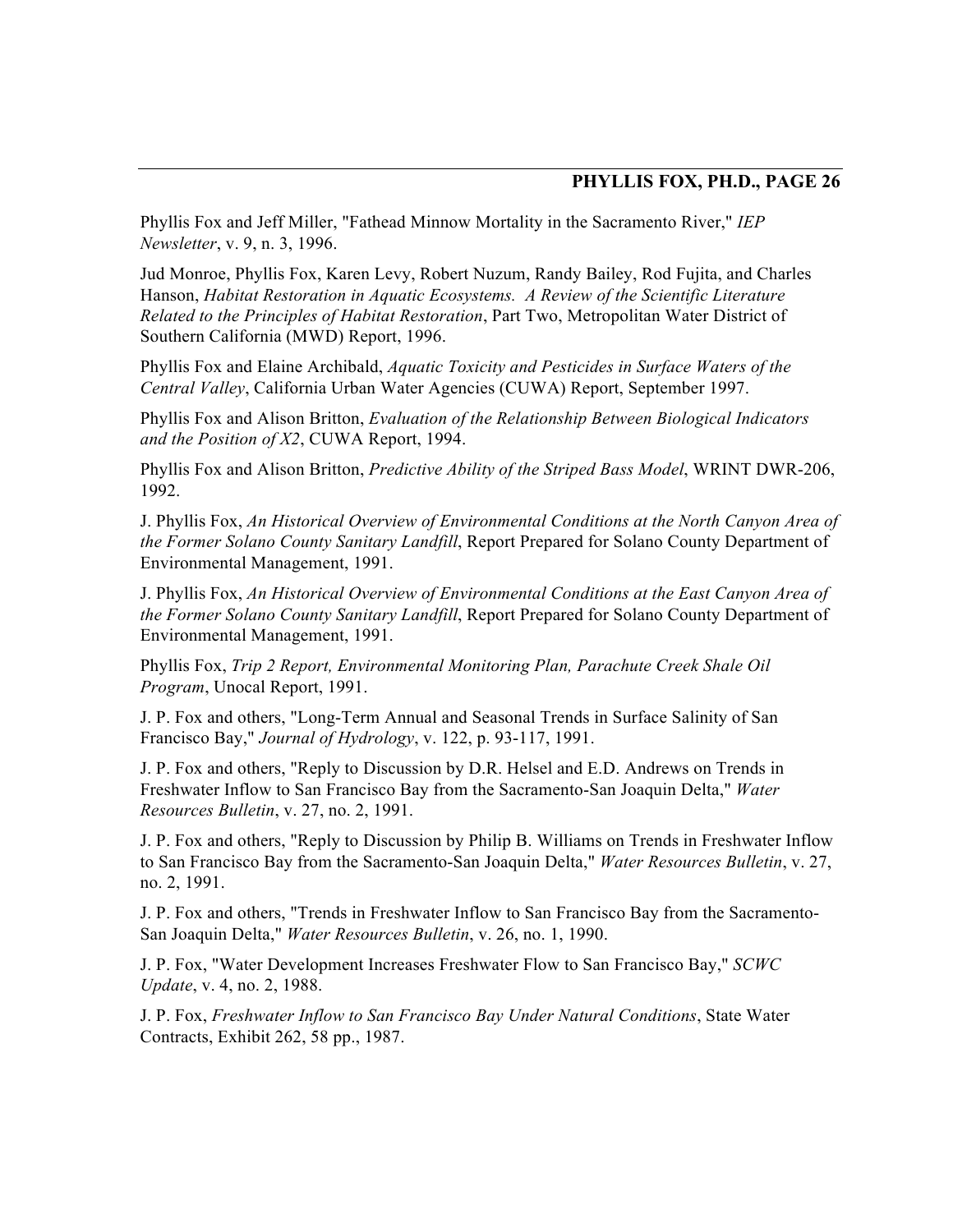J. P. Fox, "The Distribution of Mercury During Simulated In-Situ Oil Shale Retorting," *Environmental Science and Technology*, v. 19, no. 4, pp. 316-322, 1985.

J. P. Fox, "El Mercurio en el Medio Ambiente: Aspectos Referentes al Peru," (Mercury in the Environment: Factors Relevant to Peru) Proceedings of Simposio Los Pesticidas y el Medio Ambiente," ONERN-CONCYTEC, Lima, Peru, April 25-27, 1984. (Also presented at Instituto Tecnologico Pesquero and Instituto del Mar del Peru.)

J. P. Fox, "Mercury, Fish, and the Peruvian Diet," *Boletin de Investigacion*, Instituto Tecnologico Pesquero, Lima, Peru, v. 2, no. 1, pp. 97-116, l984.

J. P. Fox, P. Persoff, A. Newton, and R. N. Heistand, "The Mobility of Organic Compounds in a Codisposal System," *Proceedings of the Seventeenth Oil Shale Symposium*, Colorado School of Mines Press, Golden, CO, 1984.

P. Persoff and J. P. Fox, "Evaluation of Control Technology for Modified In-Situ Oil Shale Retorts," *Proceedings of the Sixteenth Oil Shale Symposium*, Colorado School of Mines Press, Golden, CO, 1983.

J. P. Fox, *Leaching of Oil Shale Solid Wastes: A Critical Review*, University of Colorado Report, 245 pp., July 1983.

J. P. Fox, *Source Monitoring for Unregulated Pollutants from the White River Oil Shale Project*, VTN Consolidated Report, June 1983.

A. S. Newton, J. P. Fox, H. Villarreal, R. Raval, and W. Walker II, *Organic Compounds in Coal Slurry Pipeline Waters*, Lawrence Berkeley Laboratory Report LBL-15121, 46 pp., Sept. 1982.

M. Goldstein et al., *High Level Nuclear Waste Standards Analysis, Regulatory Framework Comparison*, Battelle Memorial Institute Report No. BPMD/82/E515-06600/3, Sept. 1982.

J. P. Fox et al., *Literature and Data Search of Water Resource Information of the Colorado, Utah, and Wyoming Oil Shale Basins*, Vols. 1-12, Bureau of Land Management, 1982.

A. T. Hodgson, M. J. Pollard, G. J. Harris, D. C. Girvin, J. P. Fox, and N. J. Brown, *Mercury Mass Distribution During Laboratory and Simulated In-Situ Retorting*, Lawrence Berkeley Laboratory Report LBL-12908, 39 pp., Feb. 1982.

E. J. Peterson, A. V. Henicksman, J. P. Fox, J. A. O'Rourke, and P. Wagner, *Assessment and Control of Water Contamination Associated with Shale Oil Extraction and Processing*, Los Alamos National Laboratory Report LA-9084-PR, 54 pp., April 1982.

P. Persoff and J. P. Fox, *Control Technology for In-Situ Oil Shale Retorts*, Lawrence Berkeley Laboratory Report LBL-14468, 118 pp., Dec. 1982.

J. P. Fox, *Codisposal Evaluation: Environmental Significance of Organic Compounds*, Development Engineering Report, 104 pp., April 1982.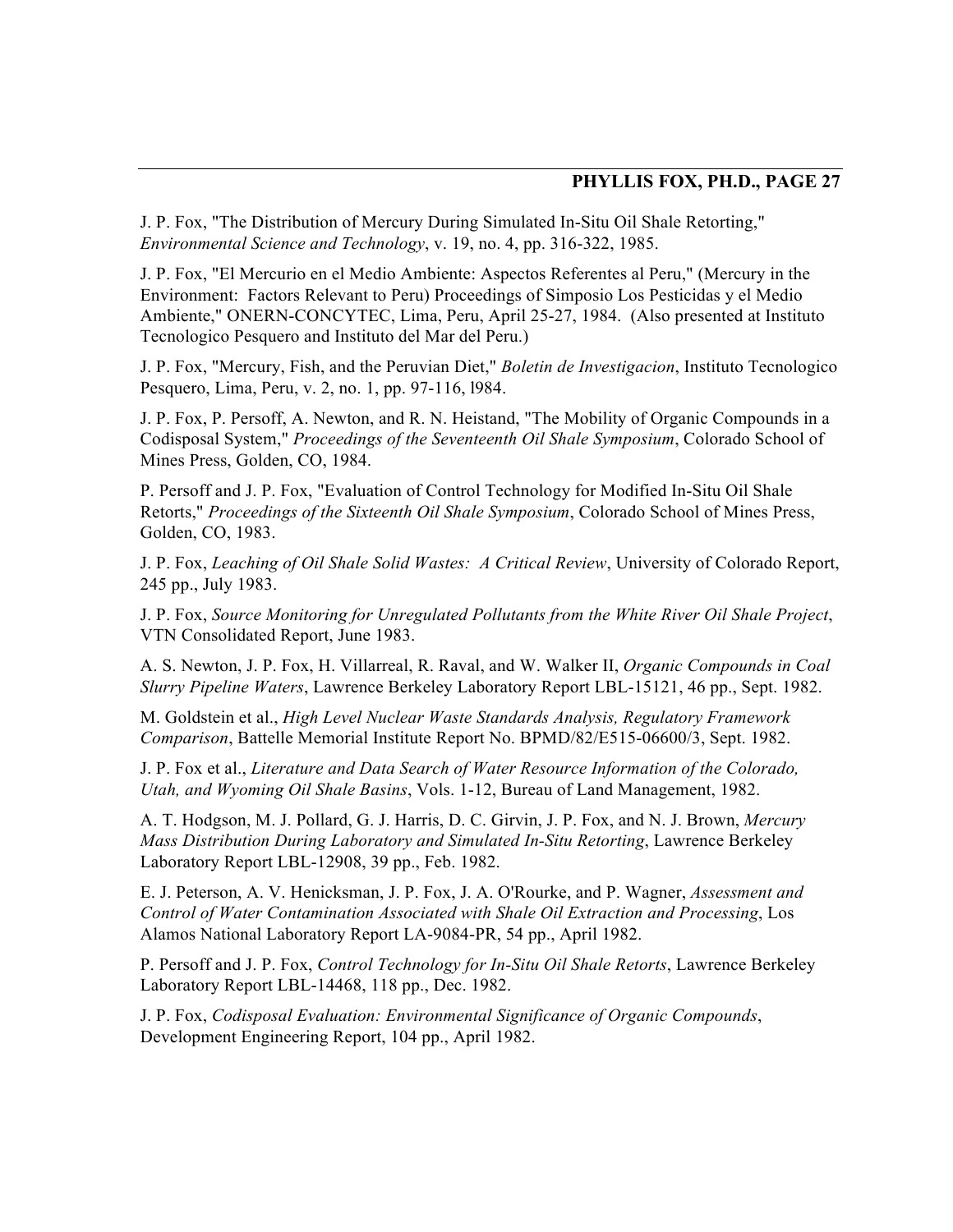J. P. Fox, *A Proposed Strategy for Developing an Environmental Water Monitoring Plan for the Paraho-Ute Project*, VTN Consolidated Report, Sept. 1982.

J. P. Fox, D. C. Girvin, and A. T. Hodgson, "Trace Elements in Oil Shale Materials," *Energy and Environmental Chemistry, Fossil Fuels*, v.1, pp. 69-101, 1982.

M. Mehran, T. N. Narasimhan, and J. P. Fox, "Hydrogeologic Consequences of Modified In-situ Retorting Process, Piceance Creek Basin, Colorado," *Proceedings of the Fourteenth Oil Shale Symposium*, Colorado School of Mines Press, Golden, CO, 1981 (LBL-12063).

U. S. DOE (J. P. Fox and others), *Western Oil Shale Development: A Technology Assessment*, v. 1-9, Pacific Northwest Laboratory Report PNL-3830, 1981.

J. P. Fox (ed), "Oil Shale Research," Chapter from the *Energy and Environment Division Annual Report 1980*, Lawrence Berkeley Laboratory Report LBL-11989, 82 pp., 1981 (author or coauthor of four articles in report).

J. P. Fox, *The Partitioning of Major, Minor, and Trace Elements during In-Situ Oil Shale Retorting*, Ph.D. Dissertation, U. of Ca., Berkeley, also Report LBL-9062, 441 pp., 1980 (*Diss. Abst. Internat.*, v. 41, no. 7, 1981).

J.P. Fox, "Elemental Composition of Simulated *In Situ* Oil Shale Retort Water," *Analysis of Waters Associated with Alternative Fuel Production, ASTM STP 720*, L.P. Jackson and C.C. Wright, Eds., American Society for Testing and Materials, pp. 101-128, 1981.

J. P. Fox, P. Persoff, P. Wagner, and E. J. Peterson, "Retort Abandonment -- Issues and Research Needs," in *Oil Shale: the Environmental Challenges*, K. K. Petersen (ed.), p. 133, 1980 (Lawrence Berkeley Laboratory Report LBL-11197).

J. P. Fox and T. E. Phillips, "Wastewater Treatment in the Oil Shale Industry," in *Oil Shale: the Environmental Challenges*, K. K. Petersen (ed.), p. 253, 1980 (Lawrence Berkeley Laboratory Report LBL-11214).

R. D. Giauque, J. P. Fox, J. W. Smith, and W. A. Robb, "Geochemical Studies of Two Cores from the Green River Oil Shale Formation," *Transactions*, American Geophysical Union, v. 61, no. 17, 1980.

J. P. Fox, "The Elemental Composition of Shale Oils," Abstracts of Papers, 179th National Meeting, ISBN 0-8412-0542-6, Abstract No. FUEL 17, 1980.

J. P. Fox and P. Persoff, "Spent Shale Grouting of Abandoned In-Situ Oil Shale Retorts," *Proceedings of Second U.S. DOE Environmental Control Symposium*, CONF-800334/1, 1980 (Lawrence Berkeley Laboratory Report LBL-10744).

P. K. Mehta, P. Persoff, and J. P. Fox, "Hydraulic Cement Preparation from Lurgi Spent Shale," *Proceedings of the Thirteenth Oil Shale Symposium*, Colorado School of Mines Press, Golden, CO, 1980 (Lawrence Berkeley Laboratory Report LBL-11071).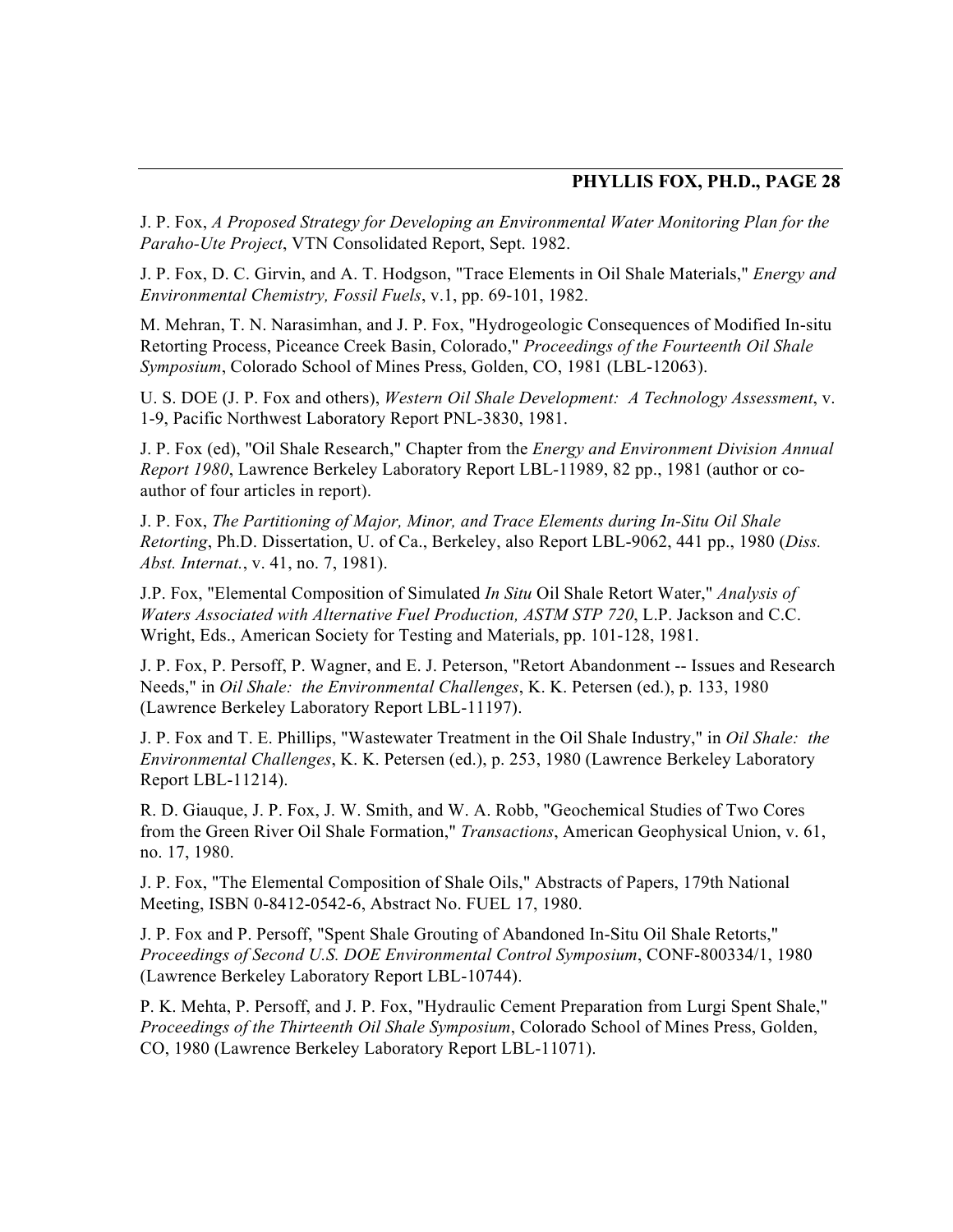F. E. Brinckman, K. L. Jewett, R. H. Fish, and J. P. Fox, "Speciation of Inorganic and Organoarsenic Compounds in Oil Shale Process Waters by HPLC Coupled with Graphite Furnace Atomic Absorption (GFAA) Detectors," Abstracts of Papers, Div. of Geochemistry, Paper No. 20, Second Chemical Congress of the North American Continent, August 25-28, 1980, Las Vegas (1980).

J. P. Fox, D. E. Jackson, and R. H. Sakaji, "Potential Uses of Spent Shale in the Treatment of Oil Shale Retort Waters," *Proceedings of the Thirteenth Oil Shale Symposium*, Colorado School of Mines Press, Golden, CO, 1980 (Lawrence Berkeley Laboratory Report LBL-11072).

J. P. Fox, *The Elemental Composition of Shale Oils*, Lawrence Berkeley Laboratory Report LBL-10745, 1980.

R. H. Fish, J. P. Fox, F. E. Brinckman, and K. L. Jewett, *Fingerprinting Inorganic and Organoarsenic Compounds in Oil Shale Process Waters Using a Liquid Chromatograph Coupled with an Atomic Absorption Detector*, Lawrence Berkeley Laboratory Report LBL-11476, 1980.

National Academy of Sciences (J. P. Fox and others), *Surface Mining of Non-Coal Minerals, Appendix II: Mining and Processing of Oil Shale and Tar Sands*, 222 pp., 1980.

J. P. Fox, "Elemental Composition of Simulated In-Situ Oil Shale Retort Water," in *Analysis of Waters Associated with Alternative Fuel Production*, ASTM STP 720, L. P. Jackson and C. C. Wright (eds.), American Society for Testing and Materials, pp. 101-128, 1980.

R. D. Giauque, J. P. Fox, and J. W. Smith, *Characterization of Two Core Holes from the Naval Oil Shale Reserve Number 1*, Lawrence Berkeley Laboratory Report LBL-10809, 176 pp., December 1980.

B. M. Jones, R. H. Sakaji, J. P. Fox, and C. G. Daughton, "Removal of Contaminative Constituents from Retort Water: Difficulties with Biotreatment and Potential Applicability of Raw and Processed Shales," *EPA/DOE Oil Shale Wastewater Treatability Workshop*, December 1980 (Lawrence Berkeley Laboratory Report LBL-12124).

J. P. Fox, *Water-Related Impacts of In-Situ Oil Shale Processing*, Lawrence Berkeley Laboratory Report LBL-6300, 327 p., December 1980.

M. Mehran, T. N. Narasimhan, and J. P. Fox, *An Investigation of Dewatering for the Modified In-Situ Retorting Process, Piceance Creek Basin, Colorado*, Lawrence Berkeley Laboratory Report LBL-11819, 105 p., October 1980.

J. P. Fox (ed.) "Oil Shale Research," Chapter from the *Energy and Environment Division Annual Report 1979*, Lawrence Berkeley Laboratory Report LBL-10486, 1980 (author or coauthor of eight articles).

E. Ossio and J. P. Fox, *Anaerobic Biological Treatment of In-Situ Oil Shale Retort Water*, Lawrence Berkeley Laboratory Report LBL-10481, March 1980.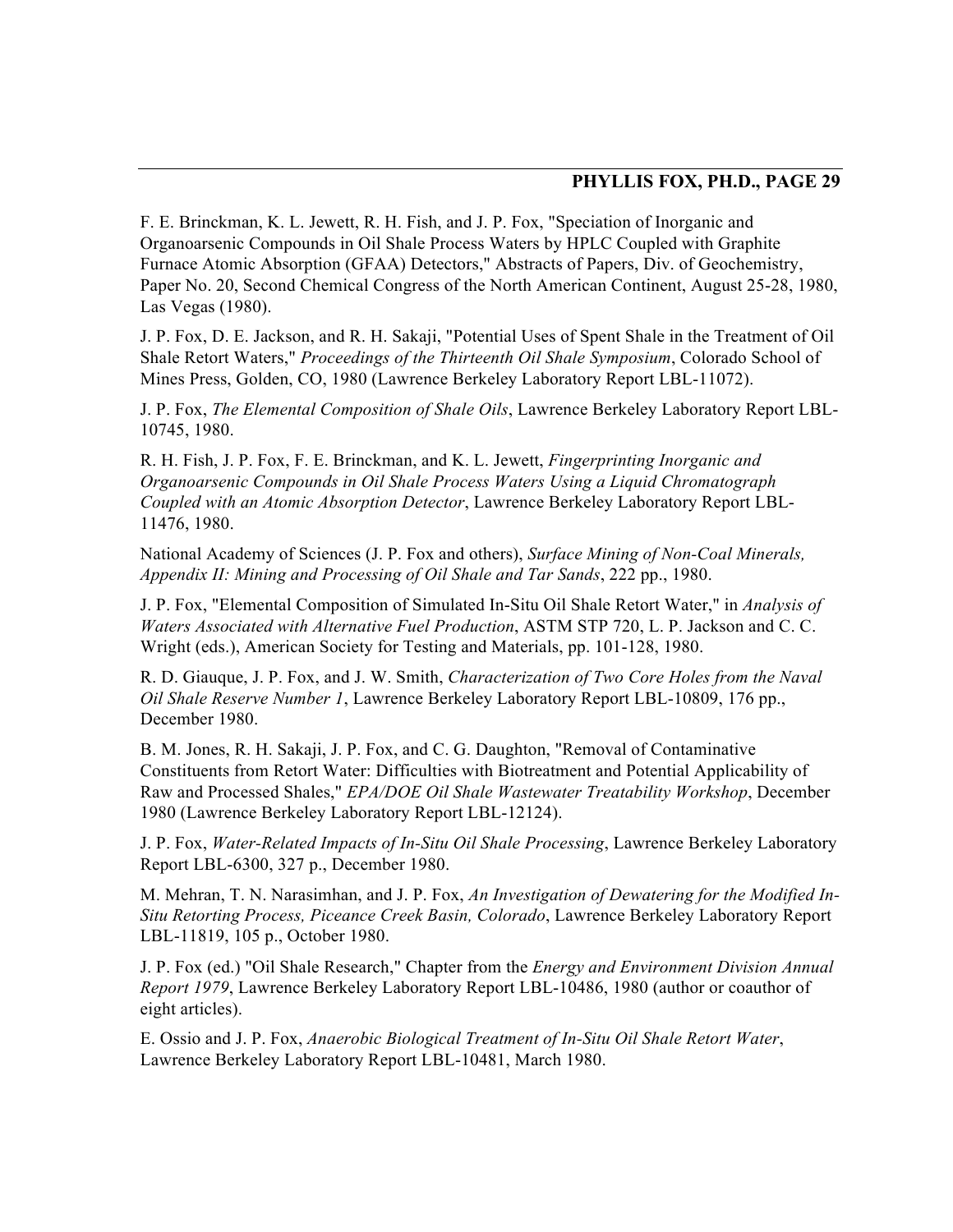J. P. Fox, F. H. Pearson, M. J. Kland, and P. Persoff, *Hydrologic and Water Quality Effects and Controls for Surface and Underground Coal Mining -- State of Knowledge, Issues, and Research Needs*, Lawrence Berkeley Laboratory Report LBL-11775, 1980.

D. C. Girvin, T. Hadeishi, and J. P. Fox, "Use of Zeeman Atomic Absorption Spectroscopy for the Measurement of Mercury in Oil Shale Offgas," *Proceedings of the Oil Shale Symposium: Sampling, Analysis and Quality Assurance*, U.S. EPA Report EPA-600/9-80-022, March 1979 (Lawrence Berkeley Laboratory Report LBL-8888).

D. S. Farrier, J. P. Fox, and R. E. Poulson, "Interlaboratory, Multimethod Study of an In-Situ Produced Oil Shale Process Water," *Proceedings of the Oil Shale Symposium: Sampling, Analysis and Quality Assurance*, U.S. EPA Report EPA-600/9-80-022, March 1979 (Lawrence Berkeley Laboratory Report LBL-9002).

J. P. Fox, J. C. Evans, J. S. Fruchter, and T. R. Wildeman, "Interlaboratory Study of Elemental Abundances in Raw and Spent Oil Shales," *Proceedings of the Oil Shale Symposium: Sampling, Analysis and Quality Assurance*, U.S. EPA Report EPA-600/9-80-022, March 1979 (Lawrence Berkeley Laboratory Report LBL-8901).

J. P. Fox, "Retort Water Particulates," *Proceedings of the Oil Shale Symposium: Sampling, Analysis and Quality Assurance*, U.S. EPA Report EPA-600/9-80-022, March 1979 (Lawrence Berkeley Laboratory Report LBL-8829).

P. Persoff and J. P. Fox, "Control Strategies for In-Situ Oil Shale Retorts," *Proceedings of the Twelfth Oil Shale Symposium*, Colorado School of Mines Press, Golden, CO, 1979 (Lawrence Berkeley Laboratory Report LBL-9040).

J. P. Fox and D. L. Jackson, "Potential Uses of Spent Shale in the Treatment of Oil Shale Retort Waters," *Proceedings of the DOE Wastewater Workshop*, Washington, D. C., June 14-15, 1979 (Lawrence Berkeley Laboratory Report LBL-9716).

J. P. Fox, K. K. Mason, and J. J. Duvall, "Partitioning of Major, Minor, and Trace Elements during Simulated In-Situ Oil Shale Retorting," *Proceedings of the Twelfth Oil Shale Symposium*, Colorado School of Mines Press, Golden, CO, 1979 (Lawrence Berkeley Laboratory Report LBL-9030).

P. Persoff and J. P. Fox, *Control Strategies for Abandoned In-Situ Oil Shale Retorts*, Lawrence Berkeley Laboratory Report LBL-8780, 106 pp., October 1979.

D. C. Girvin and J. P. Fox, *On-Line Zeeman Atomic Absorption Spectroscopy for Mercury Analysis in Oil Shale Gases*, Environmental Protection Agency Report EPA-600/7-80-130, 95 p., August 1979 (Lawrence Berkeley Laboratory Report LBL-9702).

J. P. Fox, *Water Quality Effects of Leachates from an In-Situ Oil Shale Industry*, Lawrence Berkeley Laboratory Report LBL-8997, 37 pp., April 1979.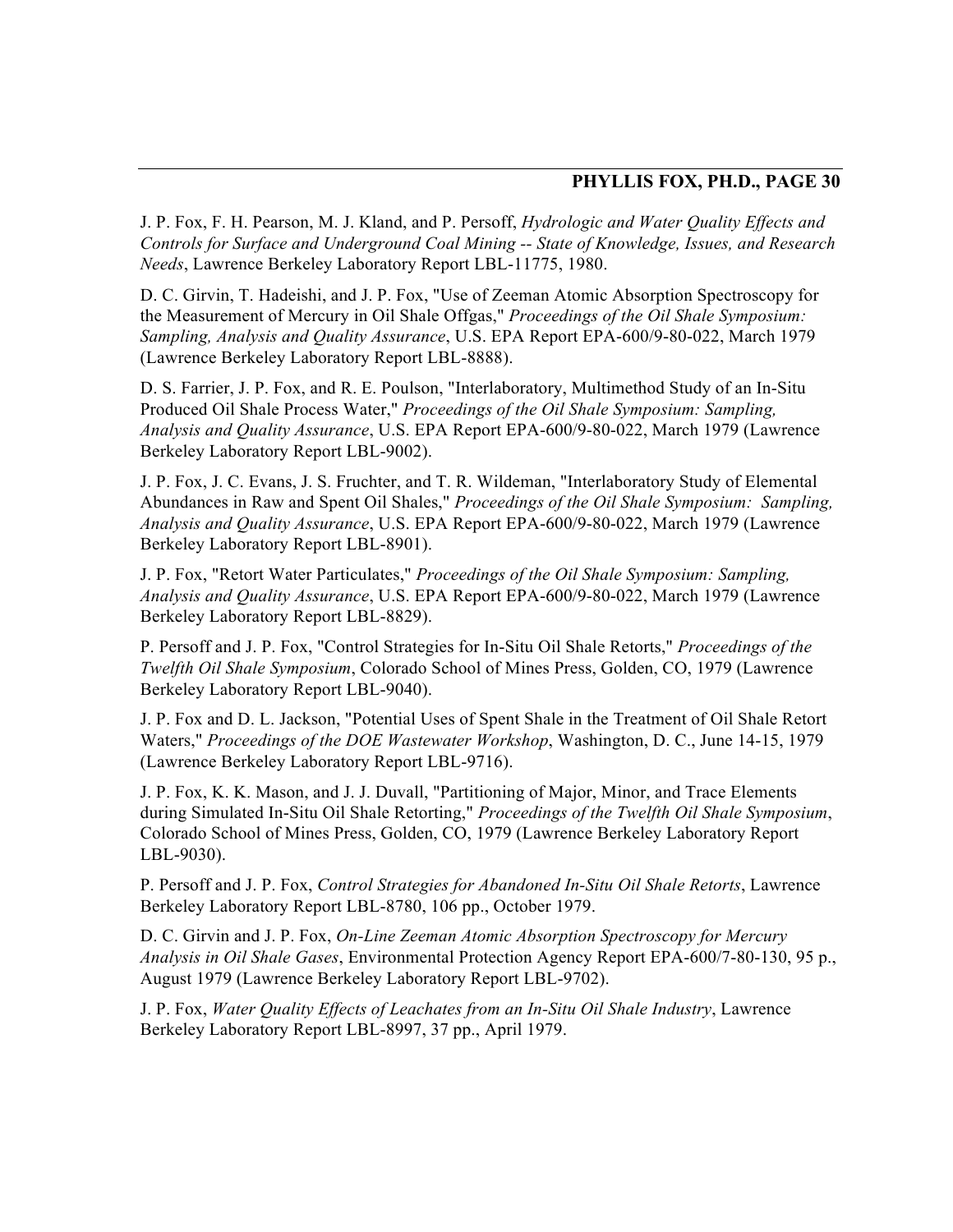J. P. Fox (ed.), "Oil Shale Research," Chapter from the *Energy and Environment Division Annual Report 1978*, Lawrence Berkeley Laboratory Report LBL-9857 August 1979 (author or coauthor of seven articles).

J. P. Fox, P. Persoff, M. M. Moody, and C. J. Sisemore, "A Strategy for the Abandonment of Modified In-Situ Oil Shale Retorts," *Proceedings of the First U.S. DOE Environmental Control Symposium*, CONF-781109, 1978 (Lawrence Berkeley Laboratory Report LBL-6855).

E. Ossio, J. P. Fox, J. F. Thomas, and R. E. Poulson, "Anaerobic Fermentation of Simulated In-Situ Oil Shale Retort Water," *Division of Fuel Chemistry Preprints*, v. 23, no. 2, p. 202-213, 1978 (Lawrence Berkeley Laboratory Report LBL-6855).

J. P. Fox, J. J. Duvall, R. D. McLaughlin, and R. E. Poulson, "Mercury Emissions from a Simulated In-Situ Oil Shale Retort," *Proceedings of the Eleventh Oil Shale Symposium*, Colorado School of Mines Press, Golden, CO, 1978 (Lawrence Berkeley Laboratory Report LBL-7823).

J. P. Fox, R. D. McLaughlin, J. F. Thomas, and R. E. Poulson, "The Partitioning of As, Cd, Cu, Hg, Pb, and Zn during Simulated In-Situ Oil Shale Retorting," *Proceedings of the Tenth Oil Shale Symposium*, Colorado School of Mines Press, Golden, CO, 1977.

Bechtel, Inc., *Treatment and Disposal of Toxic Wastes*, Report Prepared for Santa Ana Watershed Planning Agency, 1975.

Bay Valley Consultants, *Water Quality Control Plan for Sacramento, Sacramento-San Joaquin and San Joaquin Basins*, Parts I and II and Appendices A-E, 750 pp., 1974.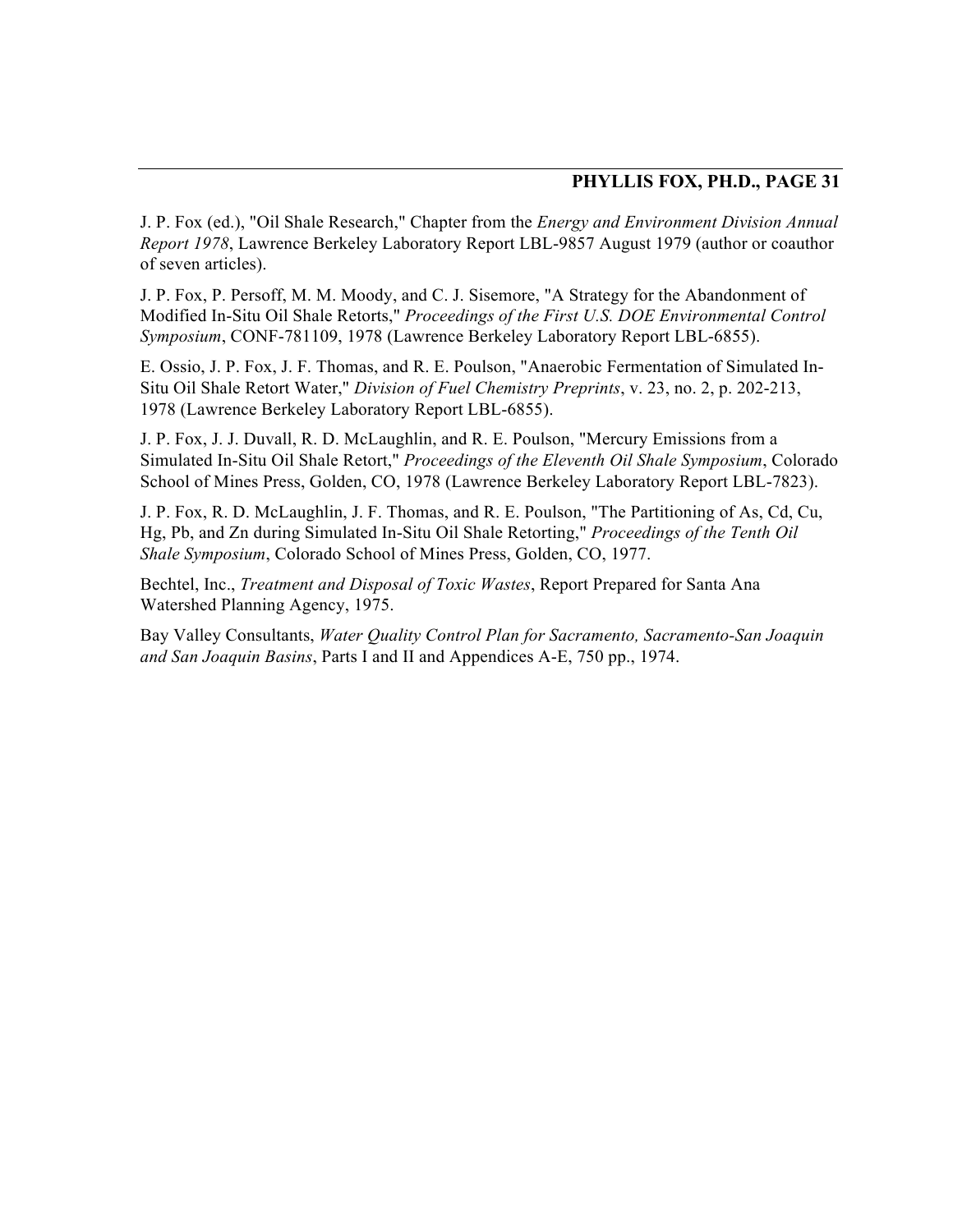#### POST GRADUATE COURSES (Partial)

S-Plus Data Analysis, MathSoft, 6/94. Air Pollutant Emission Calculations, UC Berkeley Extension, 6-7/94 Assessment, Control and Remediation of LNAPL Contaminated Sites, API and USEPA, 9/94 Pesticides in the TIE Process, SETAC, 6/96 Sulfate Minerals: Geochemistry, Crystallography, and Environmental Significance, Mineralogical Society of America/Geochemical Society, 11/00. Design of Gas Turbine Combined Cycle and Cogeneration Systems, Thermoflow, 12/00 Air-Cooled Steam Condensers and Dry- and Hybrid-Cooling Towers, Power-Gen, 12/01 Combustion Turbine Power Augmentation with Inlet Cooling and Wet Compression, Power-Gen , 12/01 CEQA Update, UC Berkeley Extension, 3/02 The Health Effects of Chemicals, Drugs, and Pollutants, UC Berkeley Extension, 4-5/02 Noise Exposure Assessment: Sampling Strategy and Data Acquisition, AIHA PDC 205, 6/02 Noise Exposure Measurement Instruments and Techniques, AIHA PDC 302, 6/02 Noise Control Engineering, AIHA PDC 432, 6/02 Optimizing Generation and Air Emissions, Power-Gen, 12/02 Utility Industry Issues, Power-Gen, 12/02 Multipollutant Emission Control, Coal-Gen, 8/03 Community Noise, AIHA PDC 104, 5/04 Cutting-Edge Topics in Noise and Hearing Conservation, AIHA 5/04 Selective Catalytic Reduction: From Planning to Operation, Power-Gen, 12/05 Improving the FGD Decision Process, Power-Gen, 12/05 E-Discovery, CEB, 6/06 McIlvaine Hot Topic Hour, FGD Project Delay Factors, 8/10/06 McIlvaine Hot Topic Hour, What Mercury Technologies Are Available, 9/14/06 McIlvaine Hot Topic Hour, SCR Catalyst Choices, 10/12/06 McIlvaine Hot Topic Hour, Particulate Choices for Low Sulfur Coal, 10/19/06 McIlvaine Hot Topic Hour, Impact of PM2.5 on Power Plant Choices, 11/2/06 McIlvaine Hot Topic Hour, Dry Scrubbers, 11/9/06 Cost Estimating and Tricks of the Trade – A Practical Approach, PDH P159, 11/19/06 Process Equipment Cost Estimating by Ratio & Proportion, PDH G127 11/19/06 Power Plant Air Quality Decisions, Power-Gen 11/06 McIlvaine Hot Topic Hour, WE Energies Hg Control Update, 1/12/07 Negotiating Permit Conditions, EEUC, 1/21/07 BACT for Utilities, EEUC, 1/21/07 McIlvaine Hot Topic Hour, Chinese FGD/SCR Program & Impact on World, 2/1/07 McIlvaine Hot Topic Hour, Mercury Control Cost & Performance, 2/15/07 McIlvaine Hot Topic Hour, Mercury CEMS, 4/12/07 Coal-to-Liquids – A Timely Revival, 9<sup>th</sup> Electric Power, 4/30/07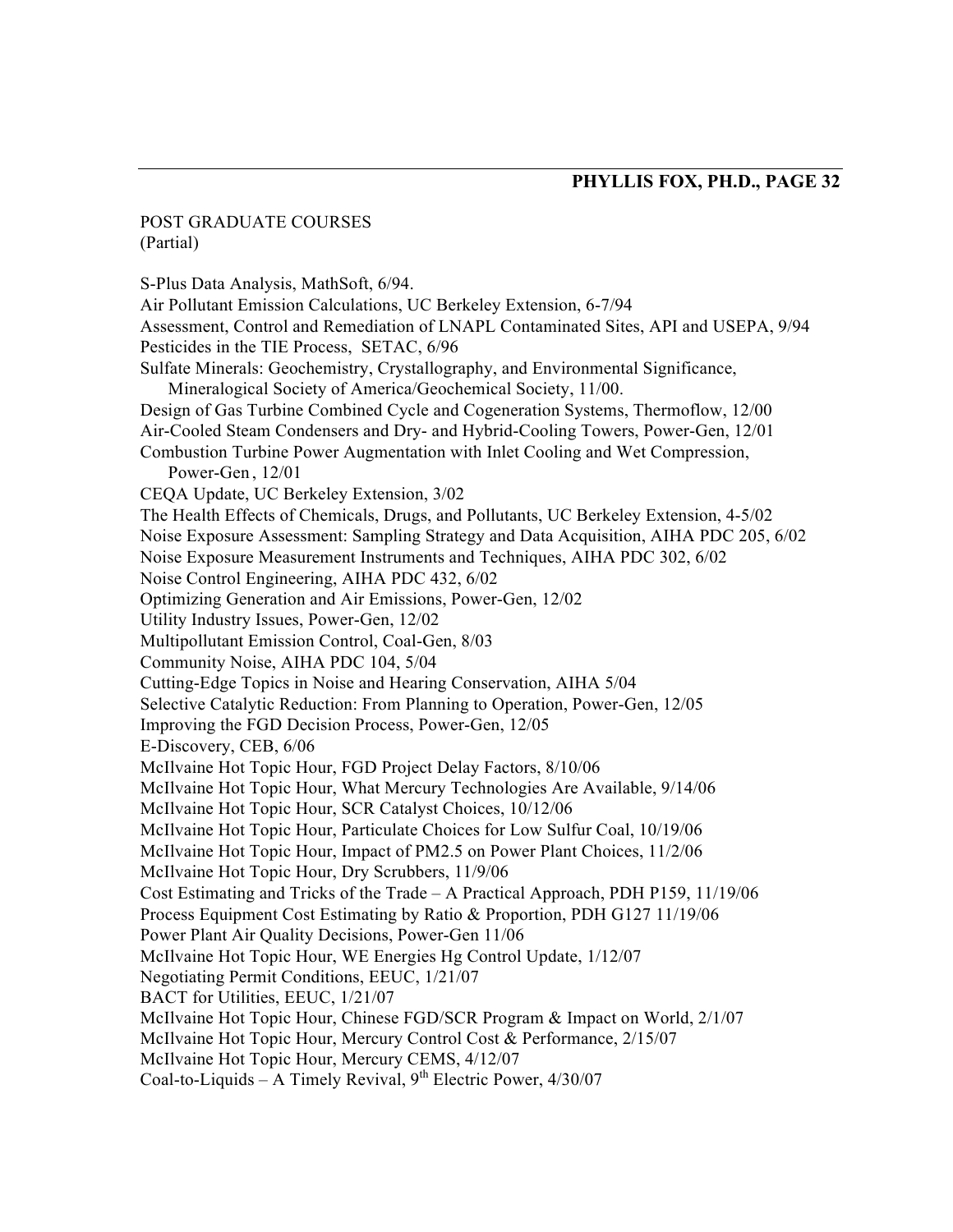Advances in Multi-Pollutant and  $CO<sub>2</sub>$  Control Technologies,  $9<sup>th</sup>$  Electric Power, 4/30/07 McIlvaine Hot Topic Hour, Measurement & Control of PM2.5, 5/17/07 McIlvaine Hot Topic Hour, Co-firing and Gasifying Biomass, 5/31/07 McIlvaine Hot Topic Hour, Mercury Cost and Performance, 6/14/07 Ethanol 101: Points to Consider When Building an Ethanol Plant, BBI International, 6/26/07 Low Cost Optimization of Flue Gas Desulfurization Equipment, Fluent, Inc., 7/6/07. McIlvaine Hot Topic Hour, CEMS for Measurement of NH3, SO3, Low NOx, 7/12/07 McIlvaine Hot Topic Hour, Mercury Removal Status & Cost, 8/9/07 McIlvaine Hot Topic Hour, Filter Media Selection for Coal-Fired Boilers, 9/13/07 McIlvaine Hot Topic Hour, Catalyst Performance on NOx, SO3, Mercury, 10/11/07 PRB Coal Users Group, PRB 101, 12/4/07 McIlvaine Hot Topic Hour, Mercury Control Update, 10/25/07 Circulating Fluidized Bed Boilers, Their Operation, Control and Optimization, Power-Gen, 12/8/07 Renewable Energy Credits & Greenhouse Gas Offsets, Power-Gen, 12/9/07 Petroleum Engineering & Petroleum Downstream Marketing, PDH K117, 1/5/08 Estimating Greenhouse Gas Emissions from Manufacturing, PDH C191, 1/6/08 McIlvaine Hot Topic Hour, NOx Reagents, 1/17/08 McIlvaine Hot Topic Hour, Mercury Control, 1/31/08 McIlvaine Hot Topic Hour, Mercury Monitoring, 3/6/08 McIlvaine Hot Topic Hour, SCR Catalysts, 3/13/08 Argus 2008 Climate Policy Outlook, 3/26/08 Argus Pet Coke Supply and Demand 2008, 3/27/08 McIlvaine Hot Topic Hour, SO3 Issues and Answers, 3/27/08 McIlvaine Hot Topic Hour, Mercury Control, 4/24/08 McIlvaine Hot Topic Hour, Co-Firing Biomass, 5/1/08 McIlvaine Hot Topic Hour, Coal Gasification, 6/5/08 McIlvaine Hot Topic Hour, Spray Driers vs. CFBs, 7/3/08 McIlvaine Hot Topic Hour, Air Pollution Control Cost Escalation, 9/25/08 McIlvaine Hot Topic Hour, Greenhouse Gas Strategies for Coal Fired Power Plant Operators, 10/2/08 McIlvaine Hot Topic Hour, Mercury and Toxics Monitoring, 2/5/09 McIlvaine Hot Topic Hour, Dry Precipitator Efficiency Improvements, 2/12/09 McIlvaine Hot Topic Hour, Coal Selection & Impact on Emissions, 2/26/09 McIlvaine Hot Topic Hour, 98% Limestone Scrubber Efficiency, 7/9/09 McIlvaine Hot Topic Hour, Carbon Management Strategies and Technologies, 6/24/10 McIlvaine Hot Topic Hour, Gas Turbine O&M, 7/22/10 McIlvaine Hot Topic Hour, Industrial Boiler MACT – Impact and Control Options, March 10, 2011

Interest Rates, PDH P204, 3/9/12

Mechanics Liens, PDHOnline, 2/24/13.